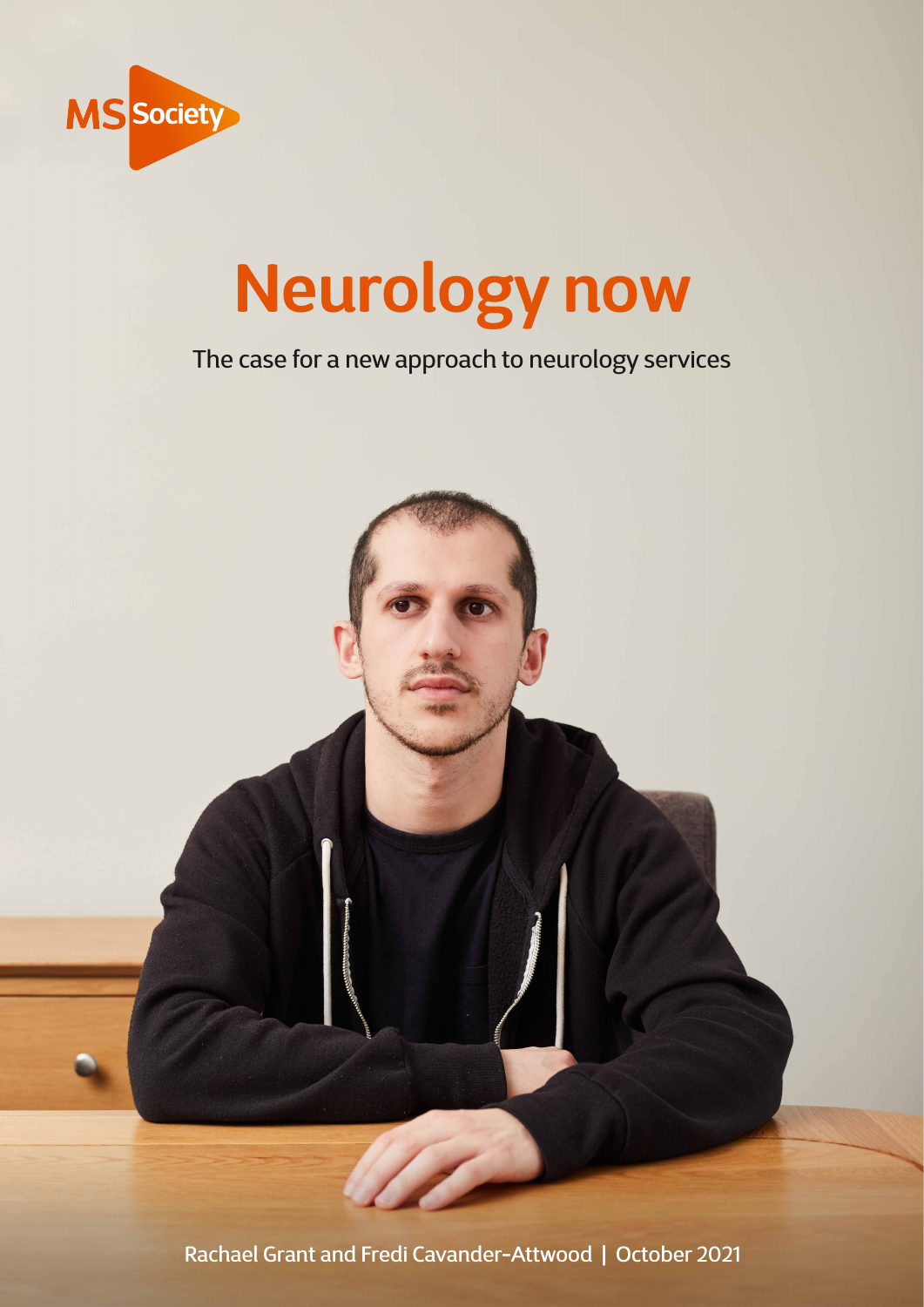### **About MS**

Multiple sclerosis (MS) is a neurological condition that affects more than 130,000 people in the UK. It's unpredictable and different for everyone. It's often painful, exhausting and can cause problems with how people walk, move, see, think and feel.

## **About the MS Society**

We're the MS Society. We're here by your side through the highs, lows and everything in between. Together we fund world-leading research. We provide information and services so that everyone can live well with MS. We make our voices heard and campaign for everyone's rights. And we support one another so no one has to feel alone.

Together we're a community and together we'll stop MS.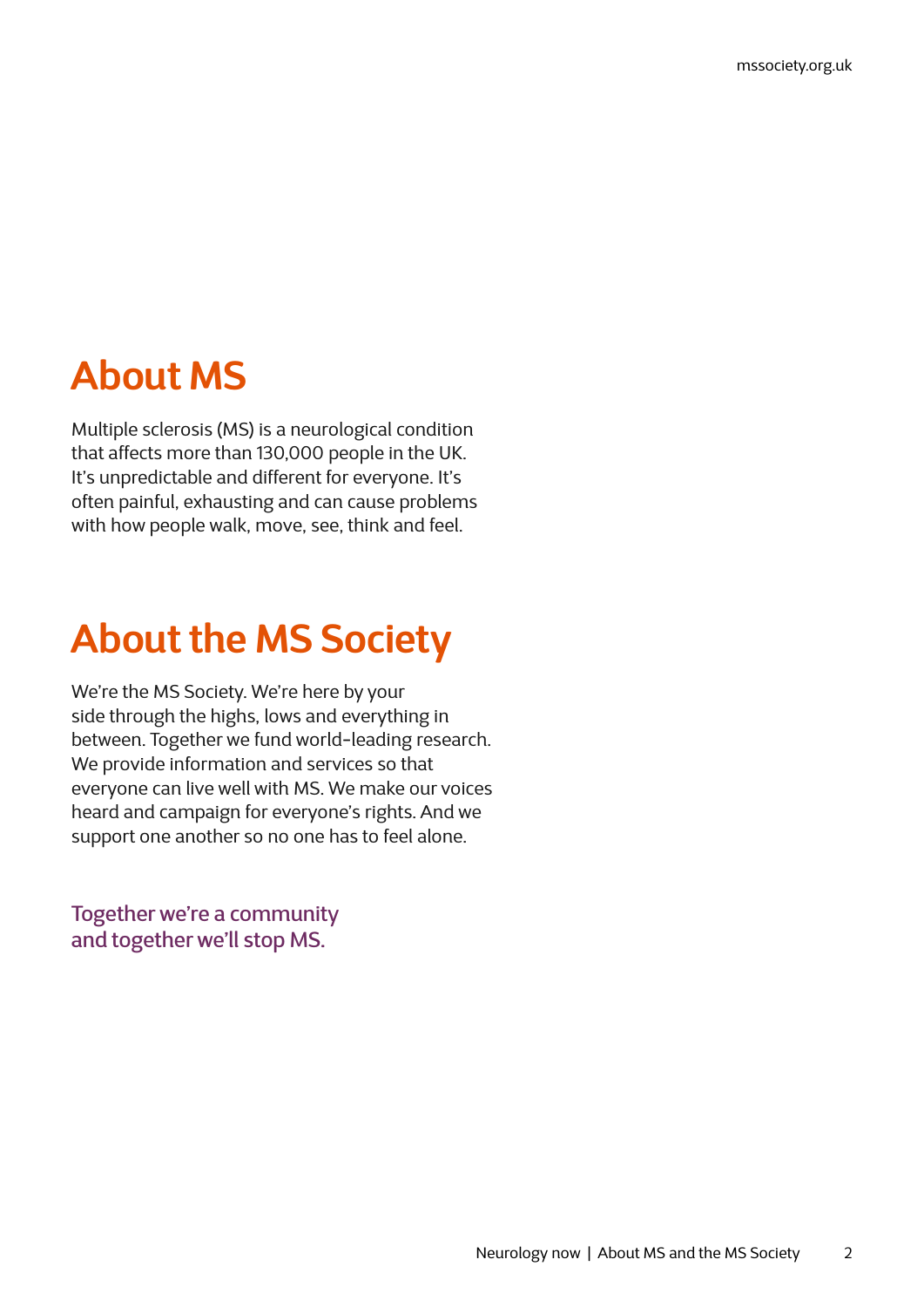## **Contents**

| Introduction                                                             | 4  |
|--------------------------------------------------------------------------|----|
| About this report                                                        | 6  |
| Recommendations                                                          | 7  |
| 1. The problem pre-pandemic                                              | 9  |
| 2. What's been done to improve neurology services?                       | 14 |
| 3. The impact of the pandemic on people living with MS                   | 17 |
| 4. How the pandemic compounded existing challenges                       | 23 |
| 5. What does the future look like for people with MS if nothing is done? | 28 |
| 6. Opportunities for change and our recommendations                      | 33 |
| 7. Nation-specific recommendations                                       | 44 |
| References                                                               | 48 |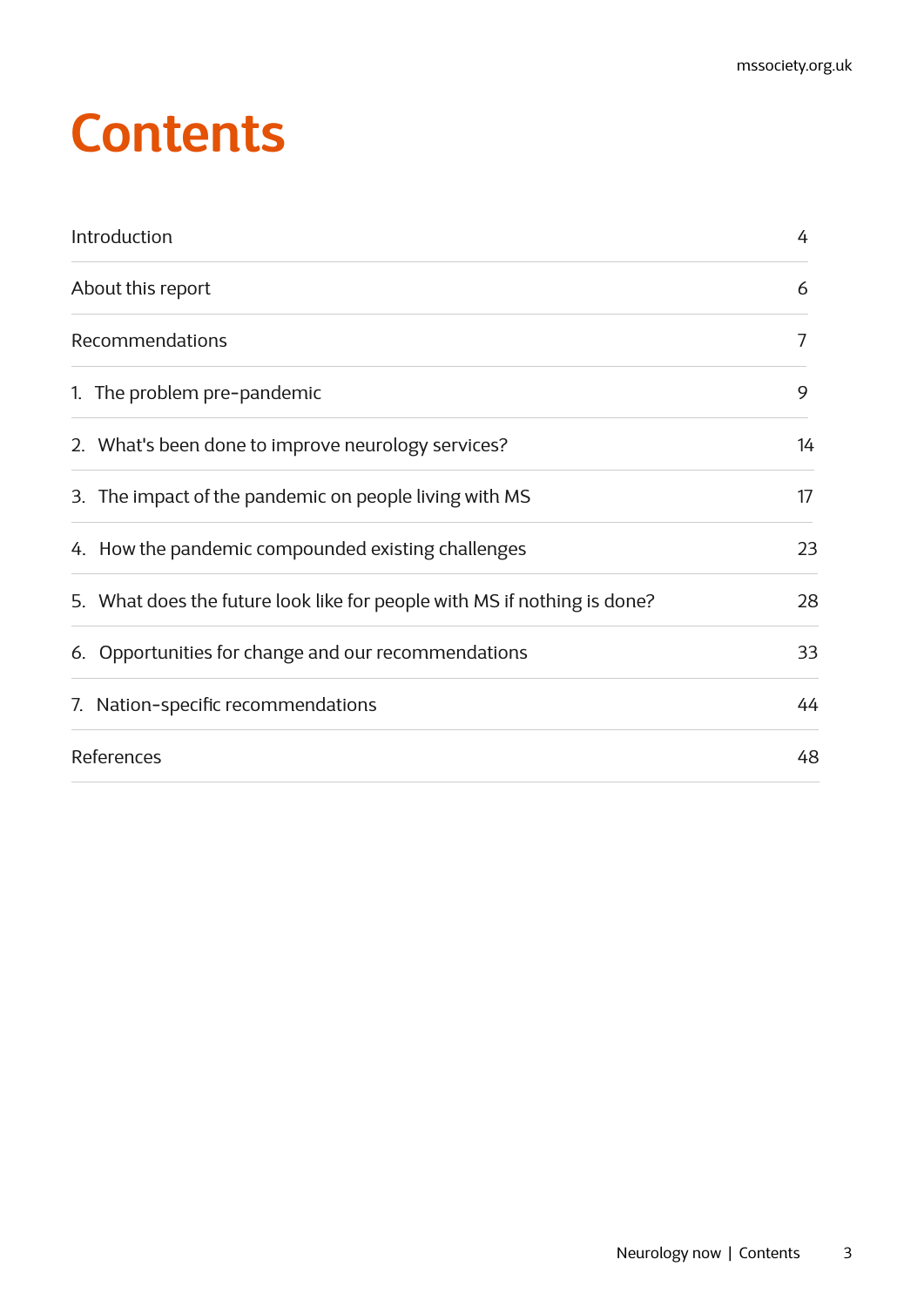## <span id="page-3-0"></span>**Introduction**

Despite 1 in 6 people living with a neurological condition in the UK, neurology services have been stretched, underfunded and overlooked for years. This can't continue. Too many people with multiple sclerosis (MS) weren't getting the vital support they needed before the pandemic, now things are even worse.

MS can be relentless, painful and disabling. 1 in 2 people with the condition told us that not getting specialist support during the pandemic had contributed to their symptoms getting worse. Nearly a third experienced appointments with their MS service being cancelled or delayed.

In some areas people with MS get great care and feel supported by their team. But this isn't the case everywhere in the UK, especially when services are more stretched than ever. Healthcare professionals are doing their absolute best to support people with MS, but there are simply not enough of them.

In many ways the issues facing neurology are a microcosm of those facing the wider NHS. Waiting times continue to grow as the impact of the pandemic casts a lengthening shadow over the future, exhausted healthcare professionals try their best to catch-up, and unwarranted variation widens rather than narrows.

In other ways, the specifics of neurology can help develop some solutions to these seemingly unmanageable problems. It can show the value of thinking at specialitylevel rather than simply lumping everything together under the umbrella of 'long-term conditions', which has sadly been the norm in major NHS policy documents of recent years.

**"At one point, it became almost like my part time job just calling up and waiting for an answer, and being redirected from person to person trying to get an appointment"**

Ayad, 24, living with progressive MS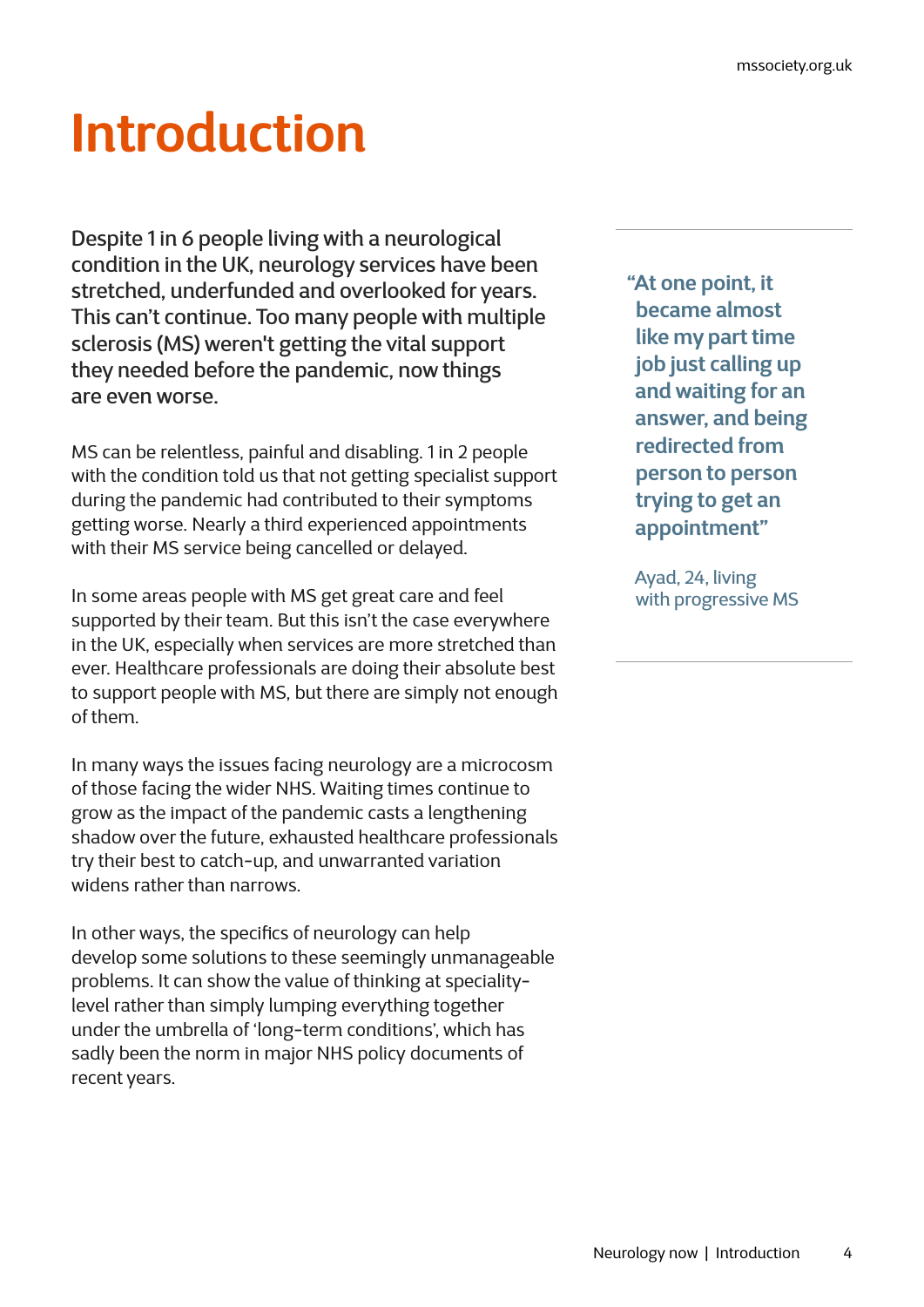With MS for example, people live with the condition for many years and good care can require up to a dozen services working together. It's the kind of condition that requires long-term, joined-up thinking across the NHS and other systems, offering a template for more integrated care across the whole population.

Getting neurology services right can help local NHS decision-makers meet many of their other targets. For example, we know that there are very high levels of unmet need for emotional and mental health support among people with neurological conditions. Good provision and referral pathways within neurology can go a long way to help local NHS regions deliver better in these areas overall.

Lastly, conditions like MS and Parkinson's are relatively stable over a number of years. Investment to support people to learn to self-manage their condition and take more control over their care (especially through technological innovation) is likely to be extremely good value for money. MS symptoms present relatively early in people's lives, and the condition has a long duration and a significant impact on employment. This is why MS is considered one of the costliest conditions in economic terms. And it's also why early, proactive intervention should be particularly attractive to Governments and policy makers.

With the right support and funding, there are huge opportunities for neurology services to innovate and deliver better care to people with neurological conditions.

Neurology services must be prioritised as the NHS rebuilds itself after the COVID-19 pandemic. We urgently need resourced plans to restore and improve neurology services in each UK nation, harnessing innovation, data and technology to ensure everyone with MS has access to the right professionals and treatment at the right time.

**"The main problem locally is the lack of services - MS nurse access in particular. My GP is really good, but has gone on sabbatical as they aren't well, so I don't have that support now either. I have learnt a lot about how to manage my own MS over the years."**

Becky, 39, living with relapsing remitting MS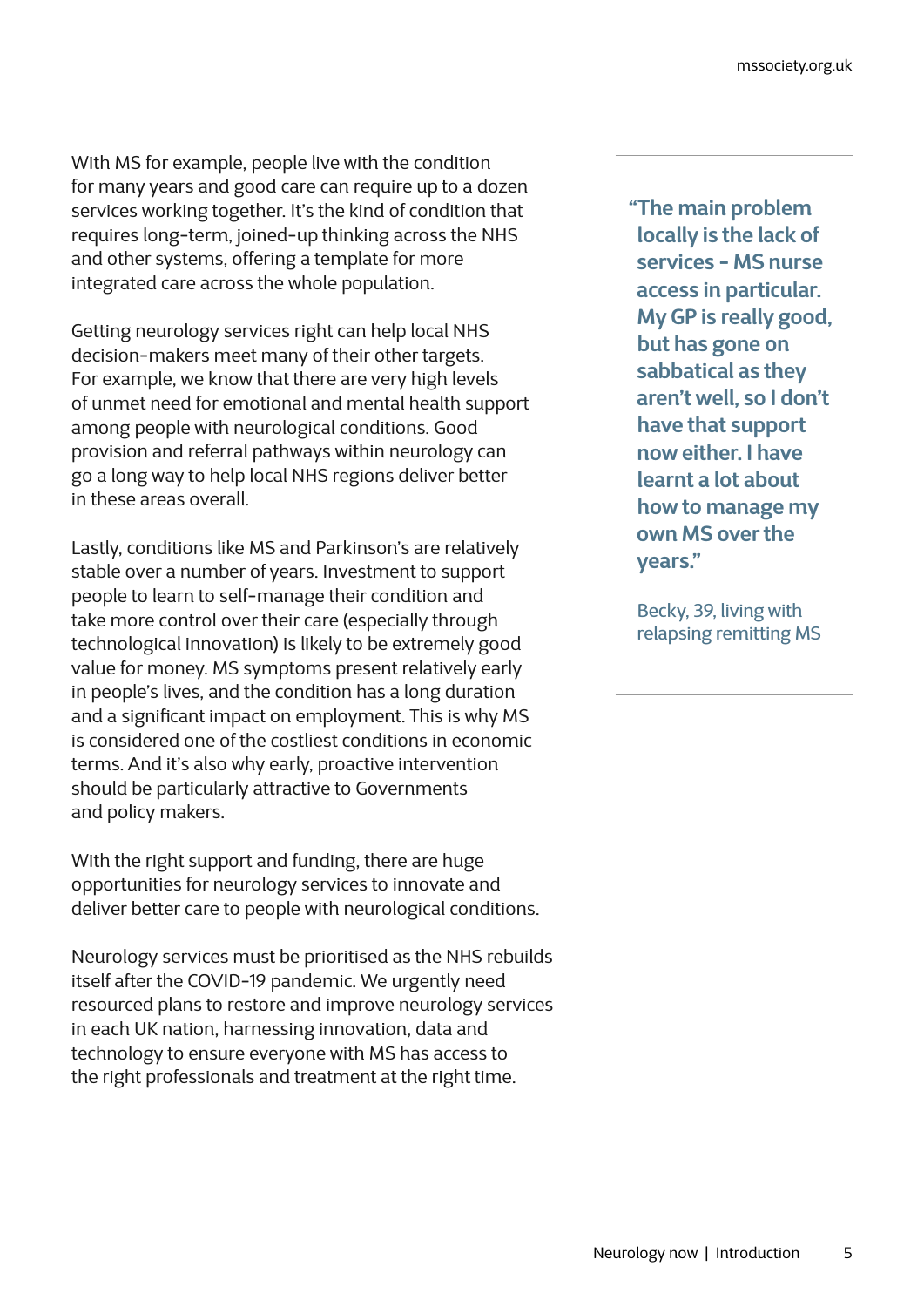## <span id="page-5-0"></span>**About this report**

This report focuses on MS as an example of the issues facing people with neurological conditions more generally – before, during and after the pandemic.

We make use of our survey data from key points over the last three years:

- A major survey of people with MS from spring 2019.
- Snapshot surveys of both people living with MS and healthcare professionals in the summer of 2020 around the initial and second wave of the pandemic.
- Snapshot surveys of both people living with MS and healthcare professionals in August 2021, capturing views and experiences at this very different stage of the pandemic and beyond.

Using these findings and wider sources, the report paints a picture of the impact on people with neurological conditions of historic under-prioritisation of neurology services (Chapter 1). This is in spite of a number of improvement initiatives and underwhelming Government plans across the four UK nations (Chapter 2).

We go on to explore how these issues have been cruelly exacerbated by the pandemic (Chapters 3 and 4) and the shadow this is likely to cast over services and their patients into the future (Chapter 5).

Most importantly, Chapters 6 and 7 look at the key opportunities ahead, and ways UK Governments and the NHS can respond to this situation to create the better future that people living with neurological conditions deserve.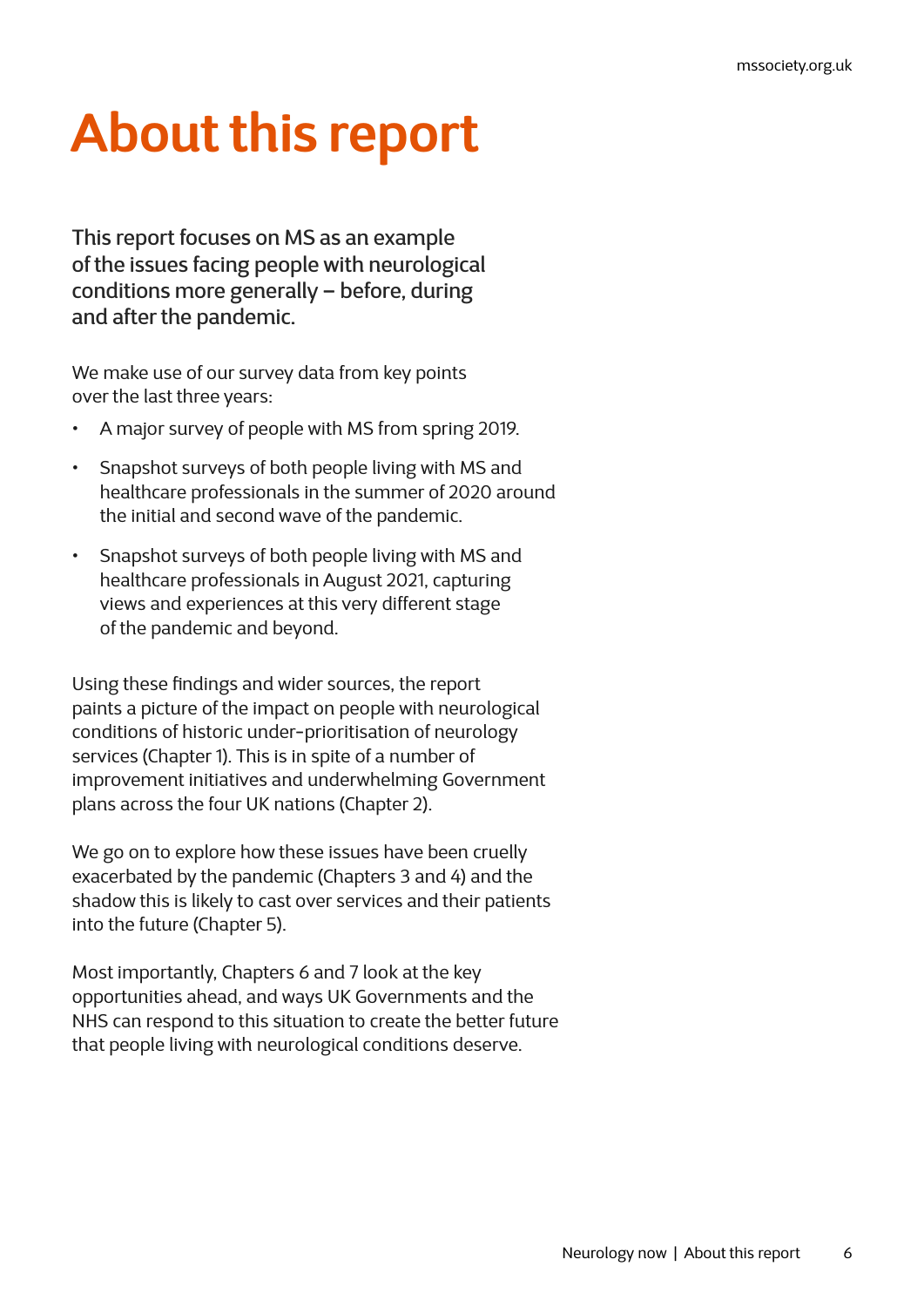## <span id="page-6-0"></span>**Recommendations**

The recommendations outlined below are directed at all UK Governments and the NHS in all four nations. Nation-specific recommendations are outlined in Chapter 7.

### **Governments**

- 1. All four nations must develop and resource national plans to restore and improve neurology services by working with neurological charities and patients. The plans should:
	- a. Ensure that people with neurological conditions aren't left behind in the wake of the pandemic.
	- b. Set out how the NHS will commission and deliver comprehensive, personalised and holistic physical and mental healthcare services for people with neurological conditions.
	- c. Build a thriving, sustainable health and care neurology workforce.
	- d. Address the current, unwarranted variations in treatment, care and support that people with neurological conditions still experience every day.
- 2. These plans should be accompanied by clear outcome measures agreed with clinicians and patients, and included in relevant accountability frameworks to ensure progress at both national and local level.
- 3. The 2021 Comprehensive Spending Review must include a multi-year funding envelope for training more neurology professionals.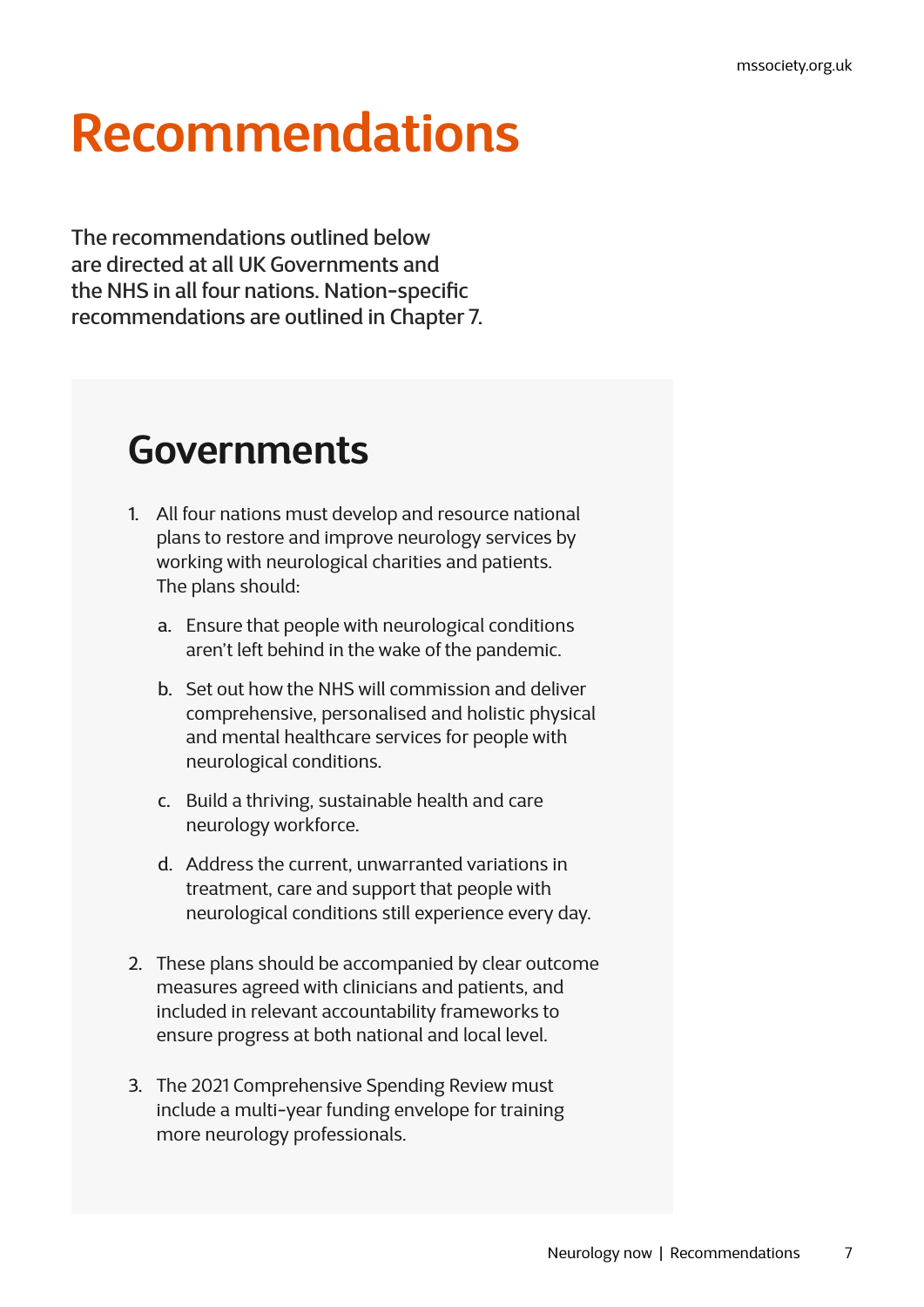## **NHS**

The NHS in all four UK nations must:

- 1. Support providers to offer a range of self-management tools to help people with neurological conditions manage their condition and symptoms while they're waiting to be seen. This should utilise digital tools and aids, and targeted face-to-face support to reduce digital inequalities.
- 2. Commission appropriate community rehabilitation services for people with neurological conditions. And, in the longer-term, create an expanded right to rehabilitation on the NHS which allows people to access support to maintain their health and wellbeing and prevent deterioration.
- 3. Ensure that every patient with a neurological condition has access to a specialist nurse, working within a team of professionals, with the skills to meet their needs.
- 4. Explore opportunities to upskill lower-banded staff in neurology services to enable them to take on more clinical tasks along the pathway.
- 5. Ensure all MS teams have a sufficient number of administrative staff to free-up clinical staff to deliver clinical care.
- 6. Ensure neurologists provide timely advice to GPs to avoid referring people to neurology services if they don't need to be. This will free-up time for those services to support people who need it.
- 7. Develop data-driven regional plans for neurology services. This should include plans to encourage the adoption and spread of innovative models of care.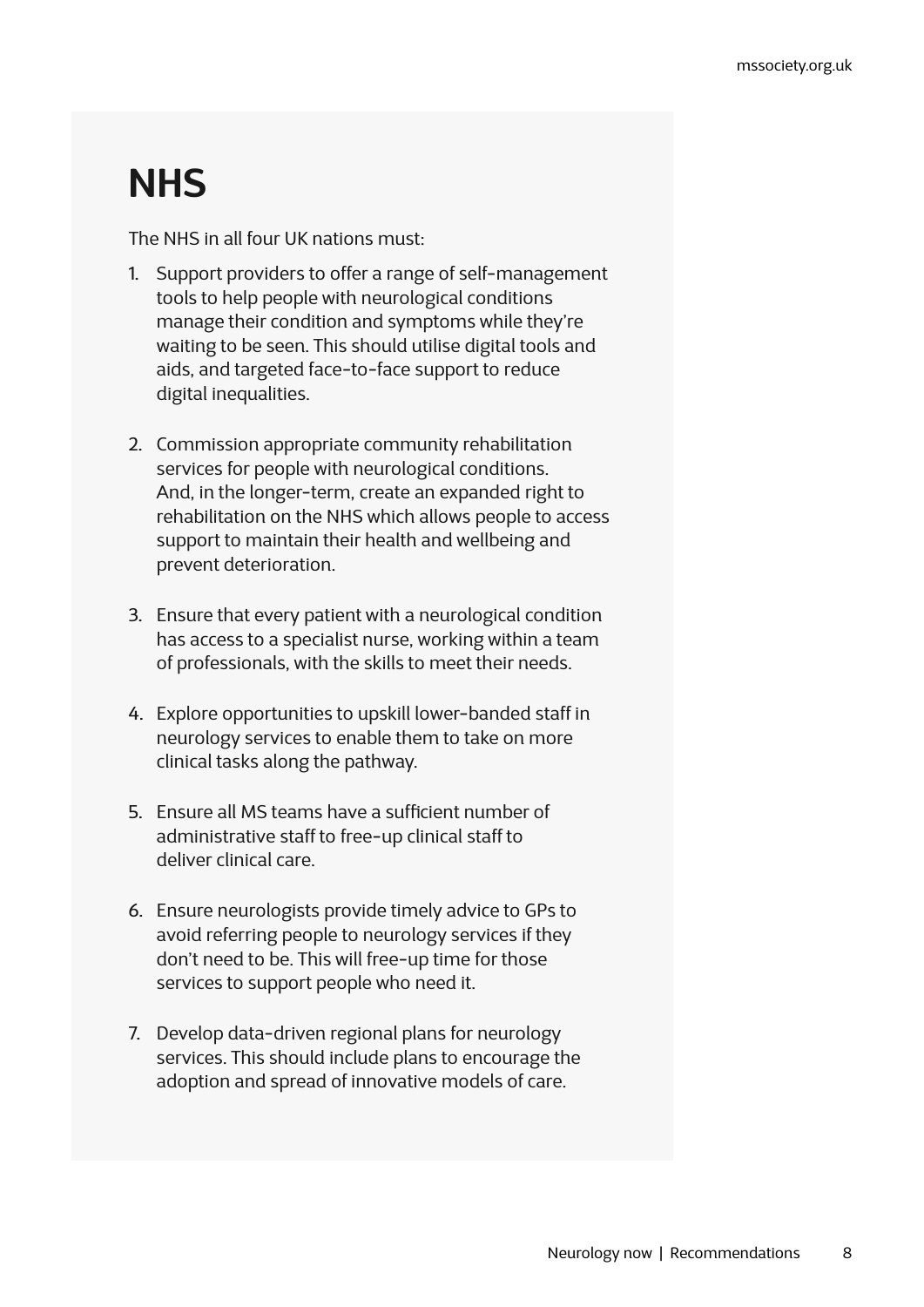# <span id="page-8-0"></span>**1. The problem pre-pandemic**

NHS neurology services are usually the key gateway to the right support for people with MS: from the very start of their journey, being diagnosed by a consultant neurologist, to starting on therapies to slow the progression of disability or manage painful symptoms, to discussing selfmanagement with a specialist healthcare professional, and more.

As the following chapters demonstrate, neurology services have been under-prioritised and underfunded for many years, despite 1 in 6 people across the UK living with a neurological condition.1 The level of unmet need for treatment, care and support for people with neurological conditions is outlined in this report.

### **Access to services and treatment**

People with disabilities and long-term conditions like MS, face unequal access to, and benefit less from, health services, employment opportunities, and additional support.2 Many people with disabilities live in poverty, which is associated with worse health outcomes and life expectancy.3 Scope's Extra Costs Commission estimated average weekly additional costs for people with neurological conditions are £200 per week, yet at that time (2015/16) the average award for disability benefits was around £360 a month.<sup>4,5</sup>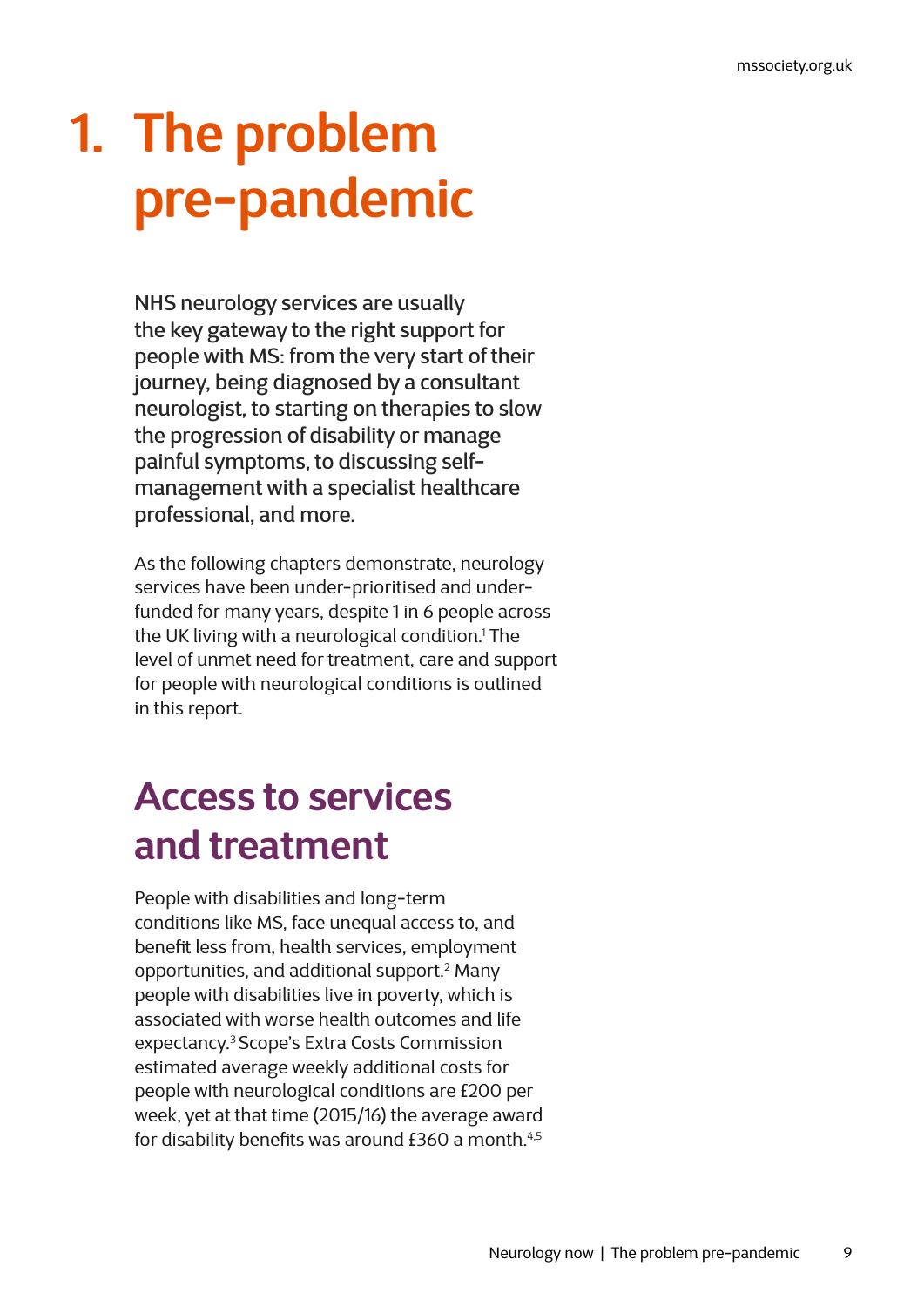Prior to the pandemic, there was high unmet need for therapies and treatments to manage debilitating symptoms of MS, and support to manage the emotional impact of the condition. Figure 1 shows the findings of an MS Society survey of over 8,000 people with MS in the UK in 2019.<sup>6</sup> This is supported by the recently published NHS England Getting It Right First Time (GIRFT) report which found significant unmet demand for neurology services from people with neurological conditions.7

#### **Specialist continence support** 26% Unmet need 74% Need met Answered by 3,862 respondents **Physiotherapy** 30% Unmet need 70% Need met Answered by 5,109 respondents **Emotional support** 44% Unmet need 56% Need met Answered by 3,565 respondents **Support to stay physically active** 37% Unmet need 63% Need met Answered by 5,376 respondents

#### **Figure 1:** Access to services to manage MS symptoms when needed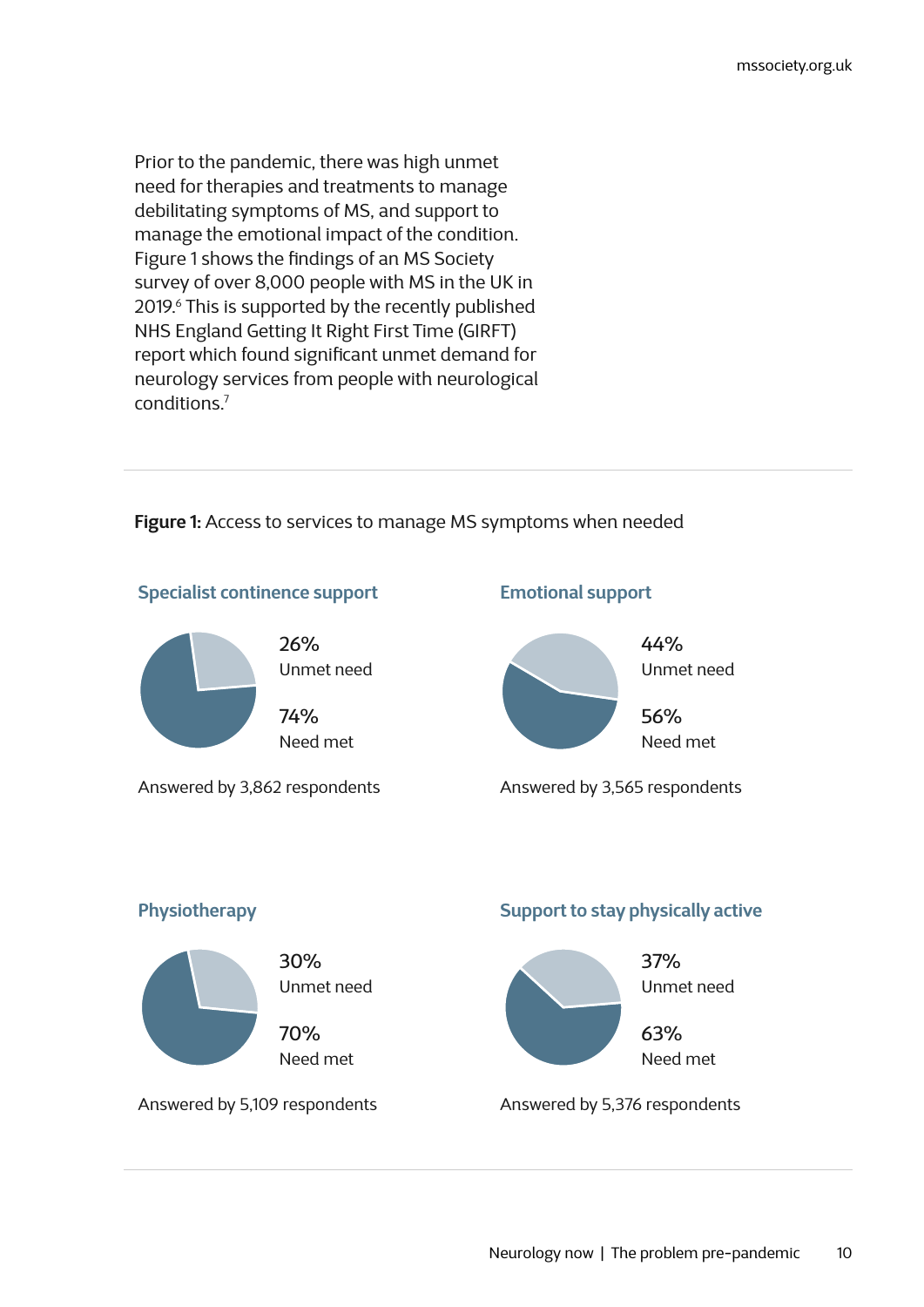The same MS Society survey found the proportion of people on a Disease Modifying Treatment (DMT) to slow progression of disability, varied widely across the UK. There was a 28-percentage point gap between the nation with the best access and the nation with the worst. In Northern Ireland 81% of people eligible for treatment were on one, whereas in Wales this was 52%. There was also significant variation within nations: in England access to treatment varied from 52% to 67% in different regions.

The survey also found access to MS nurses and neurologists varied. 89% of respondents needed, and had been able to access, an MS nurse in the preceding 12 months. However, this varied across UK nations from 93% to 75%. This isn't explained by differing needs of people with MS across the country, but reflects unacceptable variation in access to services.

In recent years, DMTs have become available to some people with progressive forms of MS for the first time, and we expect more to become available over the coming years. This should be a cause for celebration. Yet, the evolution of treatments will place new demands on neurology services.8 Many MS professionals anecdotally tell us they're worried about how they'll provide access to a newly eligible population of people living with progressive MS when their services are already stretched.

Pre-pandemic, people with other neurological conditions were facing similar challenges accessing the neurological treatment and care they needed. The 2019 Neurological Alliance Patient Experience Survey found that 55% of respondents had experienced delays in accessing healthcare, and 29% of people who needed to see a neurologist had to wait more than 12 months for an appointment.<sup>9</sup>

**"I can't access the services I need – I have to find and pay for services myself, like physiotherapy. It feels like there's just a lack of options for me due to my progression. Wiltshire doesn't seem to have anybody that specialises in MS at all, Swindon, Salisbury, no one appears to have a neurology department. People have to travel to Southampton to see a specialist – it's quite concerning."**

Caroline, 60, living with MS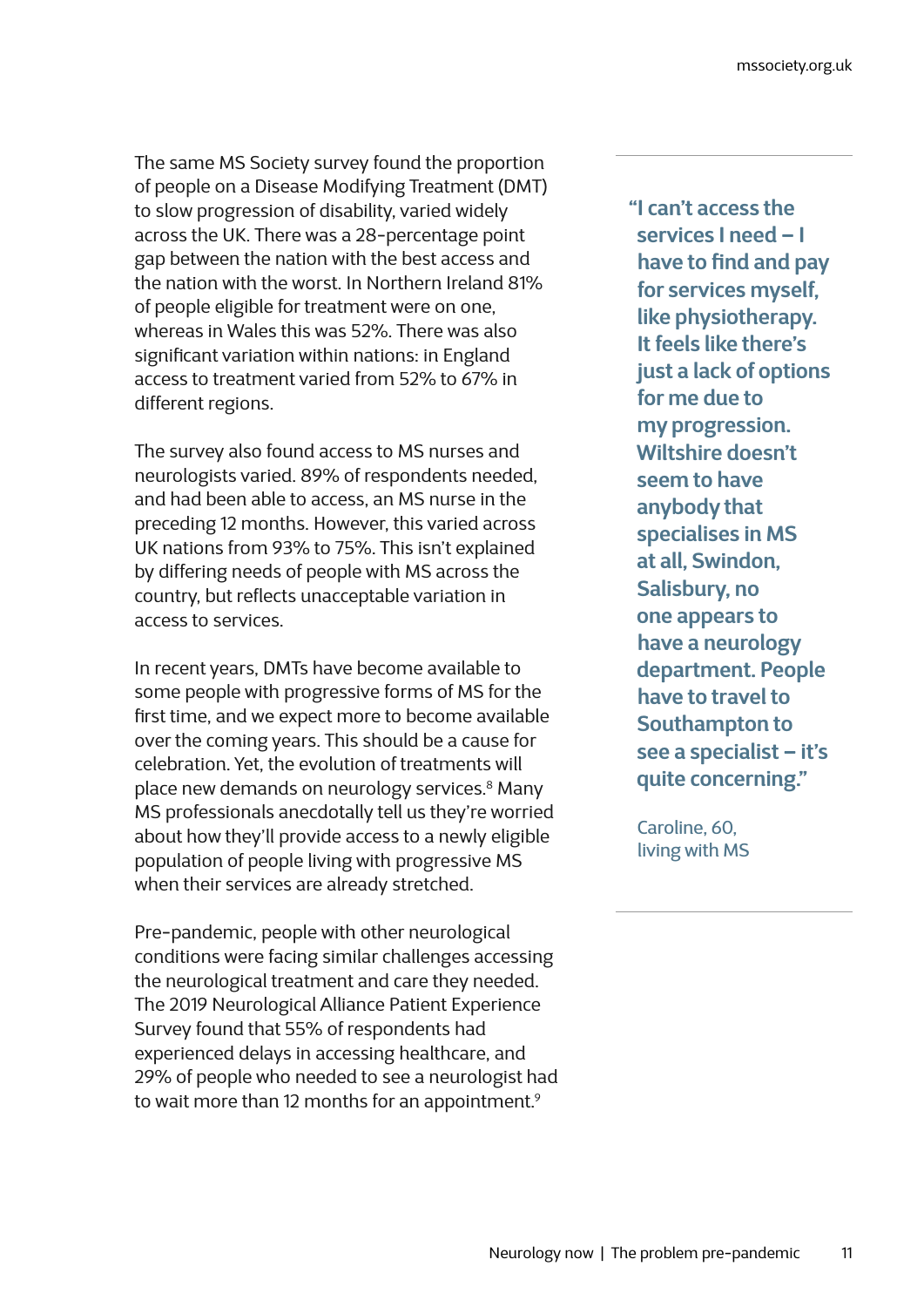## **Workforce crisis**

Across the UK, there's a workforce crisis in neurology.

The NHS England GIRFT report describes a shortage of MS-specialist neurologists in England, and adjusted for the population, France and Germany have over 7 neurologists for every 2 that the UK has.<sup>10,11</sup> This shortage is reflected in neurologists' extremely large caseloads: an audit of 51 UK MS services in 2020 suggested a sensible caseload for a neurologist would be 615 people with MS, but found on average neurologists had caseloads of 1, 815 patients.12

For MS nurses, the same audit found average caseloads of 1,757 per nurse, far higher than the 315 per nurse ratio which is considered ideal by the MS Trust.<sup>13</sup> GIRFT also found marked variation in access to neurology nurses between regions in England, ranging from 5 to 26 nurses per million people.14 Many MS nurses were recruited in the early 2000s when the Risk Sharing Scheme was established. Anecdotally, we understand that this demographic bulge means that many are now thinking about retirement, casting a shadow over the future sustainability of services. Estimates suggest at least 200 more MS nurses and over 100 more neurologists are needed in the UK for MS service caseloads to be manageable.15

Alongside a shortage of neurologists, there are limited opportunities to develop neurology specialists among trainees. In Northern Ireland, just 2 out of 138 core medical training places are attached to neurology each year – meaning addressing the workforce shortages will take many years.<sup>16</sup>

**". . . they obviously want to do the best job they can and not being able to see your patients is difficult and they're trying to do what they can do. [Staff] don't get paid enough, they don't have enough time, there's not enough staff, there's not enough things in place to help them do that job more efficiently. And [the government] need to create that."**

Roxy, 33, living with relapsing remitting MS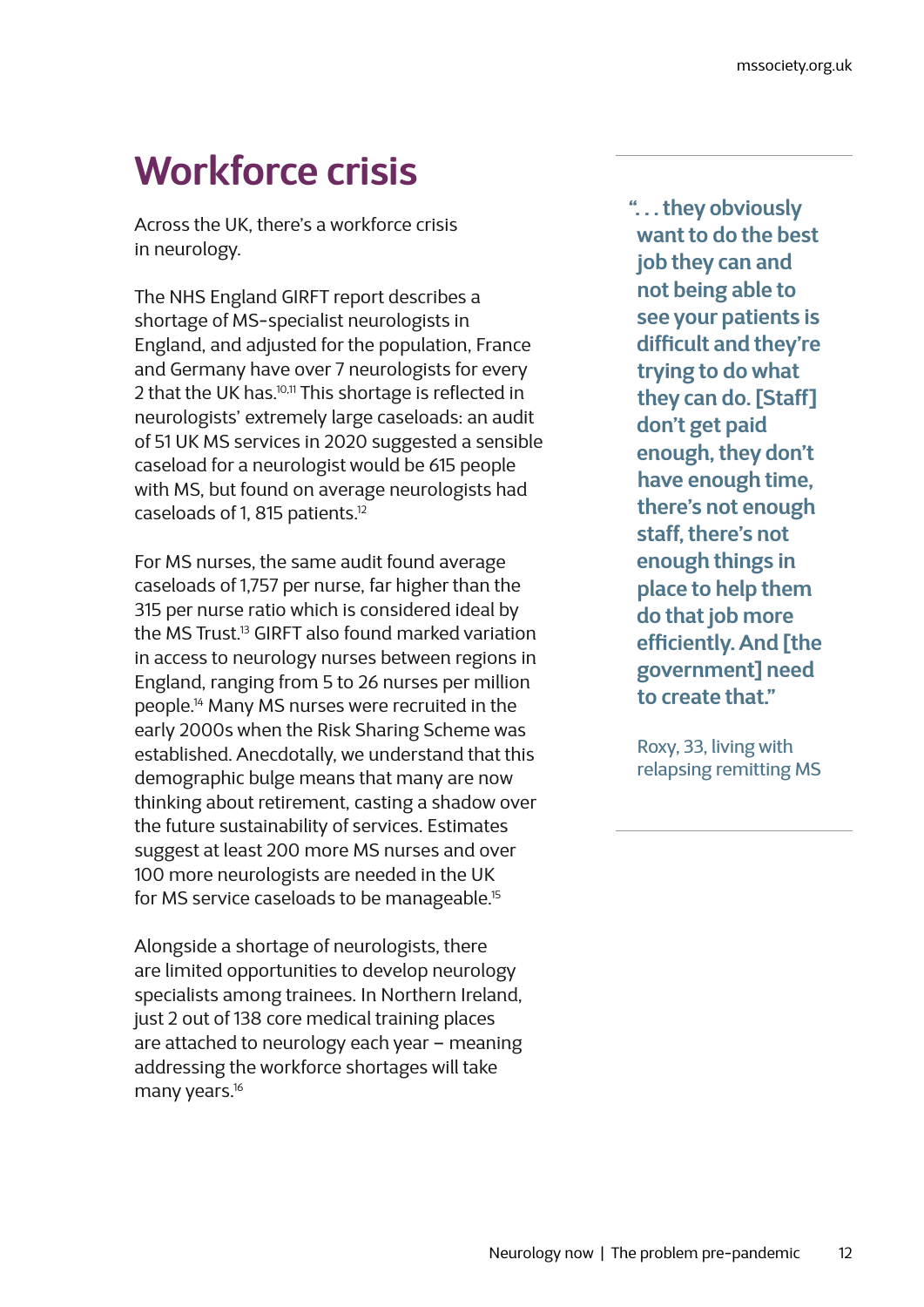There's a shortage of physiotherapists in all parts of the UK. NHS England project the need for an additional 5,000 physiotherapists by 2023, alongside increased numbers of dieticians and occupational therapists.<sup>17</sup> Anecdotally, neurology professionals tell us that there aren't enough allied healthcare professionals with neurology expertise to meet their patients' symptom management and rehabilitation needs.

While the workforce crisis is taking a heavy toll on people with neurological conditions, professionals are also struggling to cope with the rising demands of their caseloads. The 2020 audit of 51 UK MS services mentioned above, found 83% of services were very challenged or struggling to cope with their workload.18 More recently, our August 2021 survey of professionals supporting people with neurological conditions found 63% were finding it extremely or very challenging to provide a good service to everyone on their caseload.<sup>19</sup>

It's clear we need a long-term strategy to attract, recruit and retain the neurology and allied health professionals needed to deliver holistic care to everyone with MS on a sustainable basis, but that will take time. Chapter 6 of this report sets out opportunities to move to new workforce models now to manage the immediate capacity challenge services are facing and improve care for people with MS. Any long-term workforce strategy should be tailored around new workforce models, rather than simply continuing to do things as they've always been done.

# **83%**

of services were very challenged or struggling to cope with their workload.

# **63%**

were finding it extremely or very challenging to provide a good service to everyone on their caseload.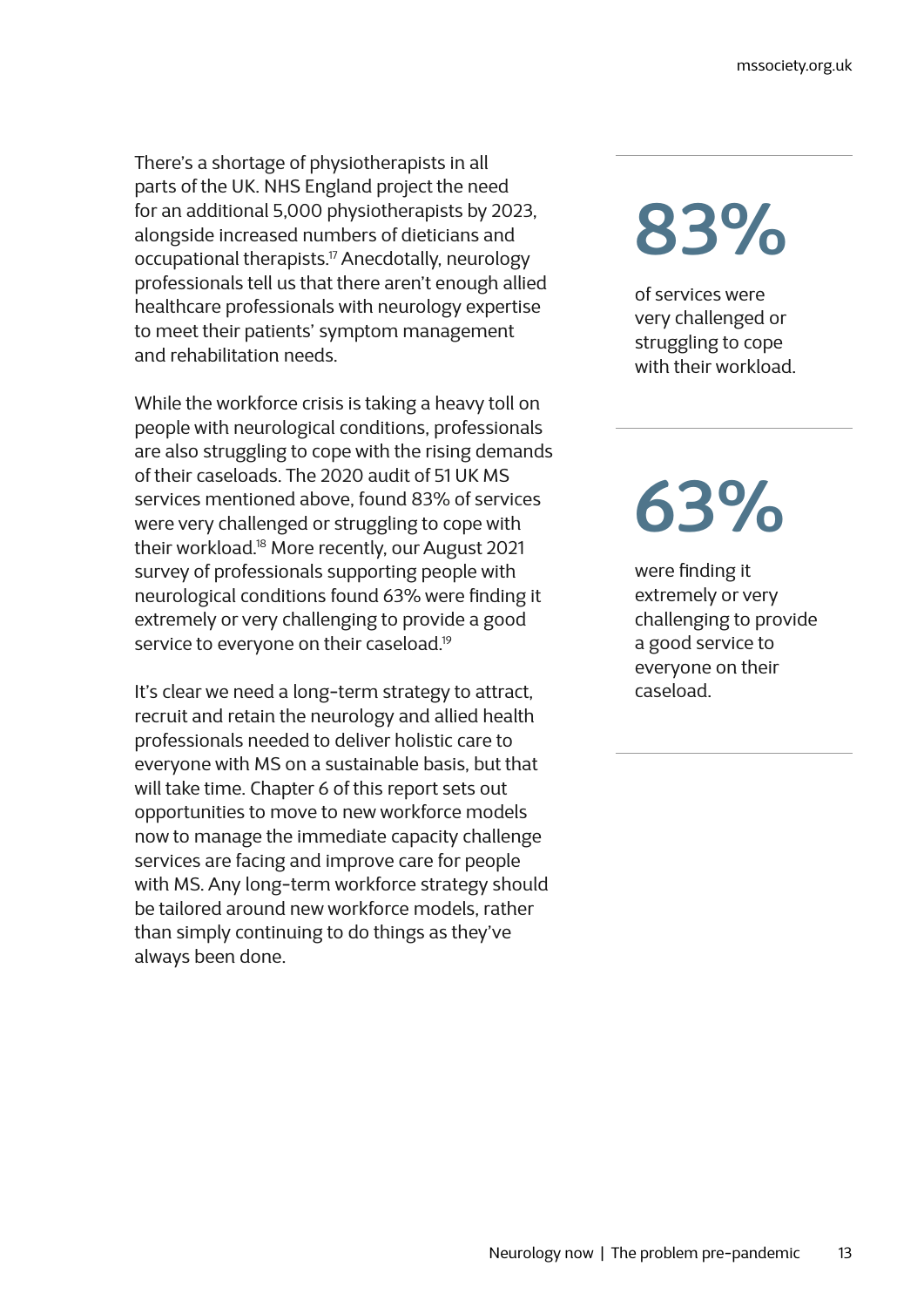## <span id="page-13-0"></span>**2. What's been done to improve neurology services?**

## **England**

We welcome NHS England's recognition of the need to improve care and services for people with neurological conditions. Their GIRFT report on neurology makes a series of recommended actions for themselves, hospital Trusts and others to help neurology services recover after the pandemic and become more sustainable in the long-term.

However, there remains a lack of prioritisation of neurological conditions at national level. These weren't mentioned, let alone prioritised, in the NHS Long-term Plan or the Interim People Plan.20 Without national incentives or standards against which local health bodies are measured, neurology won't realistically see the benefit of other opportunities for change set out in this report (see Chapter 6).

There's been positive progress towards establishing agreed standards of care and best practice. NHS England RightCare published a toolkit for Clinical Commissioning Groups on improving care for progressive neurological conditions, in 2019. Since then, clinicians and patient groups have developed a series of Optimum Clinical Pathways for neurological conditions including MS, as part of NHS England's Neuroscience Transformation Programme. The MS pathway sets out what good care looks like from diagnosis through to advanced stages of the condition (and is due to be published soon).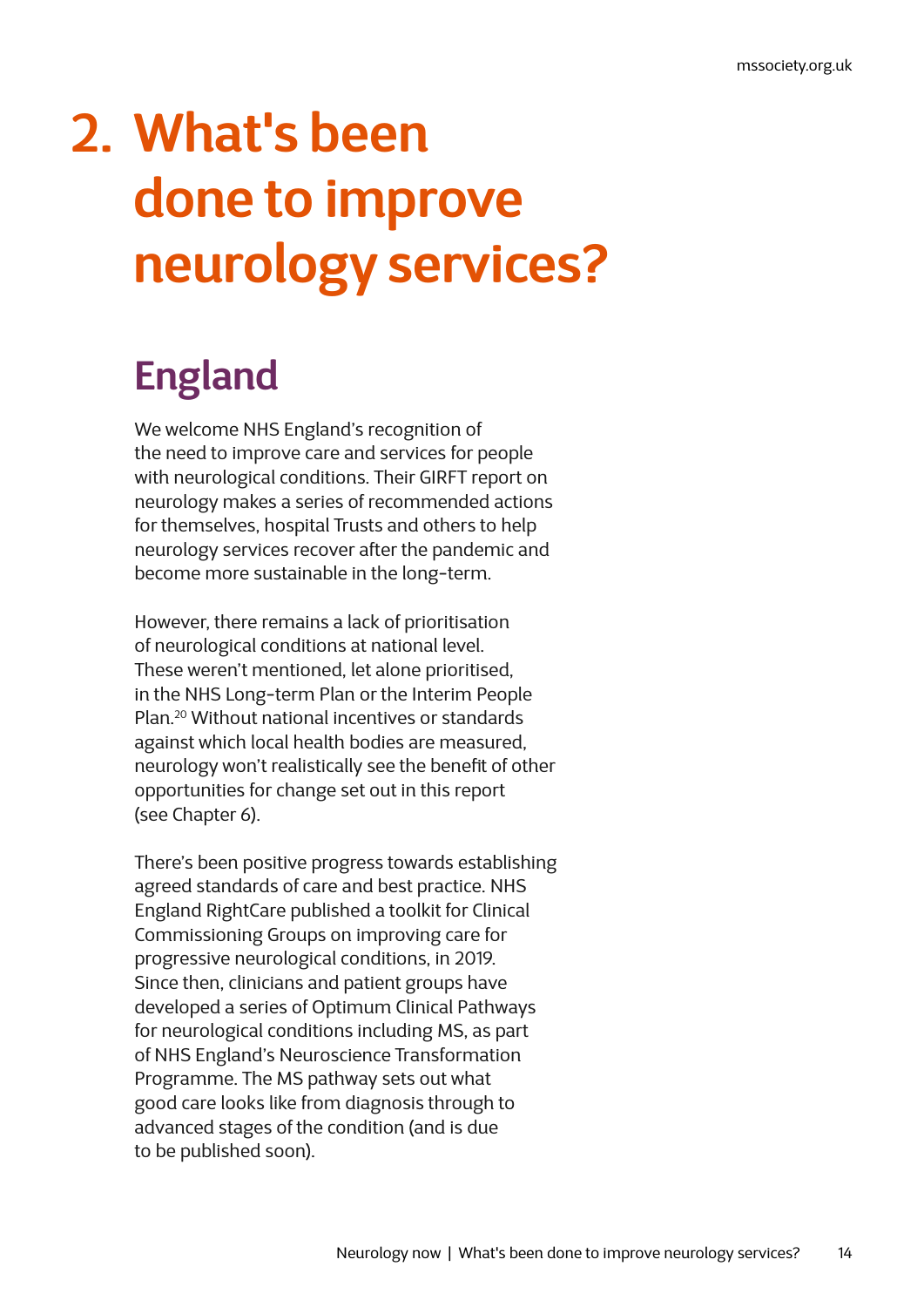Significant action now needs to be taken to test and roll-out that pathway, and implement the recommendations from all of the various initiatives above, in order to see benefit for people with neurological conditions.

## **Scotland**

In 2020, the Scottish Government published a framework for improving neurology services. It includes addressing many of the issues people affected by MS have told us about; improving coordinated and personalised care, support for self-management, and timely access to care and support services. The framework detailed a series of high priority aims with a provisional deadline of March 2021. If these aims were met, they would provide the required infrastructure to underpin the entire framework. Achievement of these priorities will have been impacted by the pandemic, but it's unclear to what extent. At this time, there's been no progress report or revised implementation timetable.

### **Northern Ireland**

A review of neurology services is underway to assess what's already in place and to identify priority areas for reform and development. This review has identified that new referrals outnumber outpatient appointment capacity (averaging 18,500 new or first appointments per year versus capacity to see 12,000 patients). The Review Team is identifying measures that will present solutions in the short-term, such as offering junior doctors additional speciality training places and creating more opportunities for joined-up working.<sup>21</sup>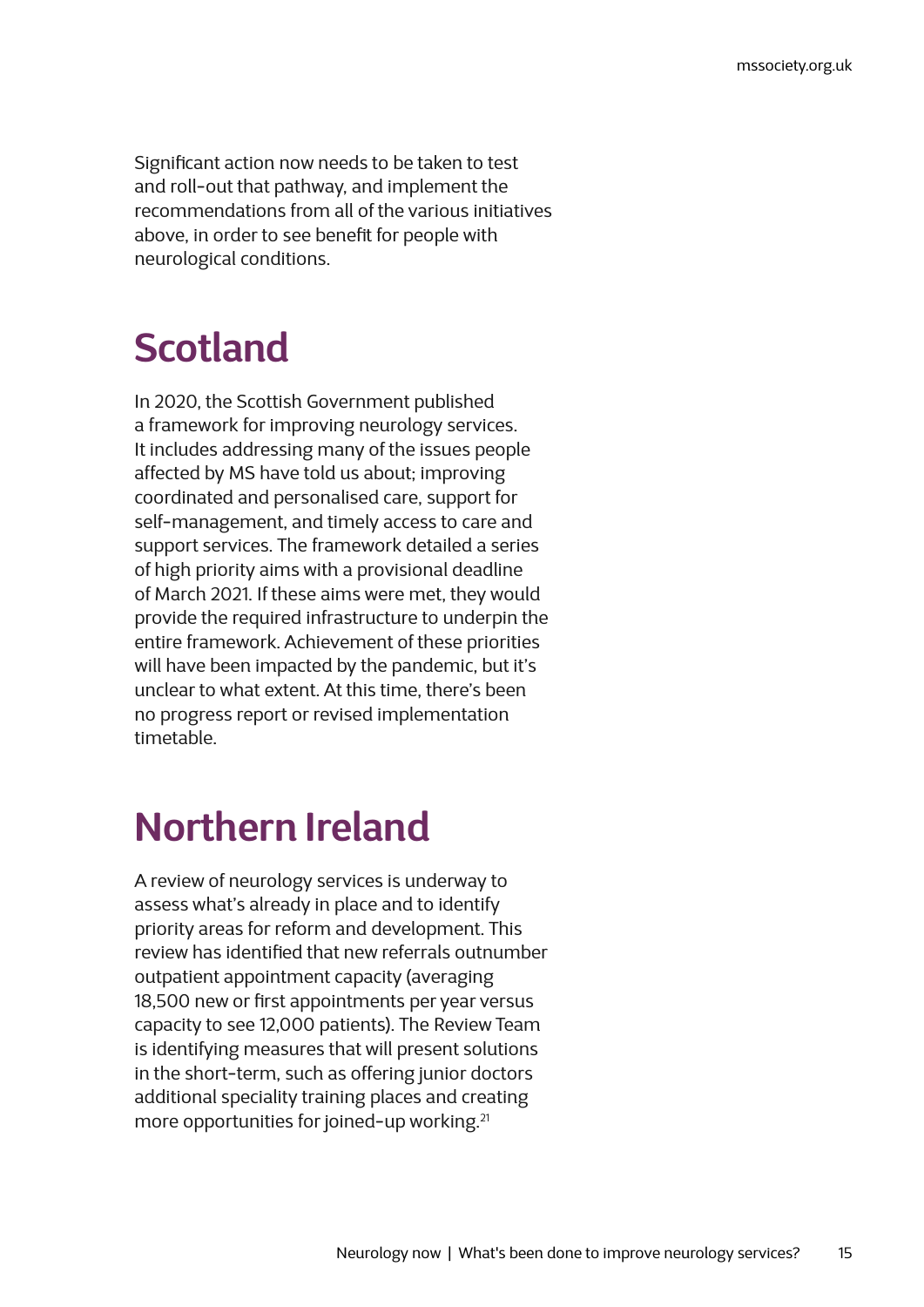The review is expected to deliver recommendations for change, an implementation and investment plan, and framework setting out the future of neurological services until 2035. This was expected in March 2020, but the review was halted due to the pandemic and recommenced in June 2021.

### **Wales**

A decade ago, the Welsh Government published the Neurological Conditions Delivery Plan (updated in 2017). The aim was to provide direction for improving neurology services across Wales.<sup>22</sup> However, an inquiry led by the National Assembly for Wales Cross Party Group on Neurological Conditions found progress towards this goal hasn't been at the required speed.

With the newly elected Government in May 2021, condition specific Delivery Plans are now being replaced by brief top-level Quality Statements sitting under the National Clinical Framework. The Wales Neurological Alliance is concerned that, without a comprehensive strategy, people with neurological conditions will have poorer and less personalised care. They're also concerned that the current model won't have the appropriate powers and authority to hold health boards and NHS Trusts to account. This may prevent clear and consistent pathways of care being available to all people living with neurological conditions in Wales.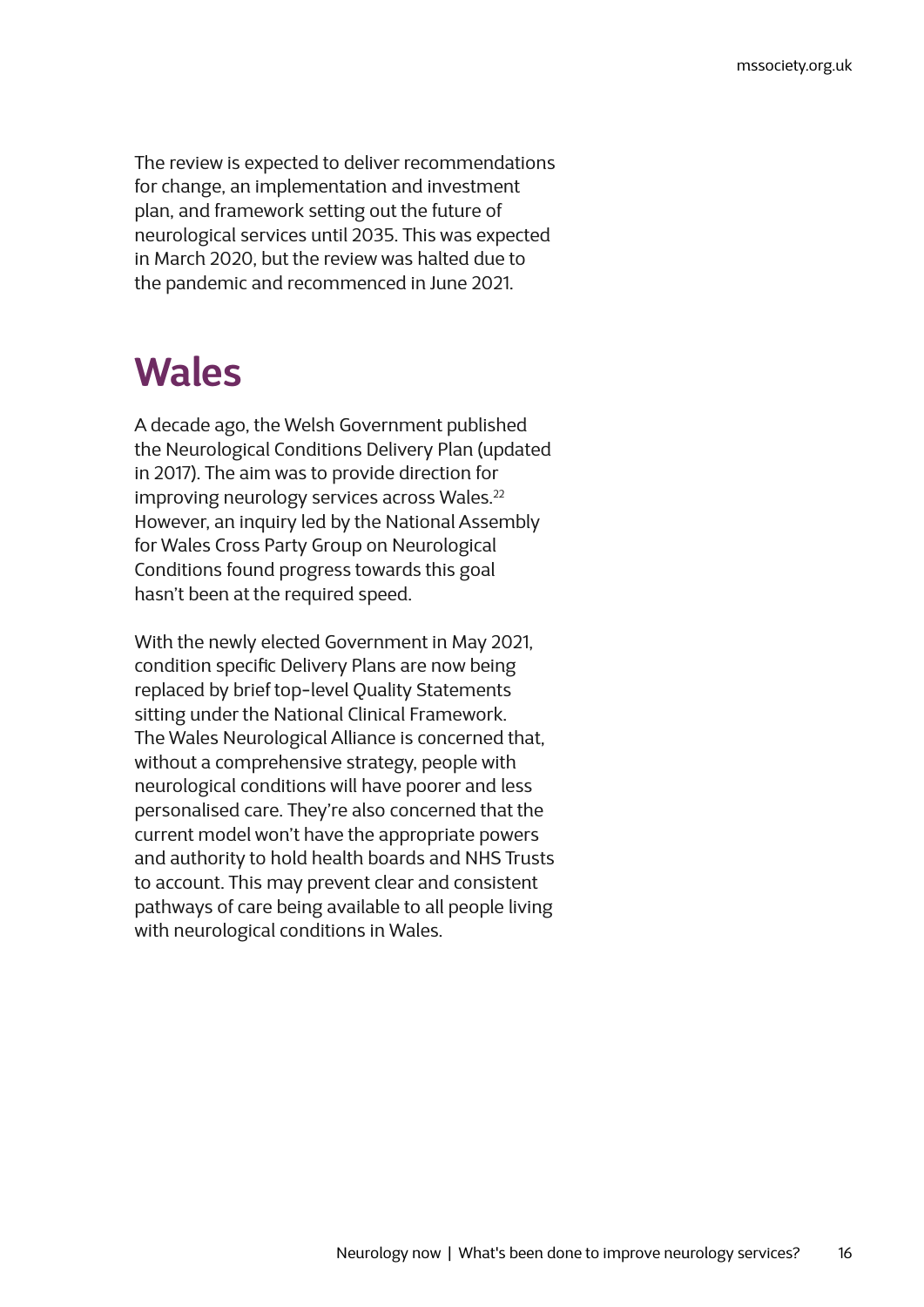# <span id="page-16-0"></span>**3. The impact of the pandemic on people living with MS**

The pandemic compounded existing challenges for neurology services and people with MS. It's underlined the need for urgent action to ensure a sustainable future. In May 2020, through the UK MS Register, we asked people living with MS how they were coping. Since the pandemic started, a third (32%) of respondents said they had healthcare appointments cancelled or delayed, and nearly half (45%) had appointments via phone or video call.<sup>23</sup>

When the survey was repeated in August 2020, a third (34%) of people said their MS or symptoms had worsened since before lockdown. It's clear that not being able to access healthcare services was a key contributing factor. Just over half (51%) of those who said they had seen a deterioration in their MS or symptoms, thought the disruption to services they normally received had contributed to their worsening symptoms.24

In a more recent survey of 746 people living with MS conducted in August 2021, of those (51%) who said their symptoms had worsened since the beginning of the pandemic, 53% said a reduction in specialist support contributed to their symptoms getting worse to some or great extent. The survey also found that a quarter of respondents who needed to see an MS nurse or neurologist in the past 12 months weren't able to.

**"I was due to have another appointment in early August 2021, but it got postponed and now I've heard it will be end of September 2022, although I'm supposed to see someone on a yearly basis, there's obviously a really long delay due to COVID-19."**

Becky, 39, living with relapsing remitting MS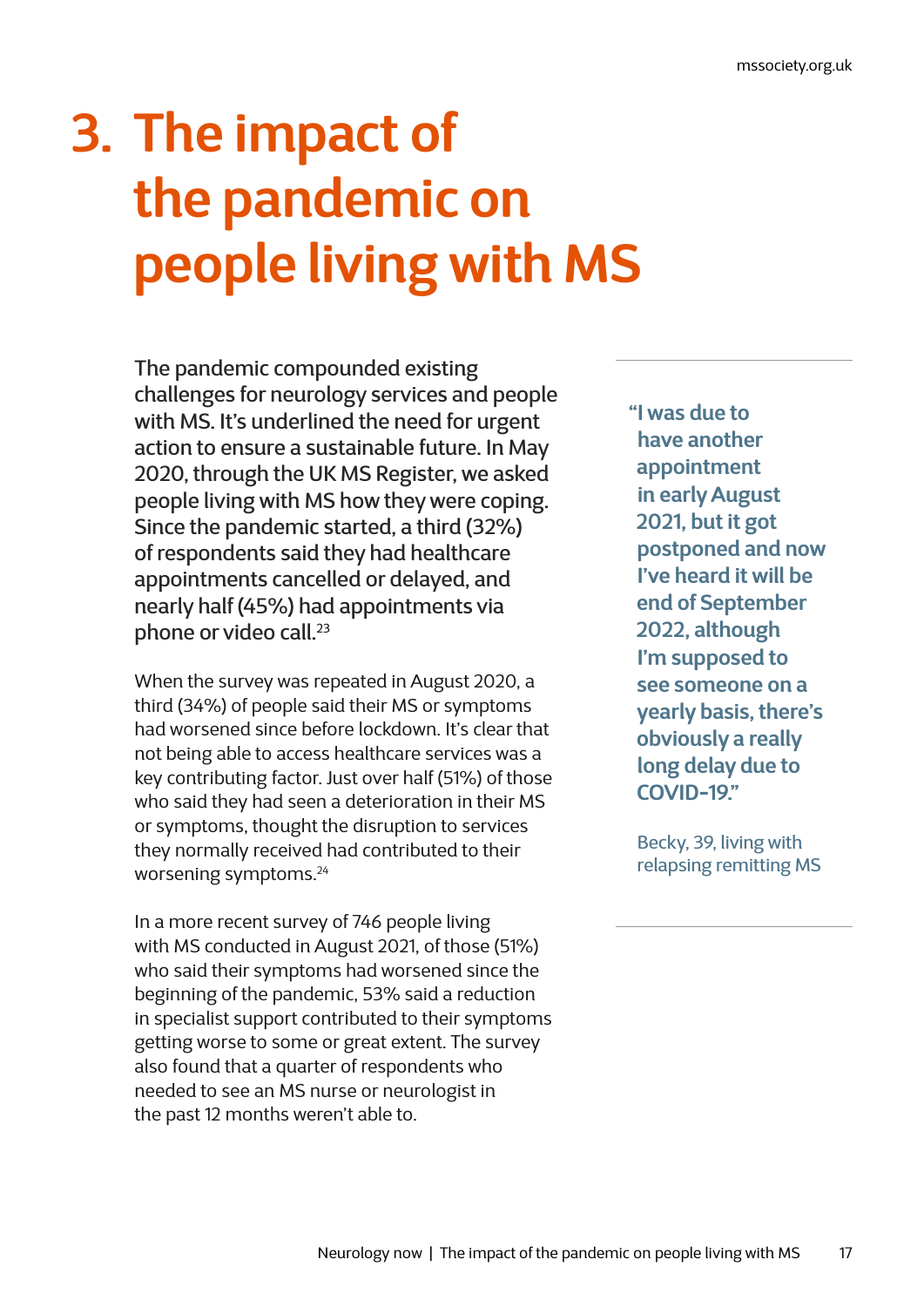It's understandable that appointments with MS services were delayed or cancelled during the pandemic, with almost a third (29%) of respondents to our August 2021 survey reporting this. However, it's particularly worrying that over half (51%) of respondents who had experienced cancellations or delays hadn't received any information about how to self-manage their symptoms and/or condition even though they would have liked to. This represents a major missed opportunity given the potential of self-management approaches (set out in Chapter 6).

## **Disease modifying treatments (DMTs)**

The pandemic has also affected access to DMTs, which are a vital form of MS care as they slow the progression of MS disease in eligible patients.

DMTs need to be started as soon as possible after diagnosis, and require regular assessment and monitoring by MS professionals to ensure any side effects are identified and managed. Prolonged delays between treatment doses, or abruptly stopping treatment, can be harmful.

### **Guidance on DMTs at the start of the pandemic**

At the start of the pandemic, the Association of British Neurologist (ABN) issued guidance about the significantly increased risk of COVID-19 infection they thought was likely to be associated with certain DMTs namely, alemtuzumab, cladribine, ocrelizumab, and fingolimod.25 They cautioned neurologists against starting patients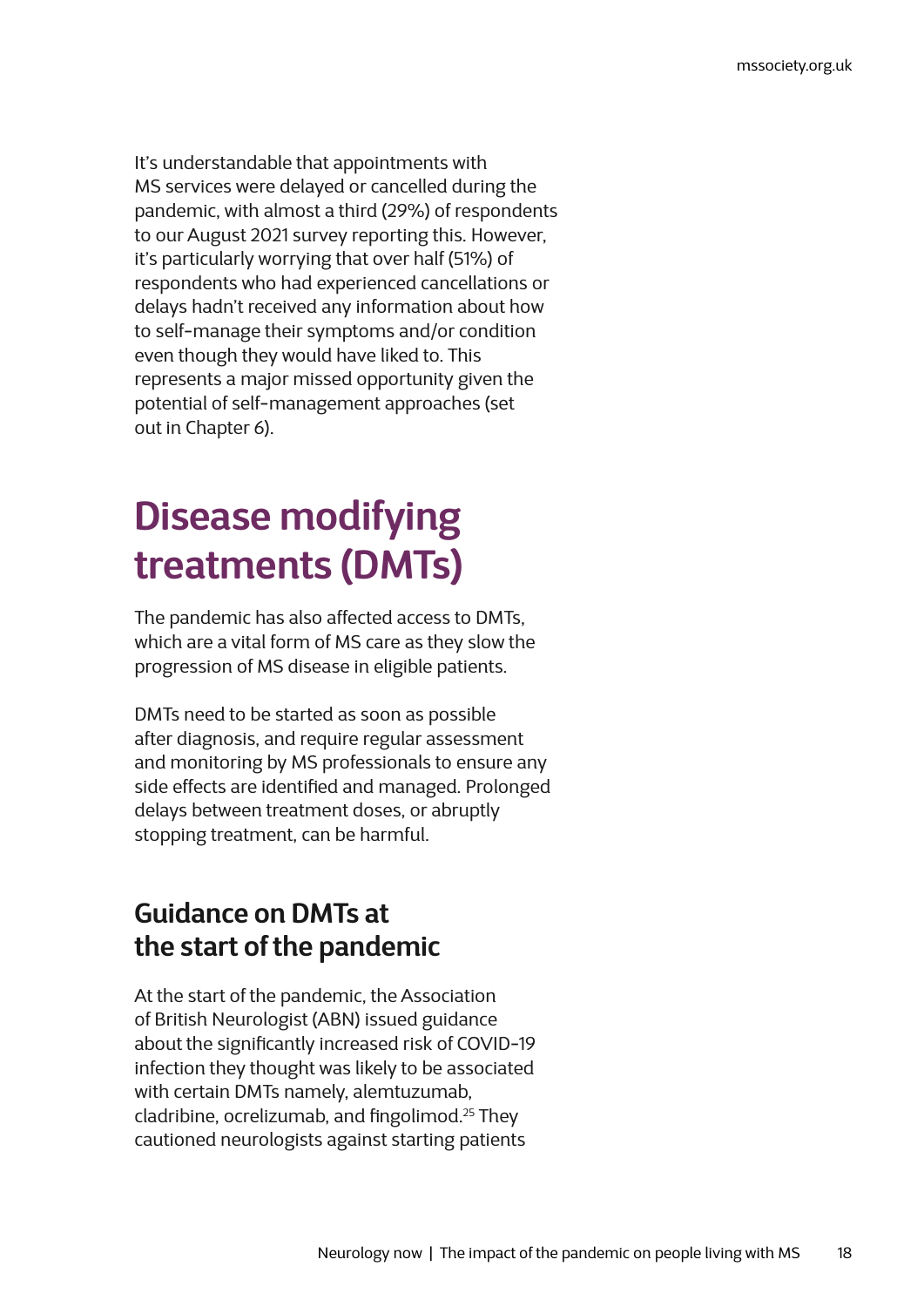on some of these treatments, and recommended that people already taking some of them delay their next dose/s while COVID-19 cases were high.

It is important to note that the ABN updated their guidance throughout the pandemic as new evidence emerged, so advice about specific DMTs changed across 2020.26 We will look at what happened to prescribing levels in the years 2020 and 2021 (so far) below, but the picture will have been more dynamic on a month by month basis.

### **People on DMTs at the start of the pandemic**

NHS prescribing data for England shows that overall access to DMTs for those already taking them was maintained quite well throughout the pandemic, with total levels of DMT prescribing falling only slightly from 2019 to 2020<sup>27</sup> (figures for Northern Ireland, Wales and Scotland are unavailable).

However, the pandemic did cause some delays to treatments. Responding to an MS Society survey in August 2021, 239 people with MS said they were taking a DMT. Of those, 31 (11%) said they had been told within the past 12 months that their MS treatment was delayed because of the impact of COVID-19 on their MS service.<sup>28</sup> We don't know whether these were delays in starting or continuing treatment.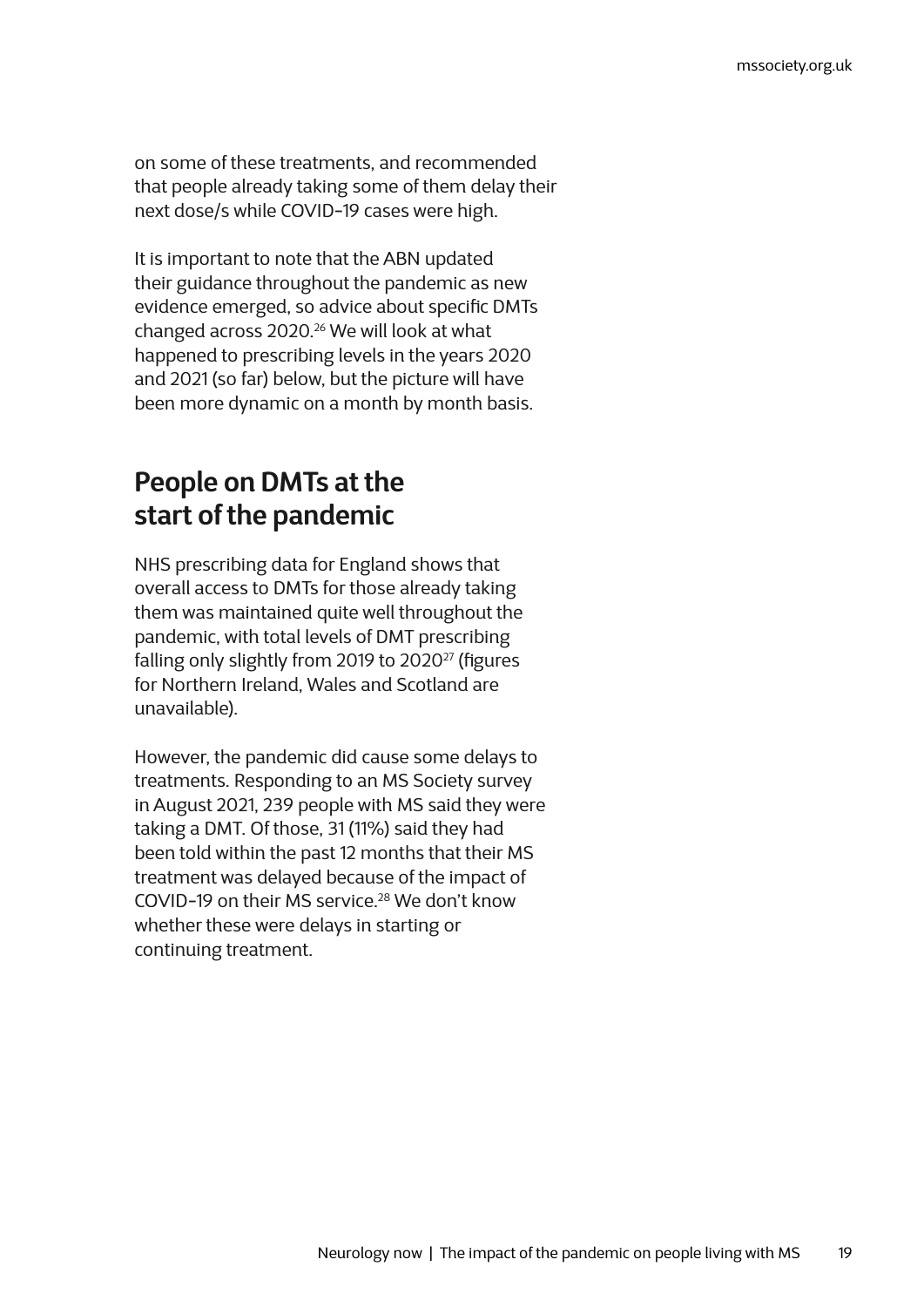### **People starting or switching DMTs during the pandemic**

Available NHS data shows that the number of people starting a DMT in England in 2020 fell by 17% compared to 2019.<sup>29</sup> This data on the number of "new starts" includes both people switching from another DMT and those starting their first DMT. We are not able to distinguish between the two in the data available.

With regards people starting their first DMT, we think that in cases where neurologists would normally have started a patient on one of the DMTs that the ABN initially advised may have an increased infection risk (see list above), most neurologists would have recommended an alternative, potentially safer DMT instead. Therefore, the 17% decrease in the number of new starts is not likely to be fully explained by people not being given an alternative option by their neurologist.

With regards people switching from one DMT to another, it is unclear what impact the pandemic had on overall numbers, if any. Some patients may have chosen to switch from one of the above DMTs to an alternative, safer DMT, in order to minimise their risk of catching COVID-19. One Europe-level study appears to show that most clinicians supported switching in general as a result of the pandemic.<sup>30</sup>

If patients were being started on, or switching to, alternative treatments for the reasons outlined above, you would expect to see an increase in the number of those treatments being prescribed. NHS England data shows that the number of people starting the DMTs which the ABN issued cautions about (see list above) in 2020 fell by 31%, relative to 2019. However, the NHS data on new starts show that there was no corresponding increase in levels of the DMTs the ABN deemed safer to use in their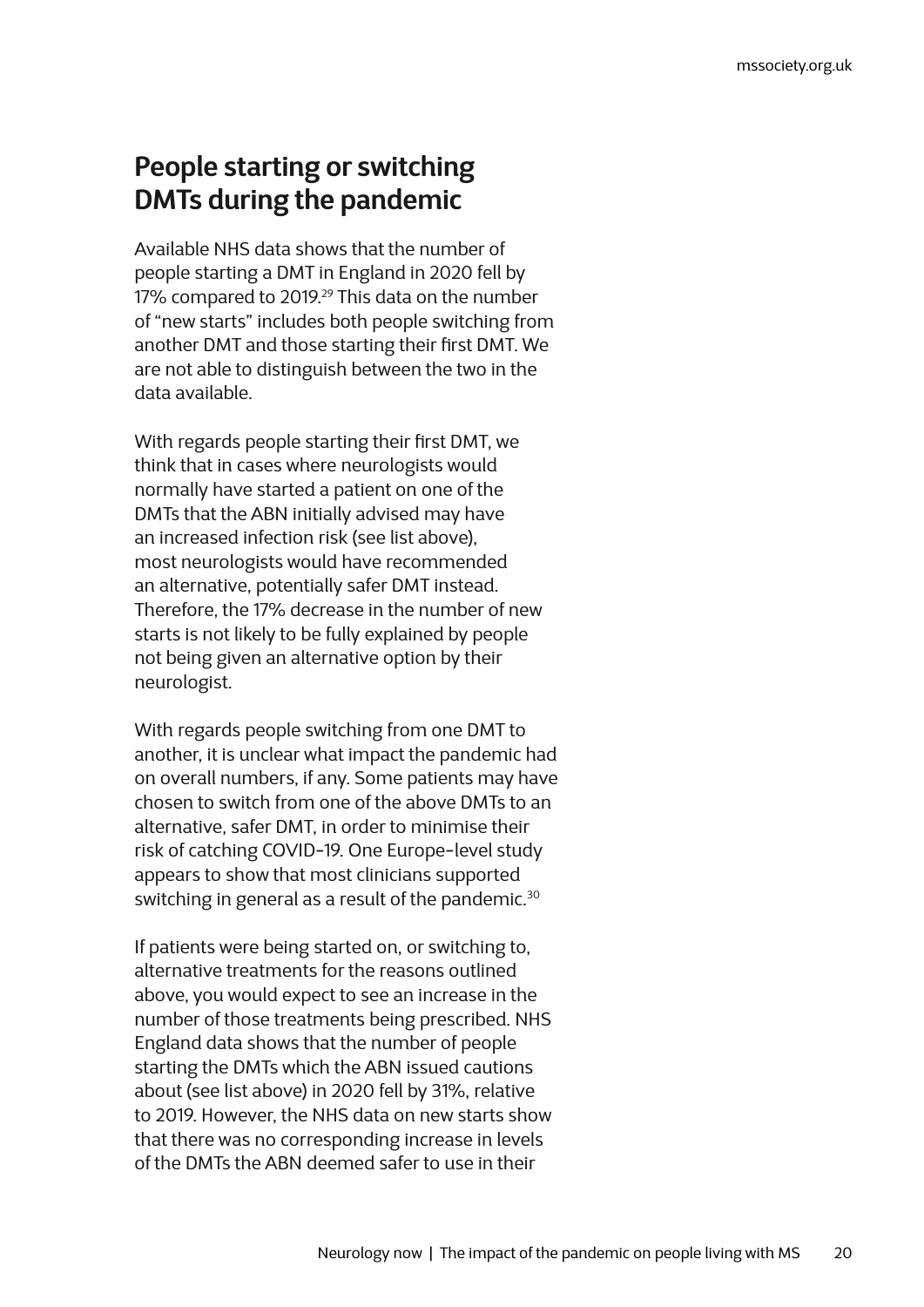March 2020 guidance. In fact, prescribing levels of these other DMTs fell by 5% in 2020, relative to 2019.

Given the above, it seems reasonable to conclude that the overall fall seen in the number of new starts could reflect a significant drop in people starting DMTs for the first time in 2020. Looking at the situation this year so far, available data on DMT prescribing shows new starts were still 13% lower in 2021 than in 2019 as seen in Figure 2.<sup>31</sup> It is concerning that the figures have not significantly increased several months after COVID-19 restrictions ended, given how important DMTs are to slow progression of disability in eligible MS patients.



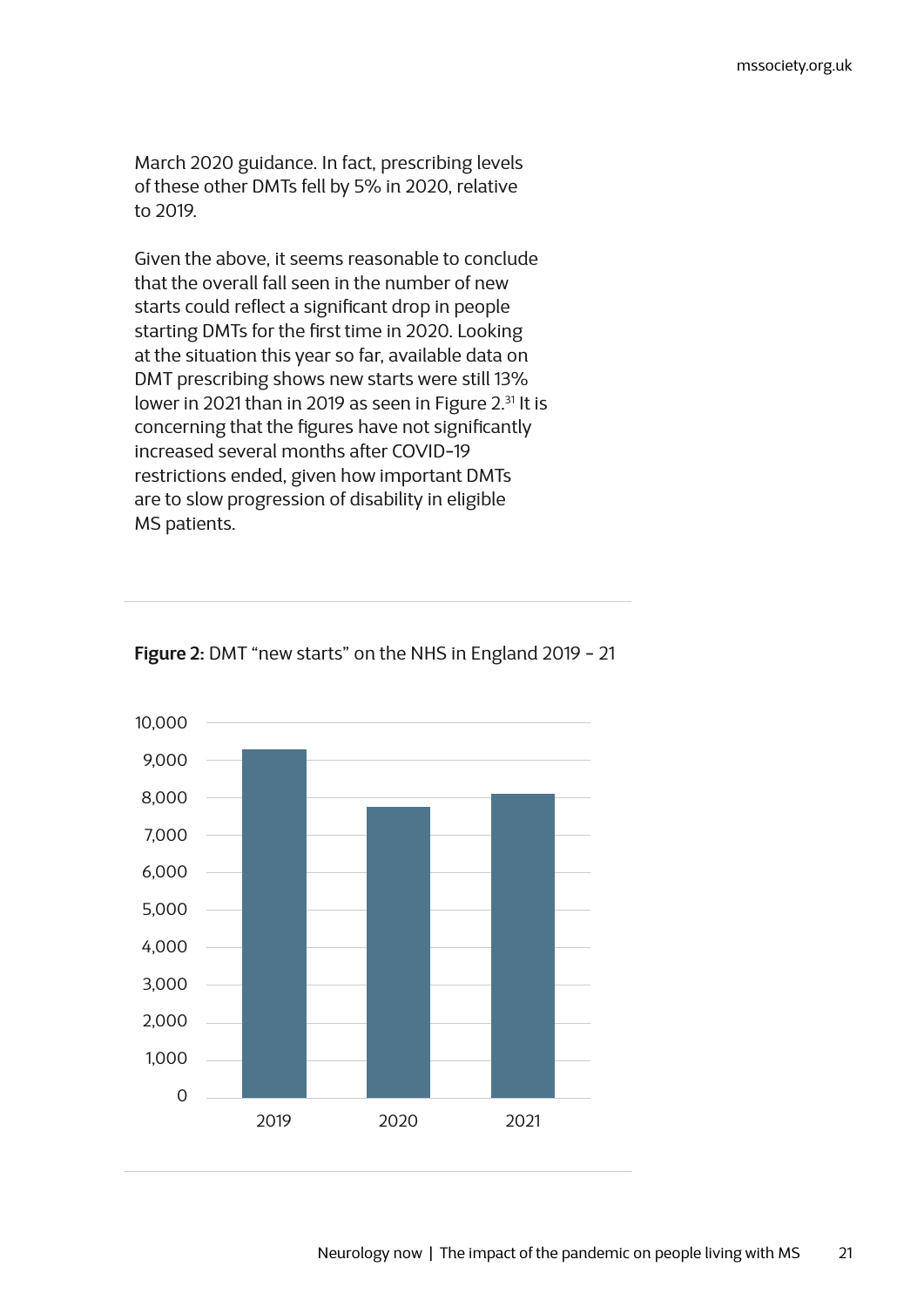### **Why might the number of people starting DMTs have fallen?**

There are several likely factors behind this fall and it not possible to know for sure the relative impact of each factor. But we think it reflects a 'perfect storm' similarly seen in other conditions such as cancer during the pandemic. Firstly, capacity pressure on primary care meaning patients couldn't be referred to neurology (indeed, there was a sharp decrease in neurology appointments between March and June 2020, compared to the same period in 2019.<sup>32</sup> Secondly, similar issues in secondary care meaning those who were referred had to wait longer for a diagnosis and to start on a DMT where they were eligible. And these factors were combined with a reluctance among some patients to seek medical advice, either due to a fear of COVID-19 infection in healthcare settings or putting increased pressure on the NHS.

People have to be 'in the system' in order to start treatment. Neurology services are now working through the backlog all of the above factors have created and we suspect there are a number of patients who have yet to present at services.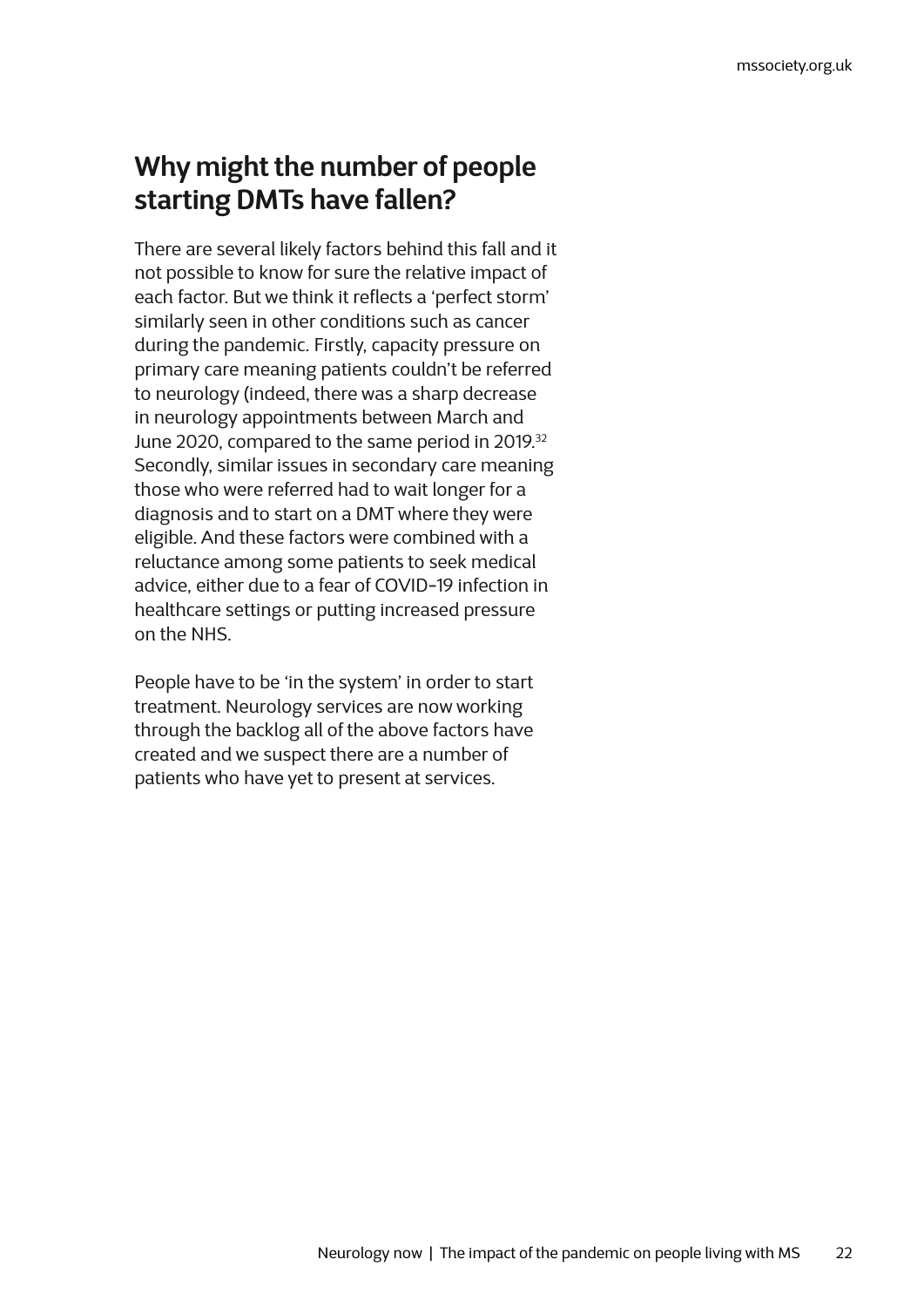# <span id="page-22-0"></span>**4. How the pandemic compounded existing challenges**

The past year has been extremely difficult for those working in the health and care system. Neurology services have continued to provide the best care they can. But one survey in summer 2020 showed almost a quarter (23%) of MS professionals were redeployed away from their MS service, and another survey at that time found 69% of people living with MS were not able to speak with a specialist when they needed to.33,34

During the peak of the pandemic in 2020 there was a sharp decrease in outpatient and inpatient neurology appointments in England (March-June) compared to the same period in 2019.<sup>35</sup> Tens of thousands additional people are now waiting to access these vital services compared to before the pandemic, and waiting times are shockingly high in some parts of the UK:

- In England, nearly 150,000 people were waiting to start treatment with a neurologist in July 2021, compared to just over 120,000 at the start of the lockdown (April 2020). Rather than decreasing as services start to normalise, the number has continued to increase month on month since May 2020.<sup>36</sup>
- Waiting times vary hugely within England, from 46% of people being seen by a neurologist within 18 weeks of being referred in one region (the official national NHS target), to 93% in another $37$

# **23%**

of MS professionals were redeployed away from their MS service.

**69%**

of people living with MS were not able to speak with a specialist when they needed to.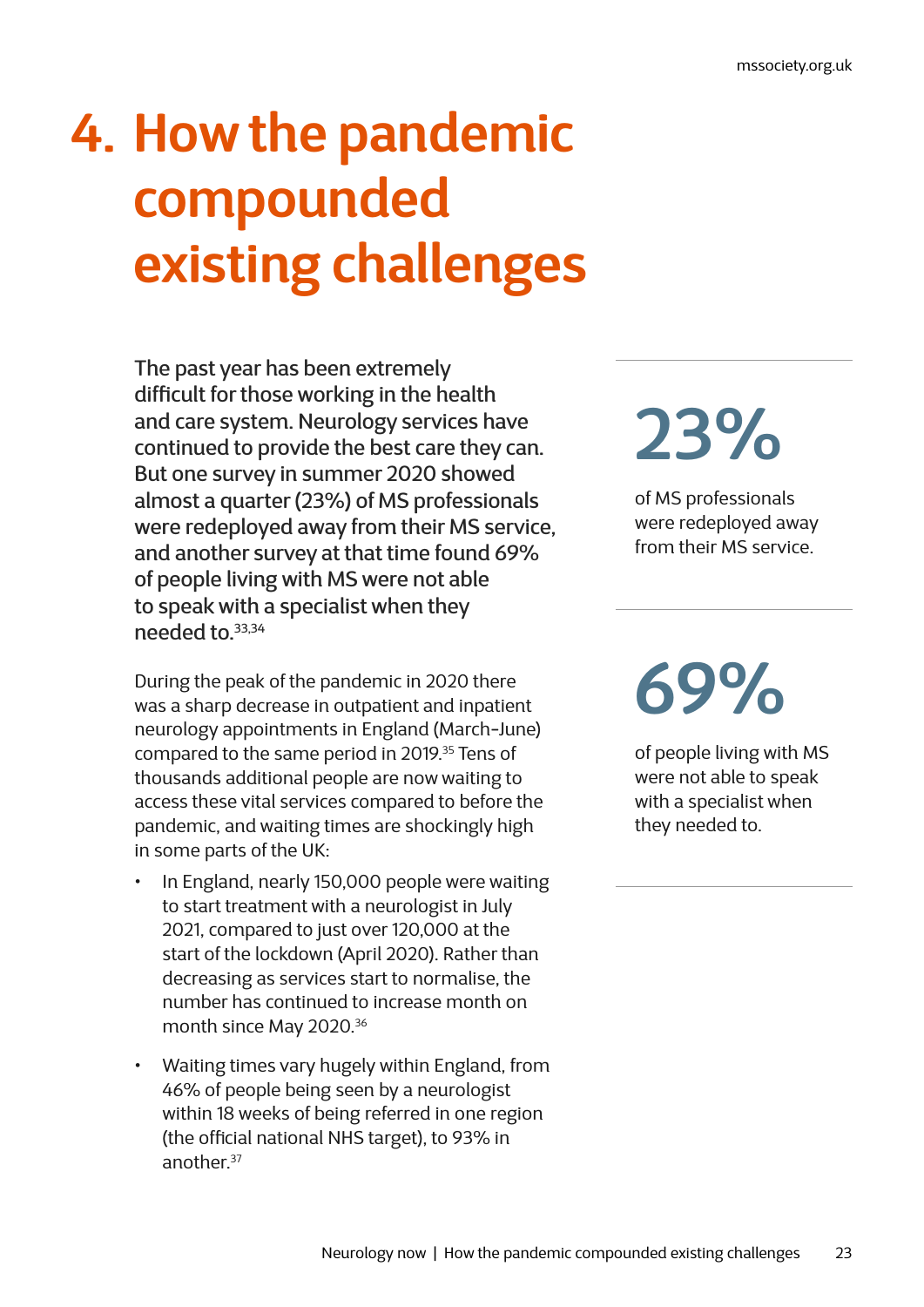- In Northern Ireland as of June 2021, nearly 21,500 people were waiting for their first neurology outpatient appointment. Of those, nearly 15,500 had been waiting over a year for their first consultant-led appointment – that's 72% waiting over a year.<sup>38</sup>
- In Scotland, as of June 2021 there were over 15,500 people waiting for an outpatient neurology appointment – up from over 12,900 in December 2020.39
- In Wales, in January 2020 there were over 8,000 people waiting to see a neurologist, with only 28 of those waiting over 36 weeks. At the height of the second wave (November 2020) this dramatically increased to 1,772 people waiting over 36 weeks. This number is slowly reducing, but is still significantly higher than pre-pandemic – at 875.40

Many neurology services are now more worried than ever about their ability to provide a good service to everyone who needs it. This can be seen in figure 3, the results of a survey in which 196 neurology healthcare professionals were asked about how challenging they found it to provide a good service to everyone on their caseload now, compared to before the pandemic.41

**"If I phone my MS nurse, I have to call more than once. You speak to the secretary who asks why you're calling. You've got to explain yourself and make sure your reason is good enough to even be put through to your MS nurse. And if they don't see it as a good enough reason then you're not a priority.** 

**And with the neurologist you've got to send two or three emails to chase that up. I understand they're busy, but it can be frustrating and can be long."**

Roxy, 33, living with relapsing remitting MS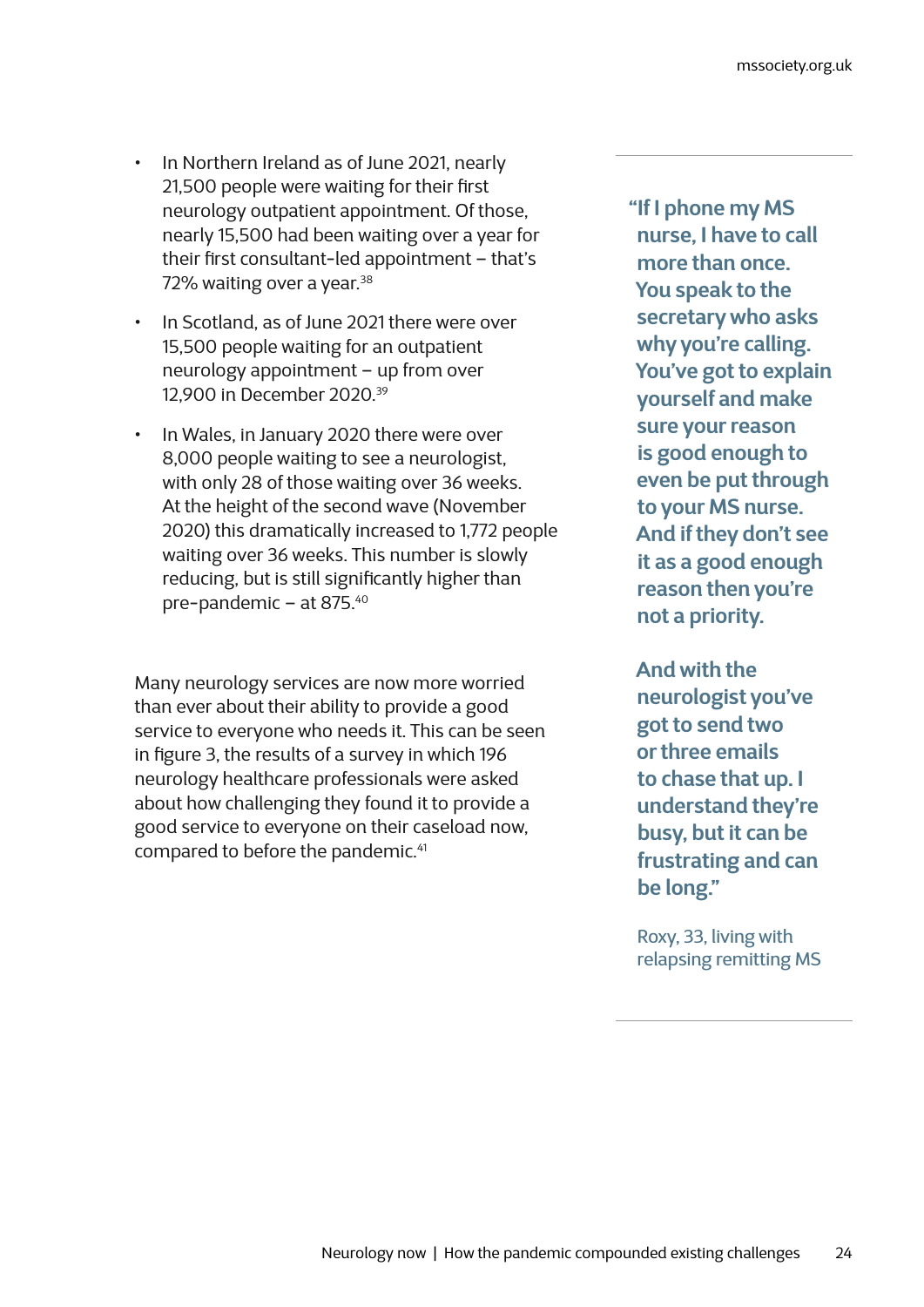**Figure 3:** Professionals' responses to "how challenging do you find it to provide a good service for everyone on your caseload now and how challenging was it before COVID-19?"



Of those who found it extremely or very challenging to provide a good service to everyone on their caseload, figure 4 shows the impact this has on both professionals and patients.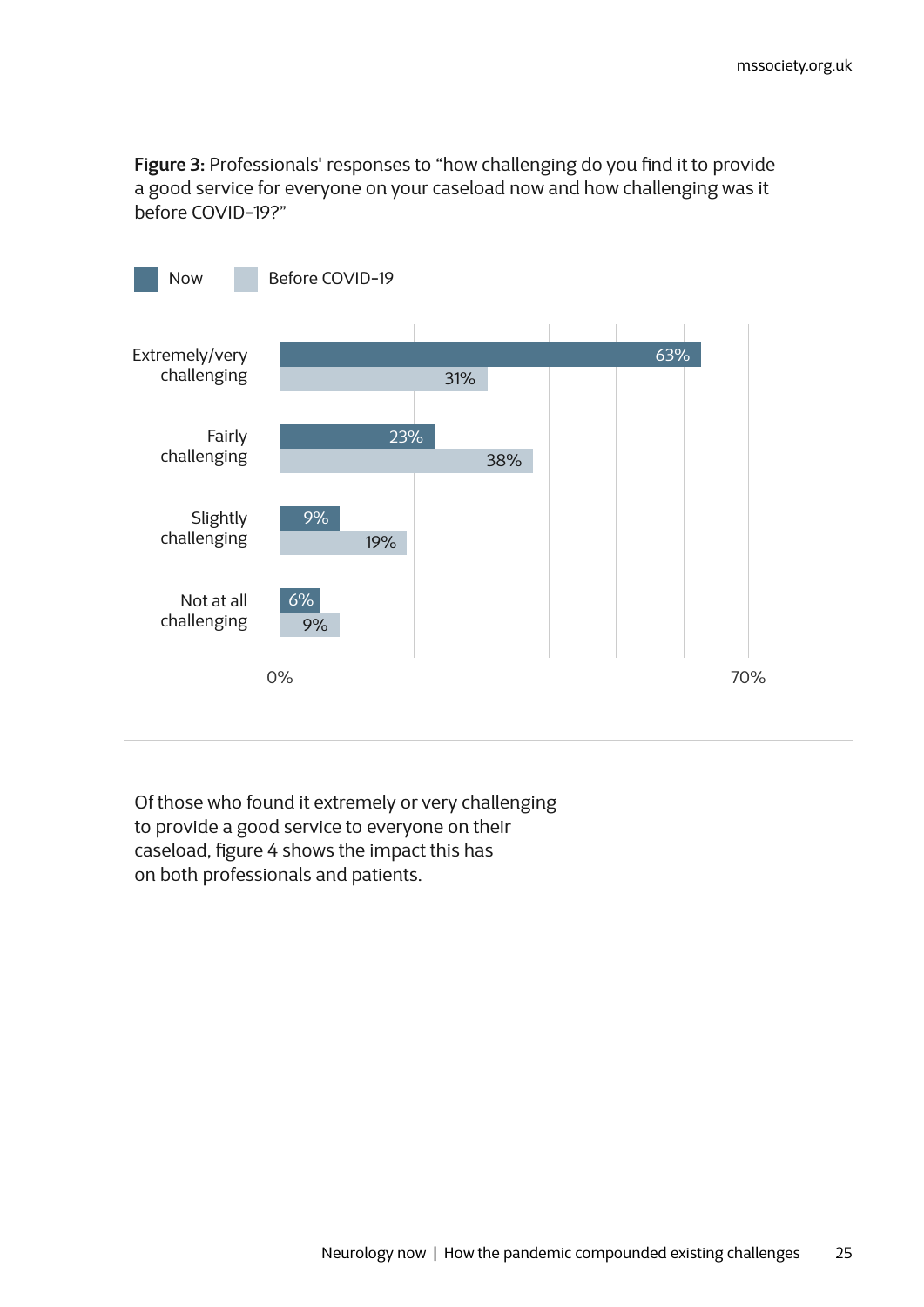**Figure 4:** Professionals' responses to "you said you find it challenging now, what is the impact of this on you and your colleagues? (Tick all that apply)"

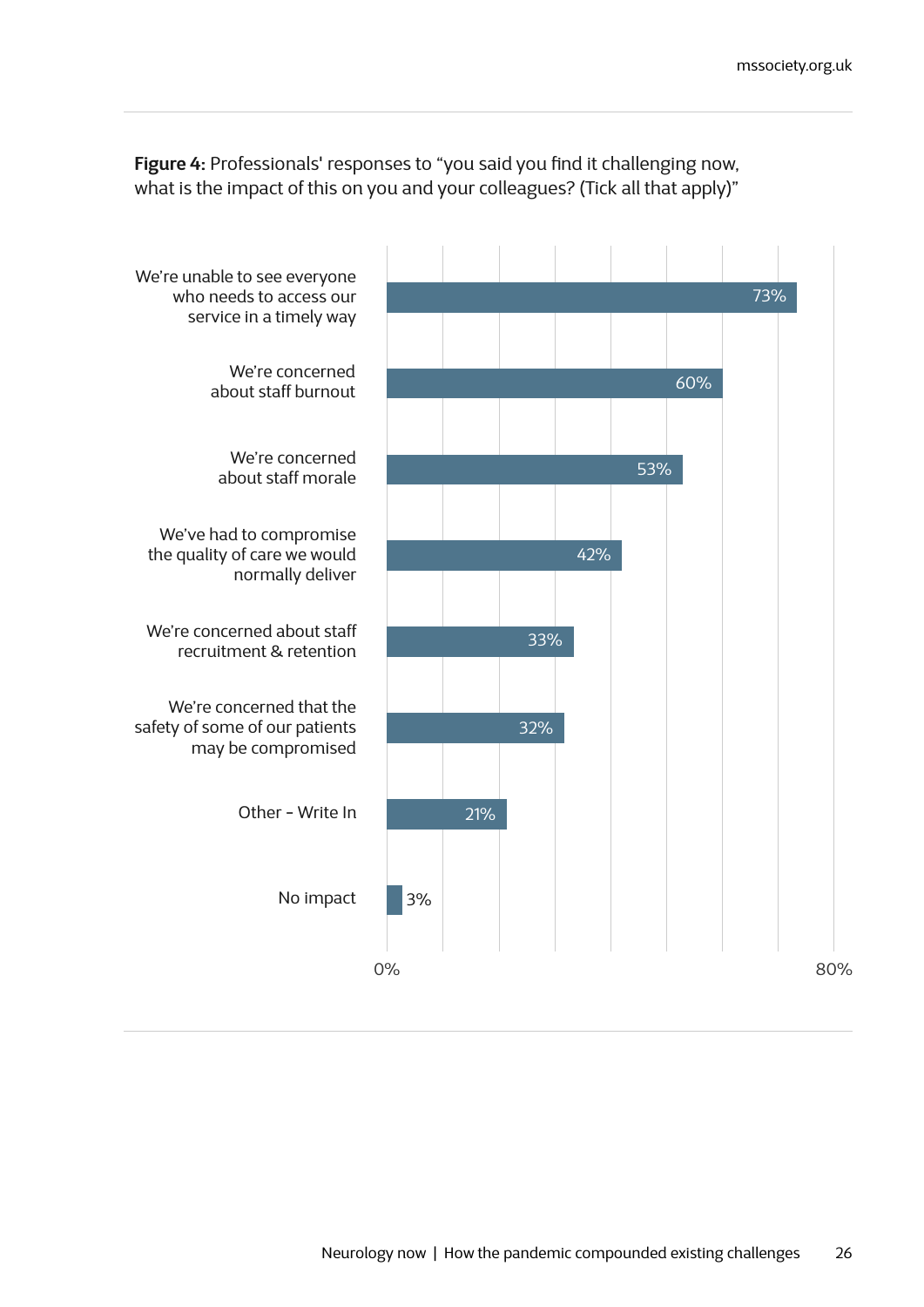In England, the Government have said that in July 2021, activity levels for neurology services had recovered to 75% compared to pre-pandemic levels, which is encouraging to hear. However, we found more than half of neurology professionals (53%) said waiting times have increased since March 2020. And of those, nearly a quarter (22%) think it could take 1-5 years to return to similar pre-pandemic waiting times.

The Office for National Statistics found disabled people are more likely than non-disabled people to say the pandemic affected their health and wellbeing, access to healthcare services, and medication.42 When the lockdown started and NHS services were restricted, people with existing health conditions were unable to receive their 'normal' levels of care or preventative services. We suspect there are 'hidden' patients who won't show up in waiting list figures yet. That's because they weren't referred to, or didn't seek, neurology services during the peak of the pandemic, either for fear of infection, increasing pressure on a stretched NHS, or inability to get a GP appointment. While neurology-specific data in this area are limited, we believe the situation is likely to be similar for people living with MS. We fear these patients will have deteriorated in the intervening time and may present at emergency services or on neurology waiting lists in the near future.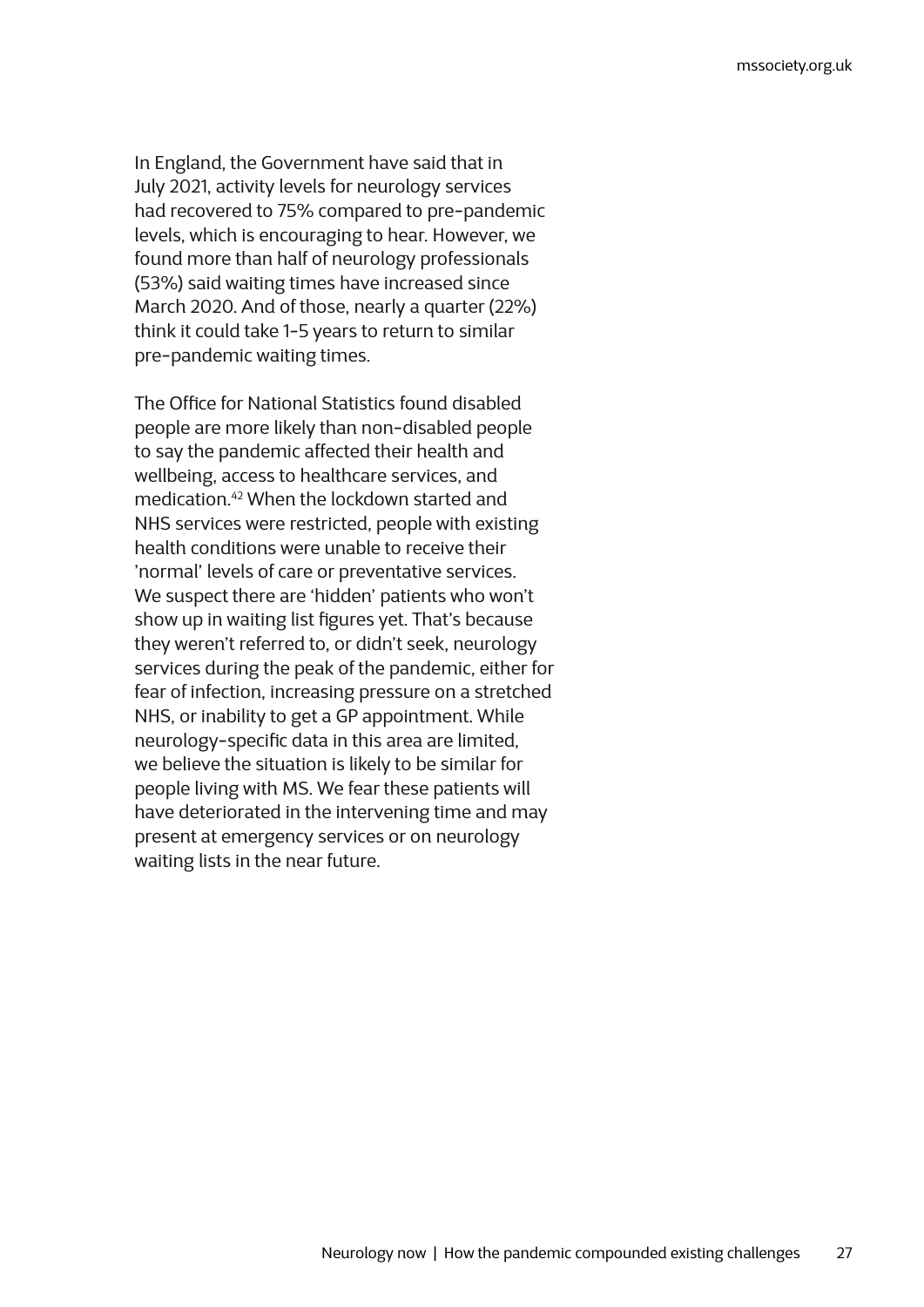# <span id="page-27-0"></span>**5. What does the future look like for people with MS if nothing is done?**

The legacy of the pandemic could be devastating for people affected by progressive neurological conditions, like MS. 7 in 10 (72%) neurology healthcare professionals surveyed in August 2021, said the limitations to services during the pandemic will have a long-lasting impact on physical health for all or the majority of people with neurological conditions. In addition, over half (56%) of respondents felt all or the majority of people with progressive neurological conditions would also experience long-lasting impacts on their mental health and wellbeing (for example, increased anxiety or low mood).

The NHS in each nation has developed pandemic recovery plans. NHS Scotland estimate a 41% reduction in new outpatient activity in 2020/21 due to the impact of the pandemic. They've committed to increase funding and the number of diagnostic procedures, including an additional 24,000 MRI scans.43 Anecdotally, radiology departments are struggling with increased demand which has a knock-on effect on diagnoses. However, by increasing capacity, people waiting for a neurology or MS diagnosis should benefit to some extent. However, the plan doesn't address the issues facing neurology services and it's unclear if the recovery plans can be achieved given the lack of definitive data outlining the extent of the backlog.

# **72%**

of neurology healthcare professionals said the limitations to services during the pandemic will have a long-lasting impact on physical health for all or the majority of people with neurological conditions.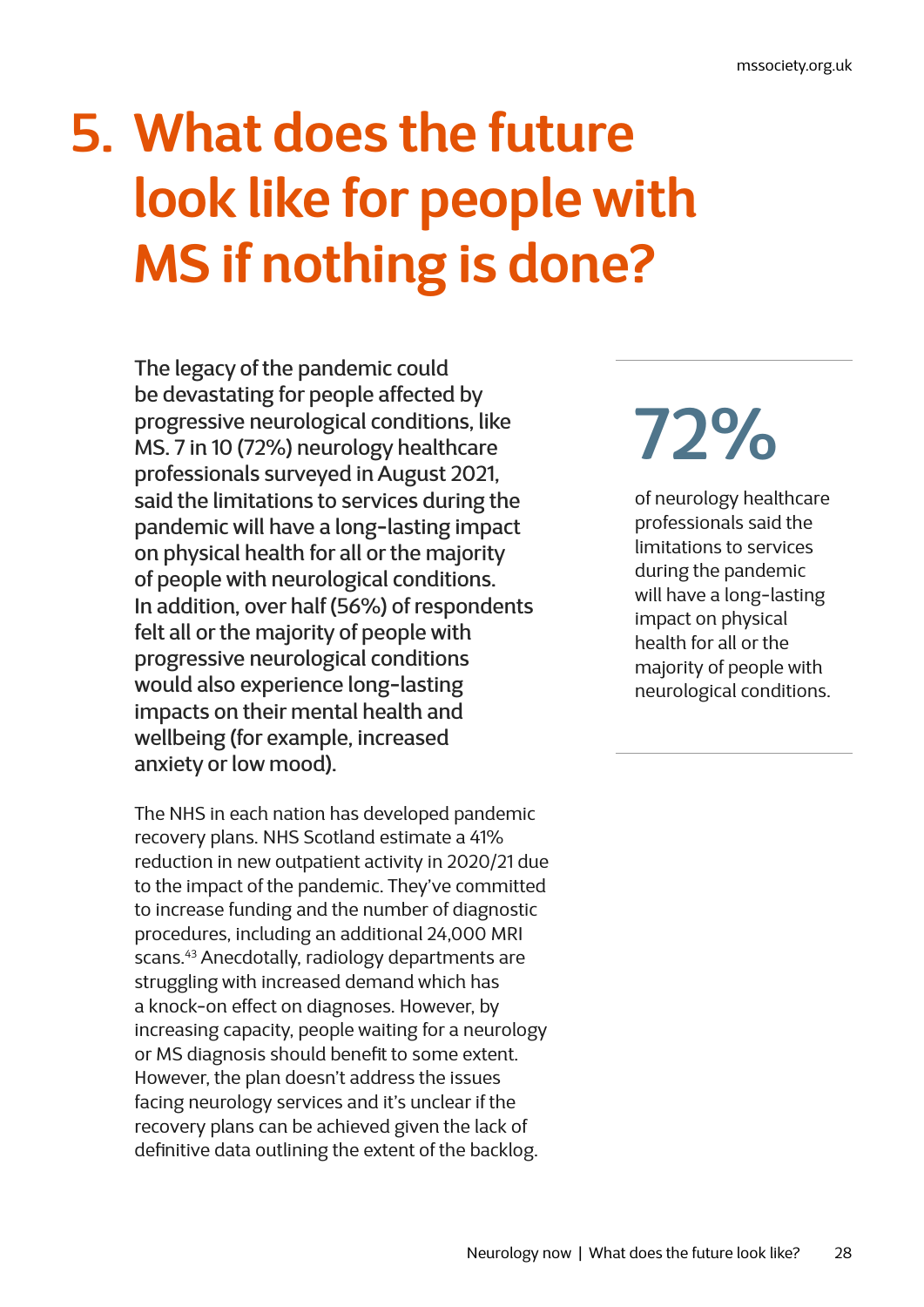The reduction in outpatient activity, specifically the disruption to neurology and MS services, has translated to a 17% reduction in the number of MS diagnoses in 2020.44

The recovery plans for Wales and Northern Ireland present a suite of recommendations aimed at reducing health inequalities, continuing new ways of working which emerged during the pandemic, and re-building the economy.<sup>45,46</sup> However. concrete plans to reduce the backlogs in neurology services haven't yet been delivered.

In England, ICSs (responsible local health bodies) have been instructed by NHS England to prioritise neurology services in their COVID-19 recovery plans. However, as of March 2021, very few ICSs had developed plans for improving, or increasing access to, neurology services.<sup>47</sup>

There are multiple challenges that will face neurology services over the next five years. In August 2021, we asked neurology healthcare professionals what they thought were the biggest challenges ahead. Figure 5 shows that increased caseloads and a lack of funding for future service developments were two of their key concerns. If nothing changes, these issues are likely to seriously impact standards of care for people with neurological conditions. The simple fact is that no service can indefinitely deal with increasing caseloads without additional resources, yet this is the future many health professionals see for their area.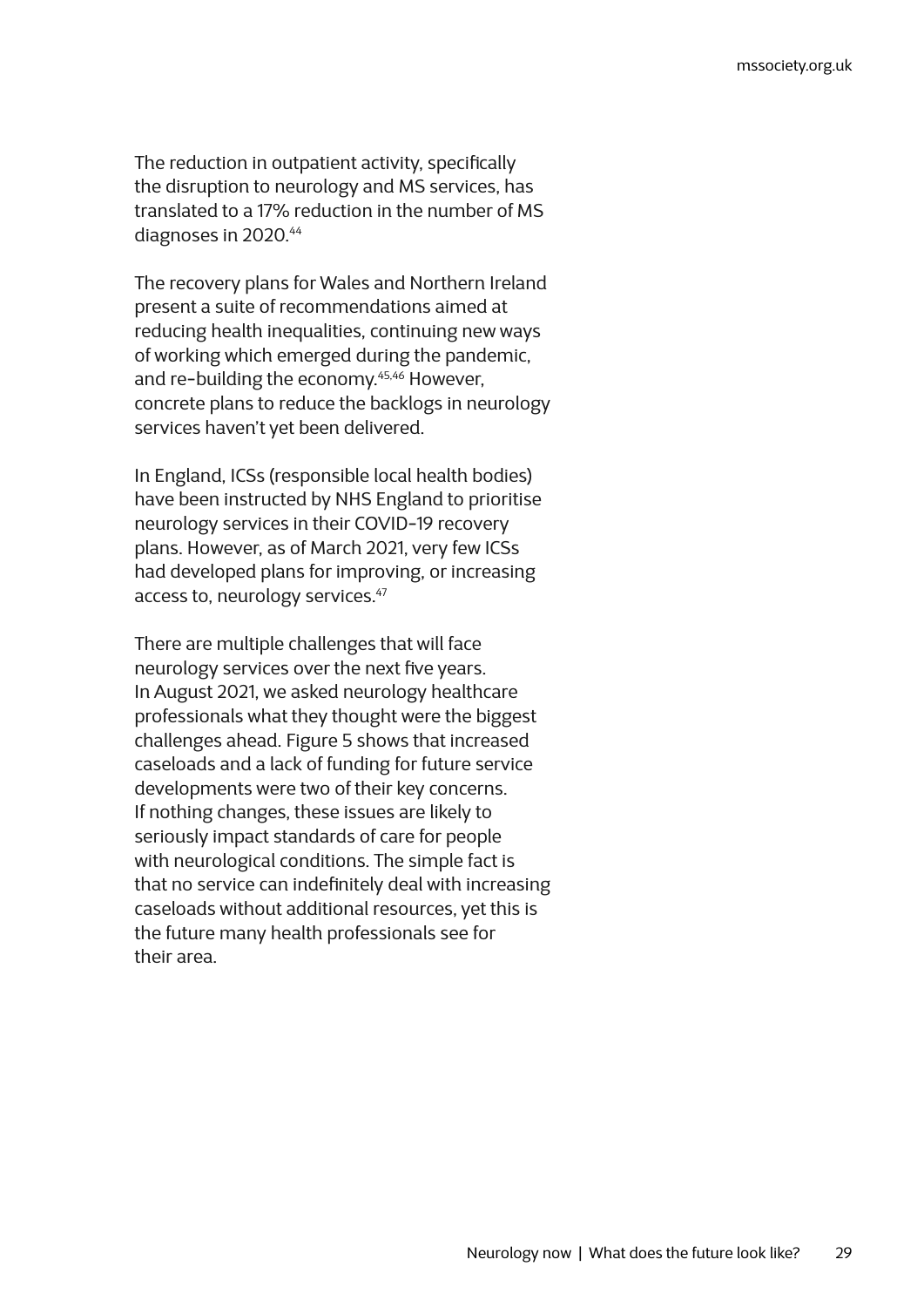**Figure 5:** Professionals' responses to "in the next 5 years, what do you think the challenges will be for services for people with progressive neurological conditions? (Tick all that apply)"

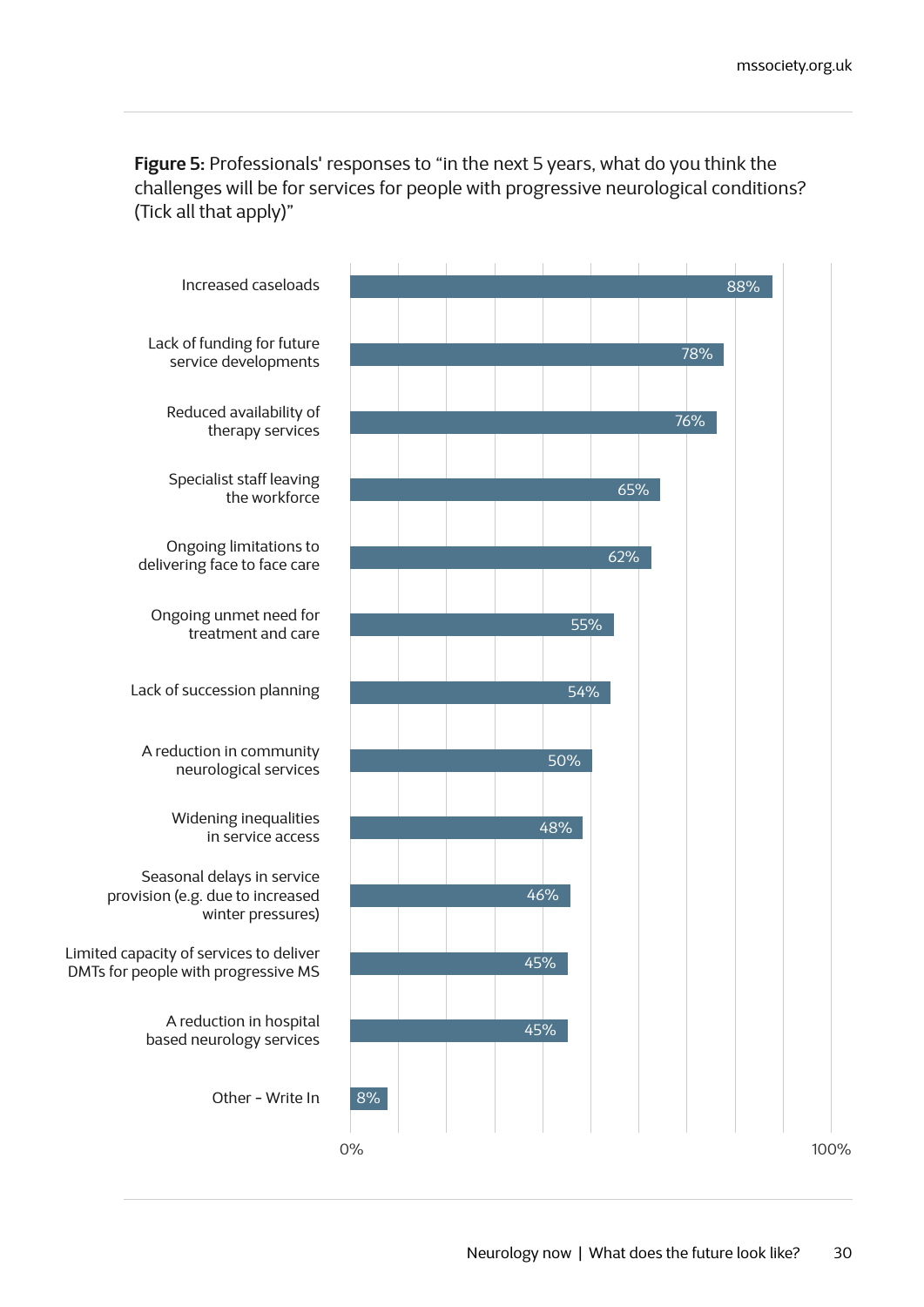### **What we're doing to improve services**

Below are two examples of the work we're doing in collaboration with professionals and NHS services at local level to try and improve care for people with MS. These examples demonstrate the kinds of challenges MS services face across England. Tackling such challenges effectively can take a long time, but achieving positive change is possible if services, clinicians, patients and the voluntary sector work together. In order to scale-up these approaches, NHS services need the capacity and right support to prioritise service development.

#### **Creating more coordinated, sustainable MS services in the South West**

The South West MS Network is a collaboration across 6 MS centres in Devon and Cornwall. As an active member of the Network's Steering Group, we're working with them on a range of activities to improve local services. These include:

- 1. Developing an MS Nurse training and mentoring programme to address gaps in workforce and put plans in place to manage when nurses retire/leave the service.
- 2. Piloting a patient activation hub engaging people with MS in a 12-month pilot of a one-stop-shop for information and self-referrals to services.
- 3. Promoting and endorsing the Network's new regional research trials platform to increase access for people with MS to clinical trials.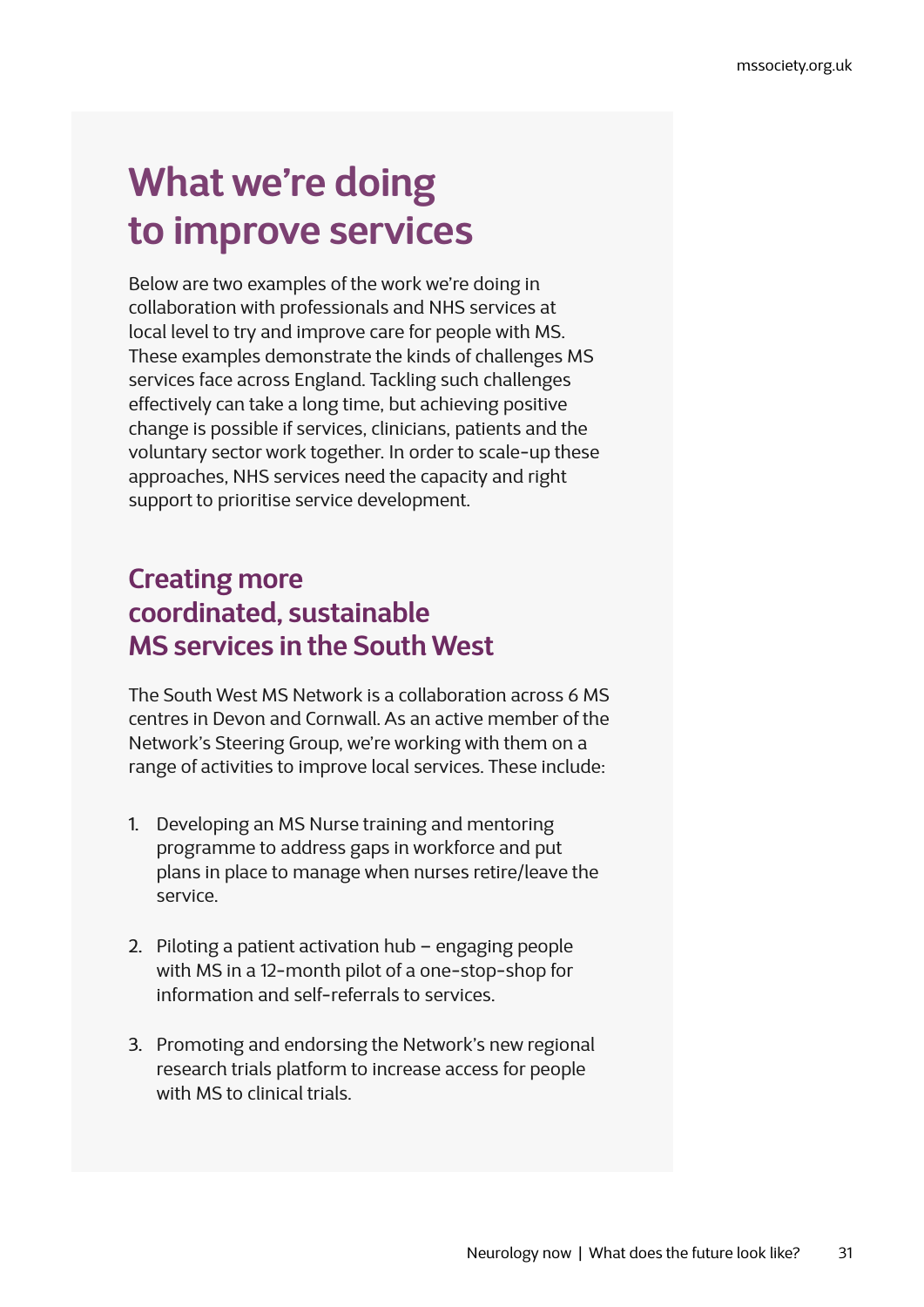#### **Improving Coordination between MS and neurology services, and Primary Care in Cheshire and Merseyside**

We're working across Cheshire and Merseyside to improve coordination between MS and neurology services, and primary care. This includes making a proposal to the NHS locally to fund a Neurological Wellbeing Coach operating within primary care (such as GP and pharmacy services). As part of a wider review of neuro-rehabilitation across the ICS, an occupational therapy and physiotherapy working group are developing closer links with primary care, alongside a leisure service offer to people living with neurological conditions. Accredited training for leisure centre staff enables them to effectively support people with neurological conditions to exercise and remain active.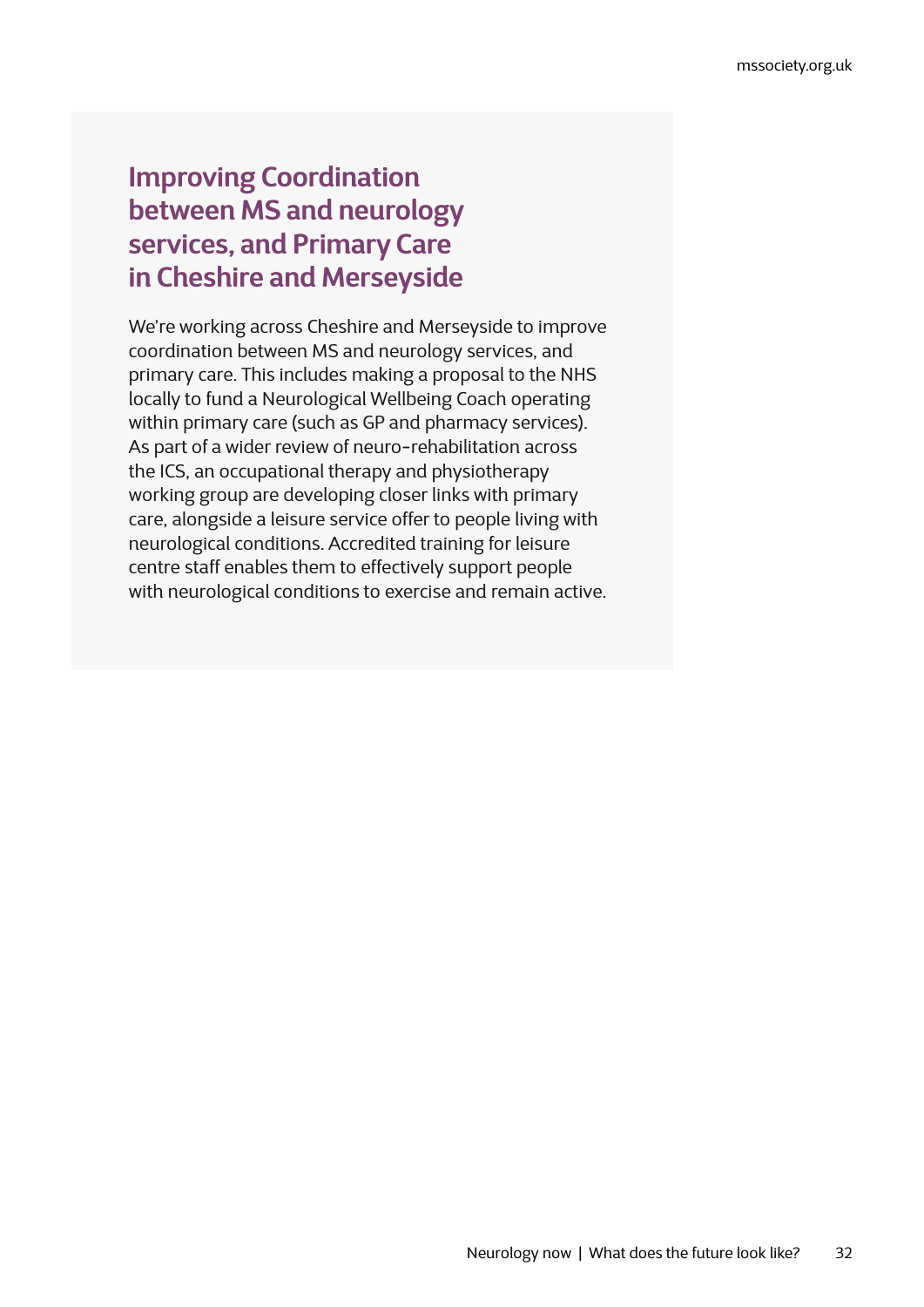## <span id="page-32-0"></span>**6. Opportunities for change and our recommendations**

As a necessity, health services across the UK have been operating very differently due to the pandemic. Many MS services were trialling and working in innovative ways before the pandemic and will need to continue to adapt if they are to be sustainable. There's huge opportunity to spread such innovation across the UK, with the right support and investment.

From a range of options, neurology healthcare professionals selected what they thought were the biggest opportunities within neurology services in the next five years (shown in figure 6). Access to virtual groups and training (such as online exercise groups), increased and more effective use of virtual or telephone appointments, and greater use of self-management technology were all identified as key opportunities.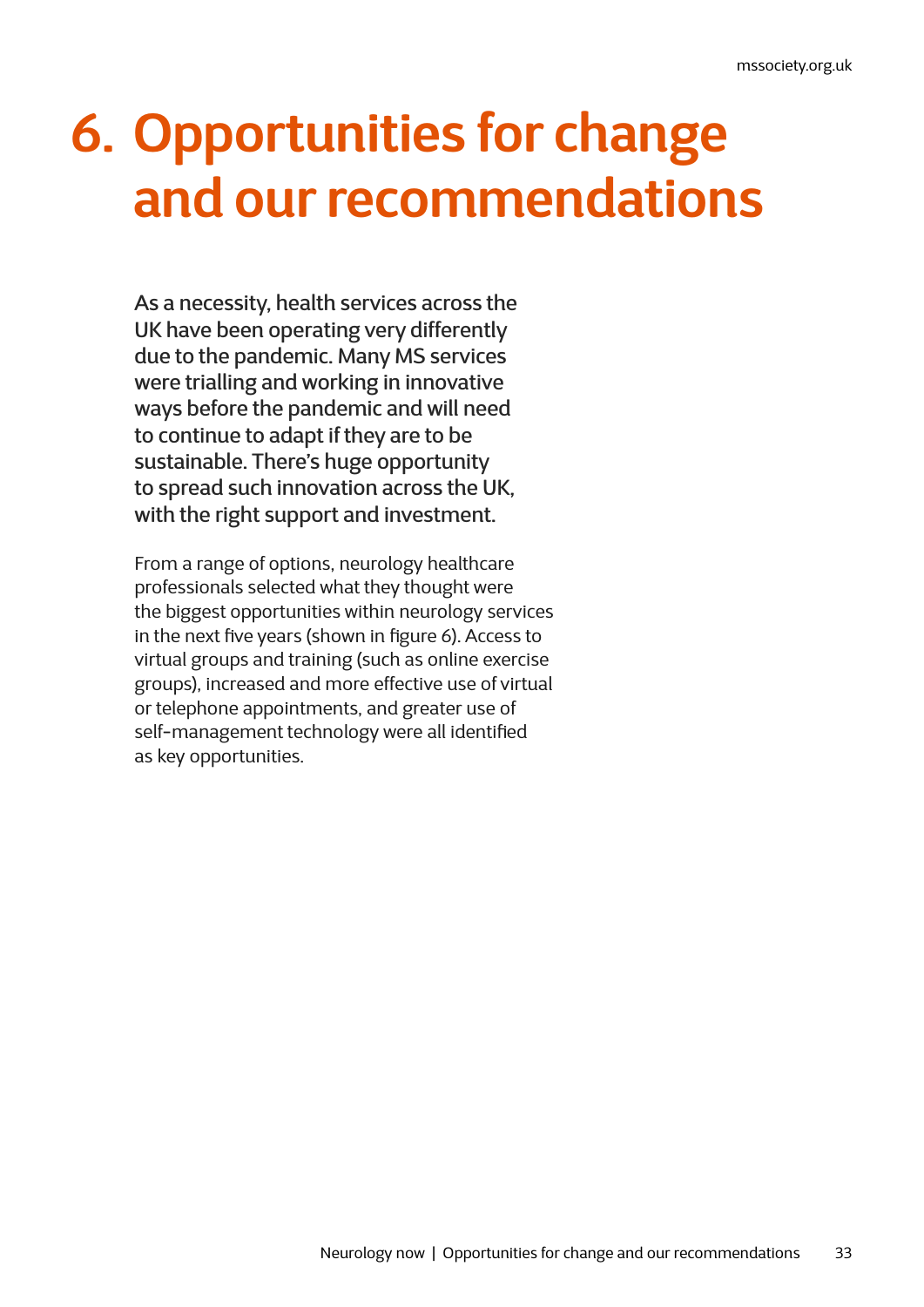**Figure 6:** Professionals' responses to "in the next 5 years, what do you think the opportunities will be for services for people with progressive neurological conditions? (Tick all that apply)"

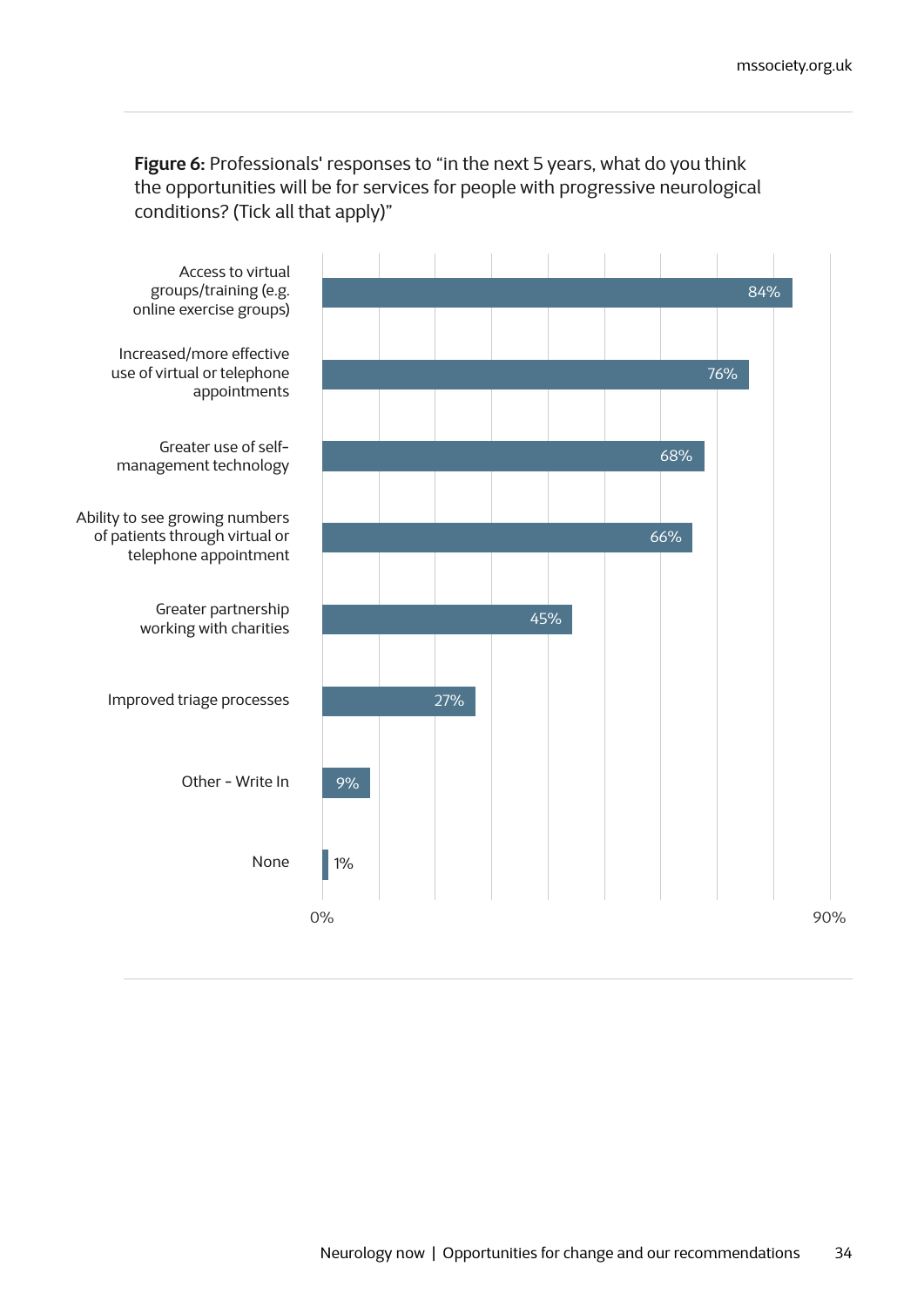## **Self-management**

For the hundreds of thousands of people on waiting lists for neurology appointments, the NHS needs to proactively offer health prevention measures and self-management tools. This will take pressure off acute NHS services, as many hospital admissions can be avoided through timely out-of-hospital interventions. The Health Foundation found those who were able to self-manage their condition had 38% fewer emergency admissions. This could be reduced further if people were supported better in the community.48

Our report with the Nuffield Trust, 'Improving care for people with MS: The potential of data and technology'49, found people with MS can use digital tools to take more control of the management of their own symptoms, with the right support from healthcare professionals and others. While it won't get NHS waiting lists back under control alone, expanded information and support about self-management is a clear opportunity to help people with MS and other neurological conditions – both while they're waiting for appointments and throughout their lives.

Our August 2021 survey found half of respondents living with MS (51%) hadn't received information about how to self-manage their symptoms or condition in the preceding 12 months, even though they would have liked to. This could have been achieved through better use of digital tools and virtual services. We found, of those who had appointments via telephone or video, the vast majority received some or all (67%) of the support and information they needed.

The Royal College of Physicians found 51% of doctors who responded to their survey didn't have access to a webcam to carry out virtual consultations.50 This highlights the need for

**"My MS nurses were great throughout everything. It was obvious they were stretched but they were great in coming back to you.**

- **"If you phoned or emailed them, for instance, if it was something about symptom changes, they got back to you right away.**
- **"The neurology side of it was good. The waiting list is quite long but a nurse prescriber was able to make a call and take advice to get me what was needed."**

Craig, 50, living with primary progressive MS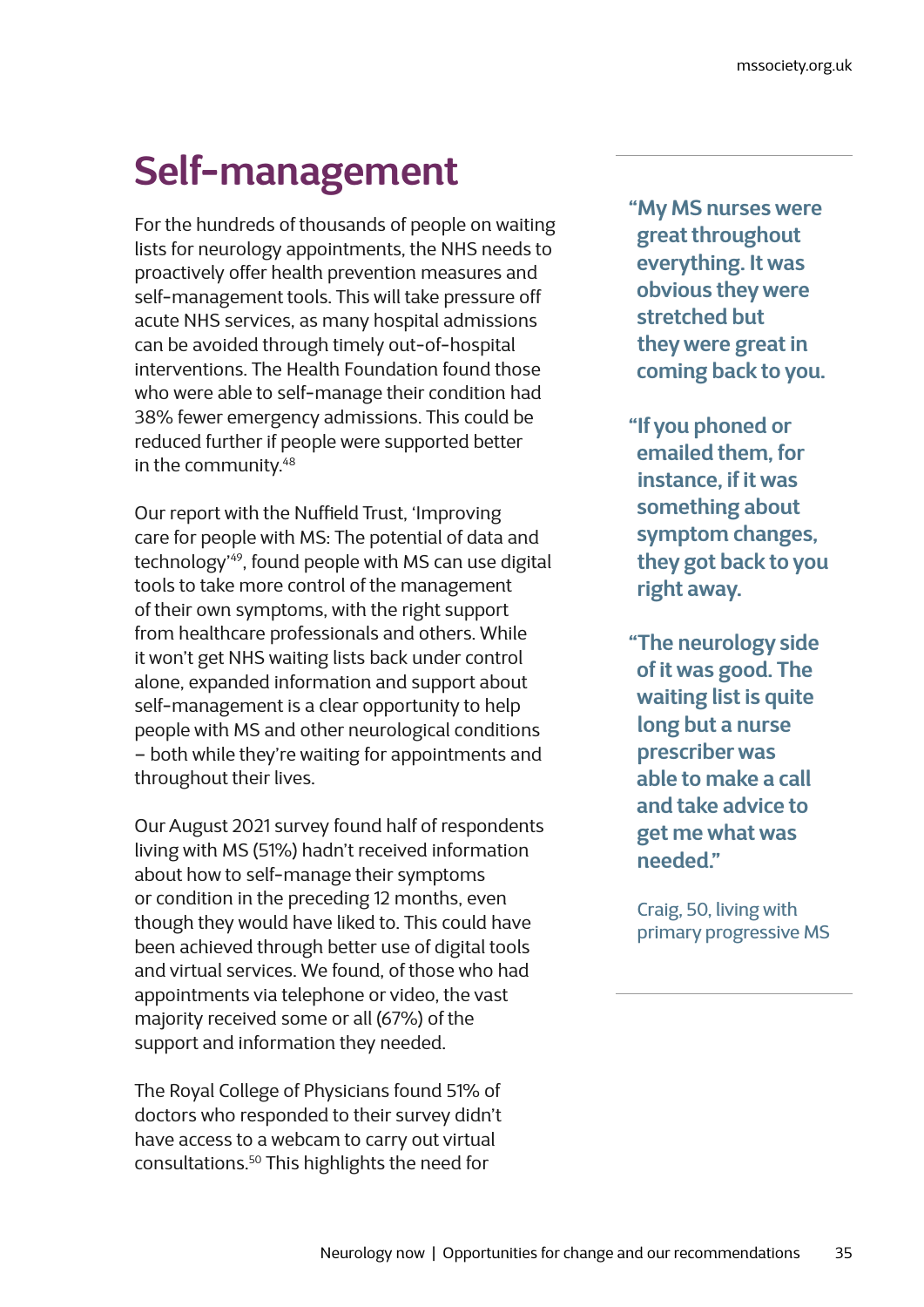neurology-specific guidance to be produced (working with people with neurological conditions) on how to effectively employ digital tools and appointments in neurology services in such a way that no one is left behind.

#### **Recommendation for the NHS:**

Support NHS providers to offer a range of self-management tools to help people with neurological conditions manage their condition and symptoms while they're waiting to be seen. This should utilise digital tools and aids, and targeted face-to-face support to reduce digital inequalities.

### **Rehabilitation**

One of the services which has been hardest hit by the pandemic is rehabilitation. Three quarters (73%) of professionals who support people with progressive neurological conditions told us, in July 2020, that rehabilitation was the most common type of care that had been delayed, cancelled or limited as a result of the pandemic. Rehabilitation services can enable many people with MS to live independent lives less restricted by fatigue, incontinence, pain, immobility, cognitive fog and other debilitating symptoms. Professionals were concerned about the impact not receiving rehabilitation was having on those who needed it. Nearly 8 in 10 (76%) respondents wanted to see rehabilitation resume as soon as possible as a greater priority than any other type of service.<sup>51</sup>

There's strong evidence showing continued, co-ordinated multidisciplinary rehabilitation in the community improves long-term outcomes and can help to reduce hospital re-admissions.<sup>52</sup> Self-management and preventative measures

# **76%**

of professionals wanted to see rehabilitation resume as soon as possible as a greater priority than any other type of service.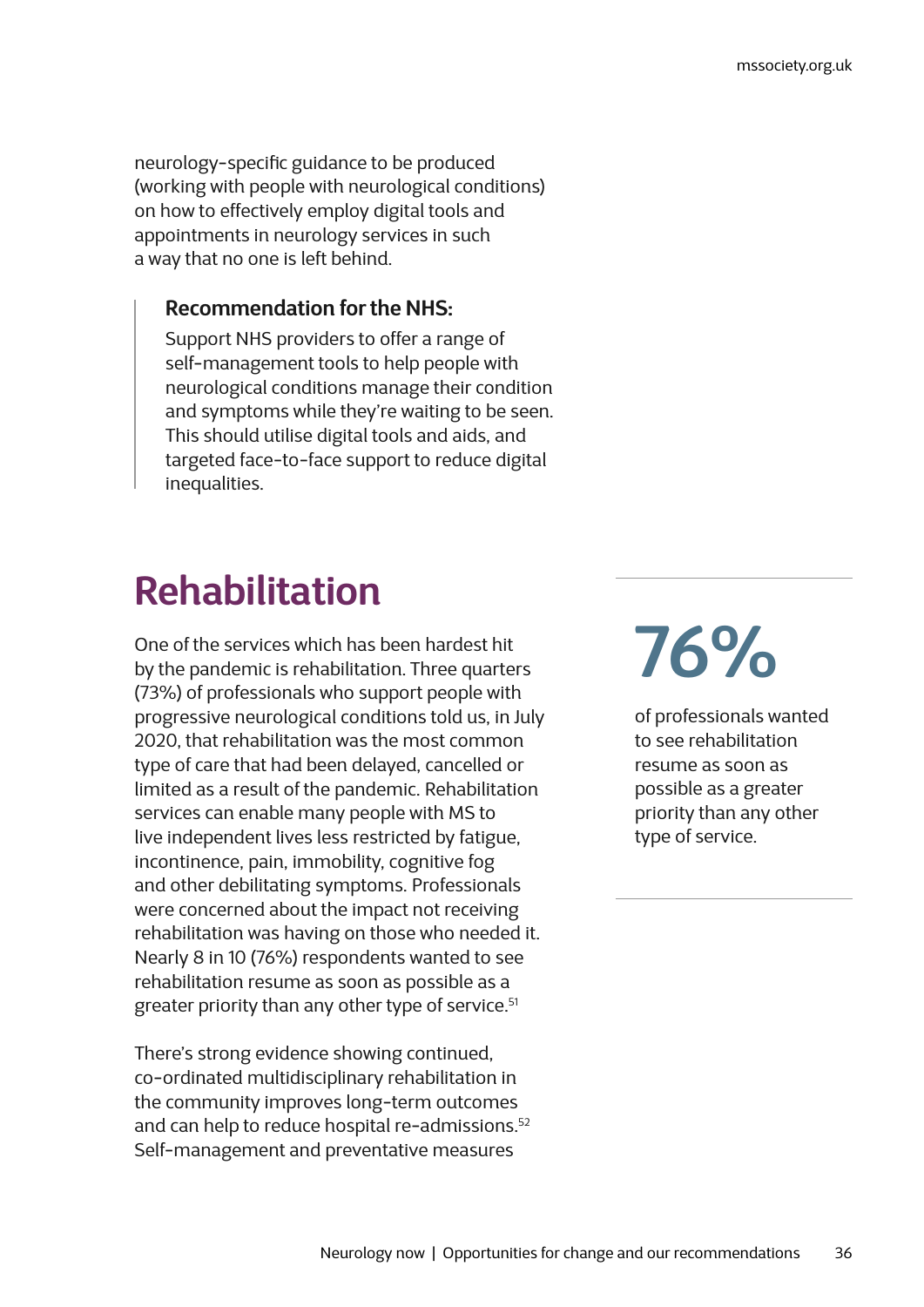supported by trained healthcare professionals are invaluable to people with neurological conditions to prevent decline and ill-health.

#### **Recommendation for the NHS:**

Commission appropriate community rehabilitation services for people with neurological conditions. And in the longerterm, create an expanded right to rehabilitation on the NHS which allows people to access support to maintain their health and wellbeing and prevent deterioration.

## **Workforce**

We support NHS England GIRFT's recommendations for how neurology services could make more effective use of the specialist staff they currently have, in order to free-up those professionals' time and improve care for patients. We think these recommendations have relevance across the UK.

GIRFT have a very important recommendation that all people with neurological conditions should have access to a specialist nurse. We regularly hear from people living with MS and their families about how important their MS nurse is to them. The MS Trust found that 90% of people with MS said they definitely had trust and confidence in their MS specialist nurse and 73% thought they had improved the coordination of their care.<sup>53</sup>

#### **Recommendation for the NHS:**

Ensure that every patient with a neurological condition has access to a specialist nurse, working within a team of professionals, with the skills to meet their needs.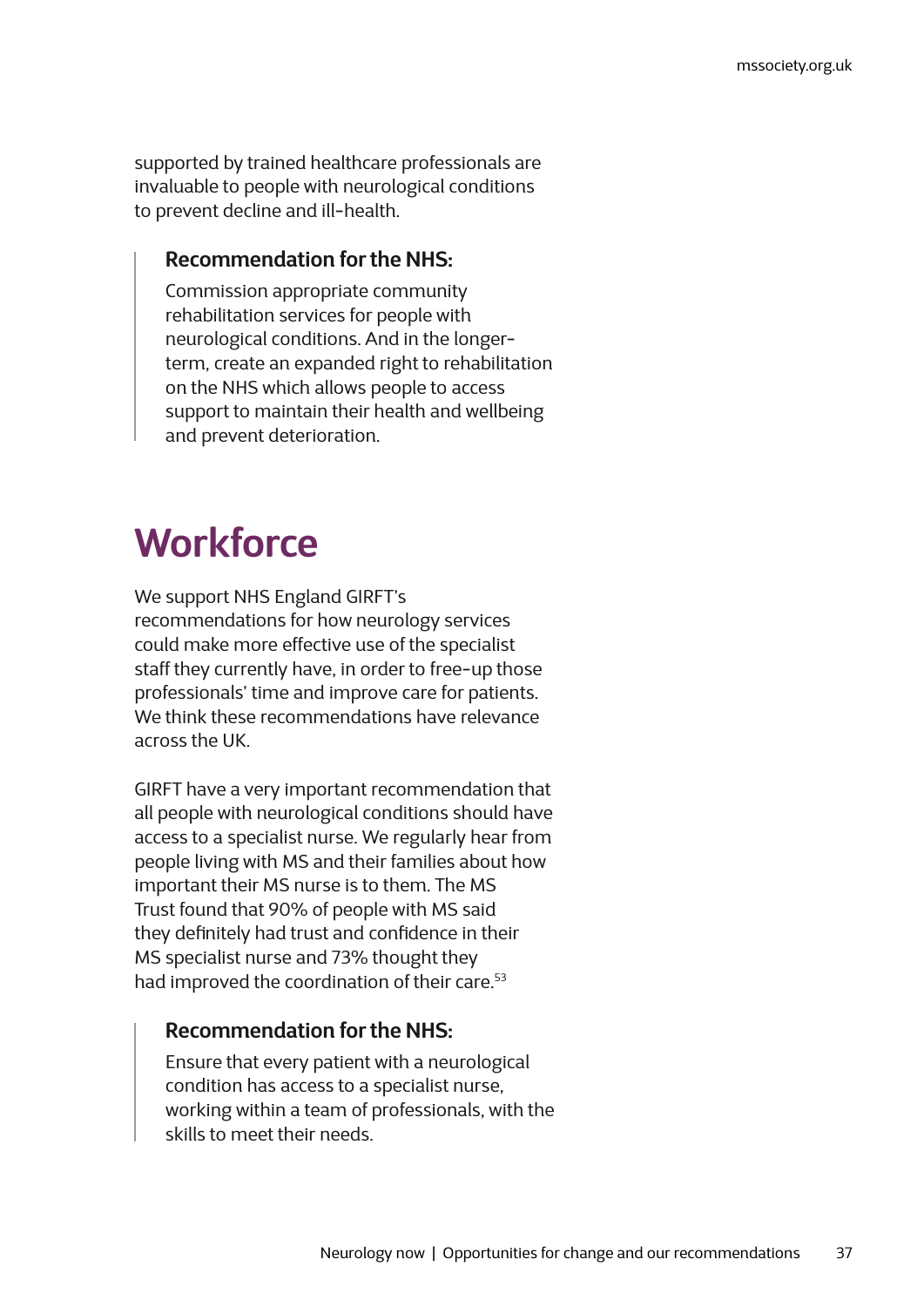Unfortunately, this vision isn't currently a reality. As set out in previous Chapters, many MS nurses are struggling with unsustainable caseloads and access has been deteriorating. One recommendation from GIRFT to combat this is all specialist nurses should be supported by an appropriate number of administrators, so their time can be better spent with patients instead of on paperwork and answering phones.

A lack of administrative support was a recurring theme in many of the services the GIRFT team spoke to. An earlier survey by the MS Trust found more than a quarter of MS specialist nurses had no administrative support at all, and three quarters felt they didn't have sufficient administrative support to enable them to focus on clinical tasks. They recommended that each full-time MS nurse needs administrative support for three days a week.<sup>54</sup>

Administrative support is relatively easy to recruit and far less costly to the NHS than clinical staff, presenting an opportunity to unlock capacity of staff for more quickly – and cheaply – than training new highly specialised staff.

#### **Recommendation for the NHS:**

Ensure all MS teams have a sufficient number of administrative staff to free-up clinical staff to deliver clinical care.

GIRFT also recommends systems are set up for neurologists to provide timely advice to GPs. This means that GPs can avoid referring people to neurology services if they don't need to be, freeing up time for those services to support people who need it. An example of how this works in the Walton Centre in Liverpool is below.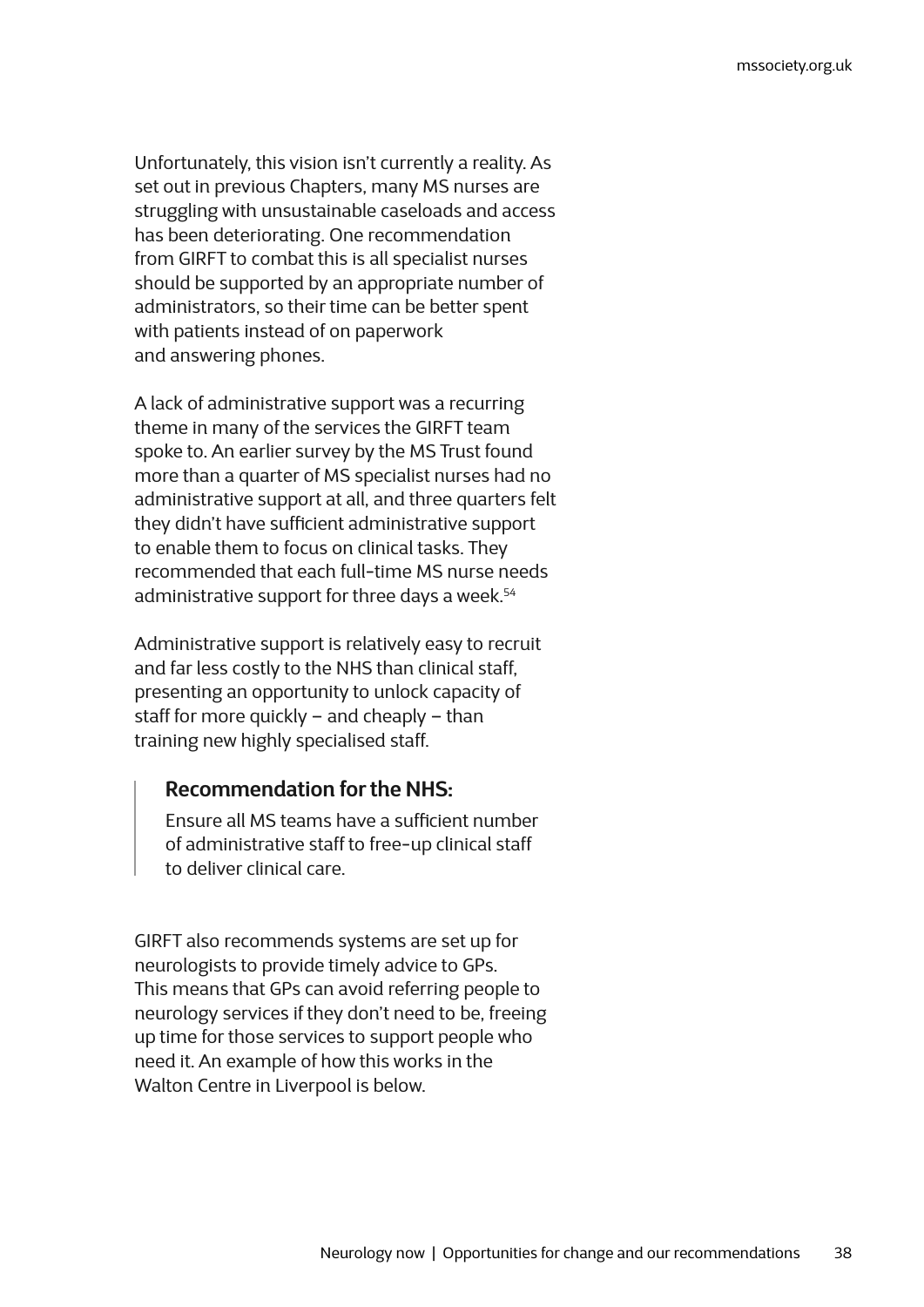#### **Recommendation for the NHS:**

Ensure neurologists provide timely advice to GPs to avoid referring people to neurology services if they don't need to be, freeing up time for those services to support people who need it.

#### **Walton Centre – Liverpool**

The Walton Centre in Liverpool created both a specialist nurse and consultant advice telephone service. In the former, patient calls are handled by trained, non-clinical staff and triaged to MS nurses as appropriate. This has meant MS nurse specialists can better manage their time and caseload of patients. The latter provides GPs with specialist neurology advice to manage neurology symptoms and provide care in the community.<sup>55</sup>

#### **Specialist Nurse Advice Line**

The aim of the Nurse Advice Line is to provide people living with MS with specialist advice and information between their regular hospital appointments. The telephone service is operated by a trained call handler who can take caller's details and provide assistance with non-clinical tasks – such as booking appointments, chasing MRI scans and signposting people to information.

If a caller still needs to speak with a MS Nurse, they're booked into a telephone clinic or their call is returned within 2 days if urgent. This system allows MS nurses to effectively plan their workload, meet the needs of their service users, and speak to those who need it.

An audit of the service, conducted between April 2016 and December 2017, found only 70% of callers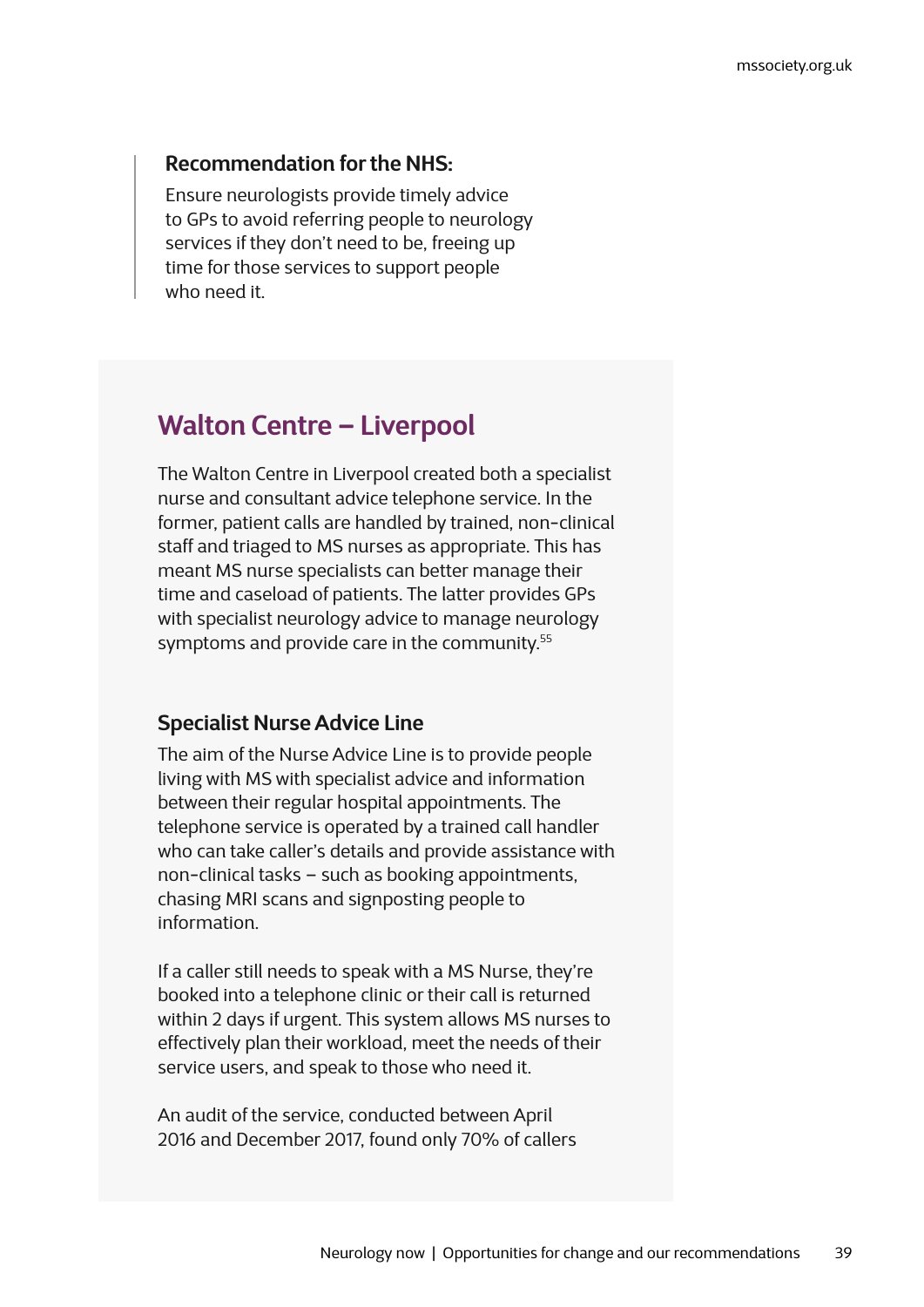needed to speak with an MS nurse, and the trained call handler was able to effectively meet needs. 56% of callers needed telephone advice and guidance only, potentially avoiding callers needing to attend a followup appointment – saving an estimated £265,533.

#### **Consultant Advice Line**

The Consultant Advice Line provides GPs in primary care with specialist neurology advice and guidance by phone to support management of their patients with all neurological symptoms/conditions. This ensures patients are seen by the right services, avoids unnecessary appointments and hospital visits, and reduces the amount of people attending outpatient appointments inappropriately.

An evaluation of the service, conducted between April and December 2017, found that 43% of calls to the service received advice and guidance only, potentially avoiding an outpatient or specialist appointment – saving an estimated £37,303. Where GPs asked for, and subsequently received, specialist advice and guidance, only 33% of patients went on to be referred to secondary care.

The NHS England GIRFT report also suggests NHS Trusts develop certain skills and responsibilities among specialist nurses and other staff, which would have the effect of freeing up neurologists' time. Indeed, NHS RightCare's toolkit for progressive neurological conditions already recommends upskilling specialist nurses and pharmacists to take on aspects of DMT monitoring and management normally undertaken by neurologists.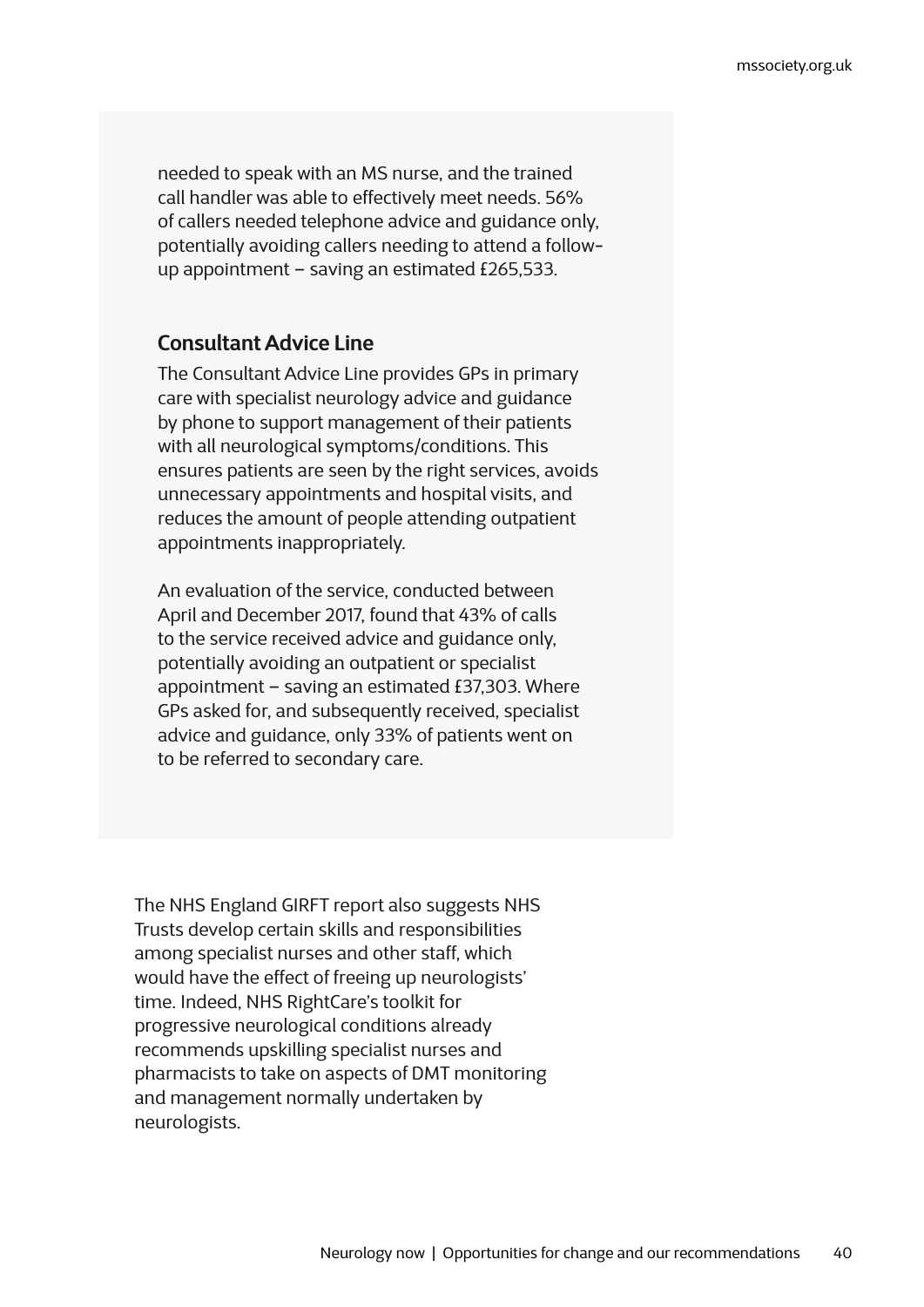#### **Recommendation for the NHS:**

Explore opportunities to upskill lower-banded staff in neurology services to enable them to take on more clinical tasks along the pathway.

## **Regional planning**

Reforms to the NHS throughout the UK have recognised that a one-size-fits-all approach to service planning is rarely successful. We're keen that national level action isn't seen as a replacement for regional planning – but rather as a key enabler for it.

Regional and local planning are most powerful when combined with proper use of data. For example, the self-management approaches described above are more powerful if combined with patient-level data to help target interventions where they'll have the most benefit.

The UK MS Register holds data from over 15,700 people living with MS. The register links routine hospital data, clinical information and information provided by those who have 'opted-in' to the initiative, about their everyday experiences of living with MS. This data can be used to identify people who could benefit from prevention measures, such as a falls prevention programme for someone who has started to struggle with their mobility. And, target much needed services to areas of higher health inequalities.

#### **Recommendation for the NHS:**

Develop data-driven regional plans for neurology services. This should include plans to encourage the adoption and spread of innovative models of care.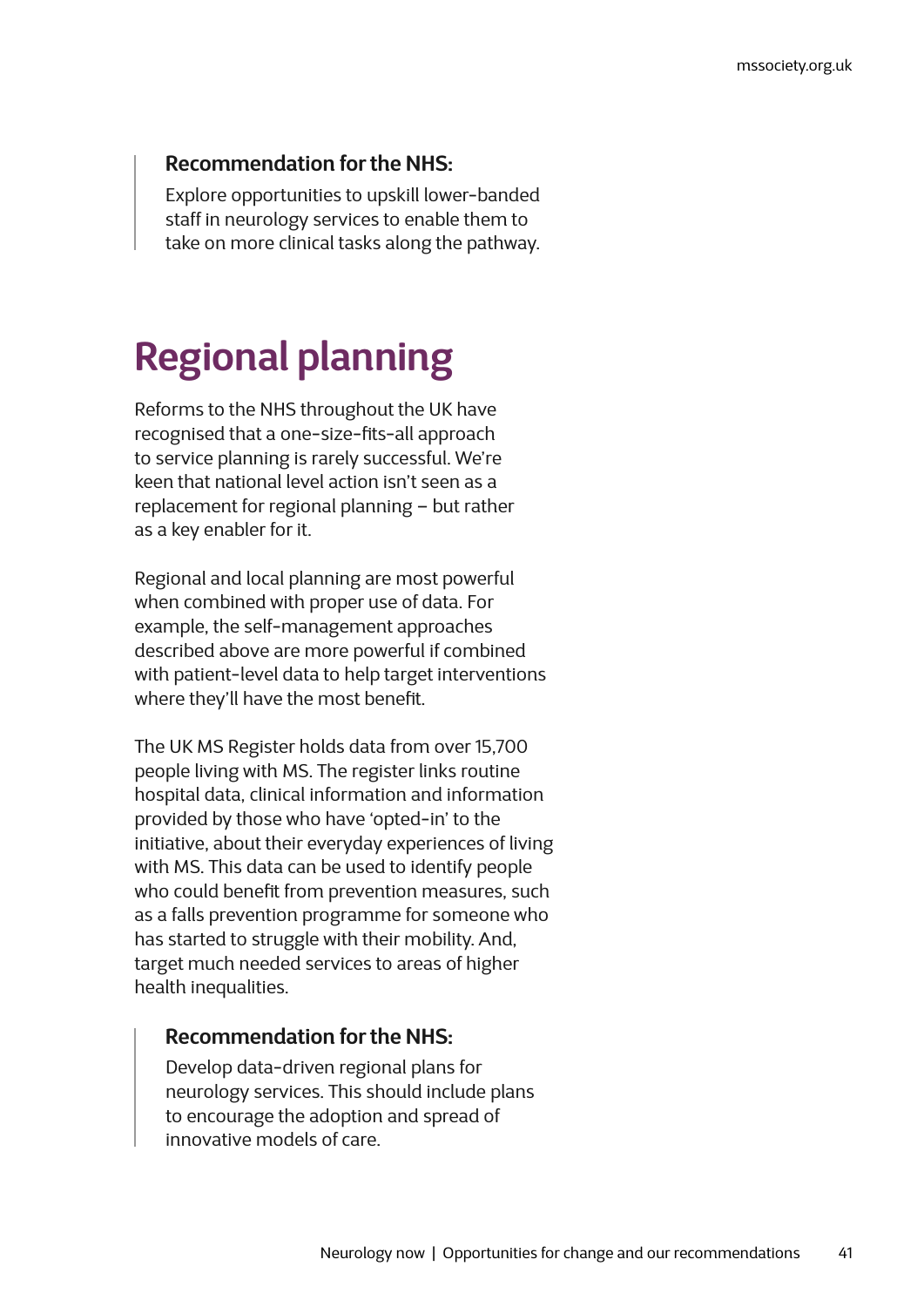## **Creation of national neurology plans**

While there's much that local and regional decision-makers can do to prioritise neurology, true reform is unlikely and, in many cases, impossible without strong leadership at national level. Only articulating neurology as a clear priority and investing in areas that will make a true difference may lead to further reform.

#### **Recommendations for UK Governments:**

Our overarching recommendation is for all Governments of the four nations to develop and resource national plans to restore and improve neurology services by working with neurological charities and patients. The plans should:

- a. Ensure that people with neurological conditions aren't left behind in the wake of the pandemic.
- b. Set out how the NHS plans to commission and deliver comprehensive, personalised and holistic physical and mental health and care services for people with neurological conditions.
- c. Build a thriving, sustainable health and care neurology workforce.
- d. Address the current, unwarranted variations in treatment, care and support that people with neurological conditions still experience every day.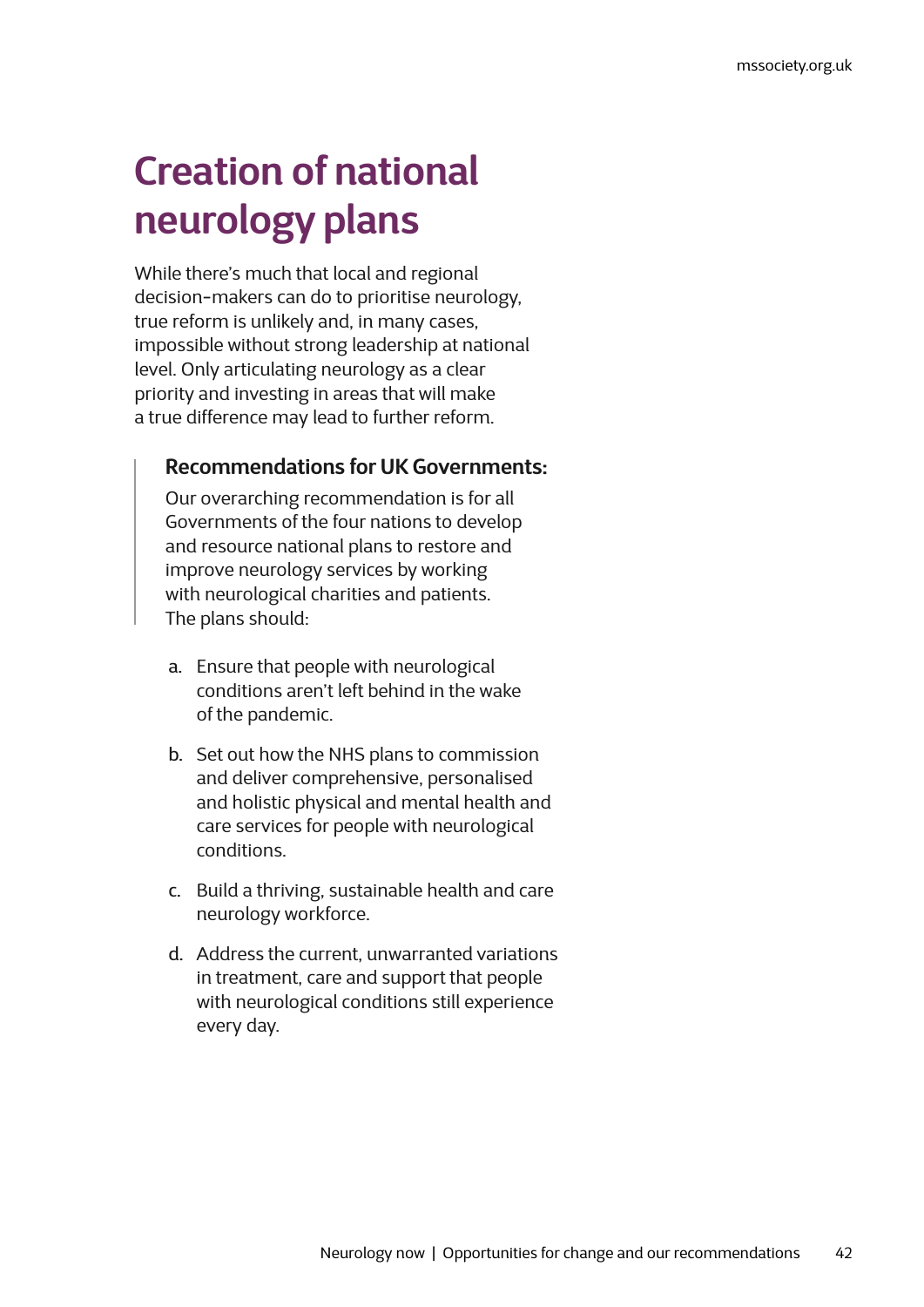These plans should be accompanied by clear outcome measures agreed with clinicians and patients, and included in relevant accountability frameworks to ensure progress at both national and local level.

The 2021 Comprehensive Spending Review must also include a multi-year funding envelope for training increased numbers of neurology professionals.

In the short-term, by utilising innovative ways of working which have been developed through the pandemic and prior to it, by investing in virtual and digital self-management tools, and maximising effective use of existing and nonclinical staff, neurology services will be better able to meet the challenges they face and the needs of people with MS.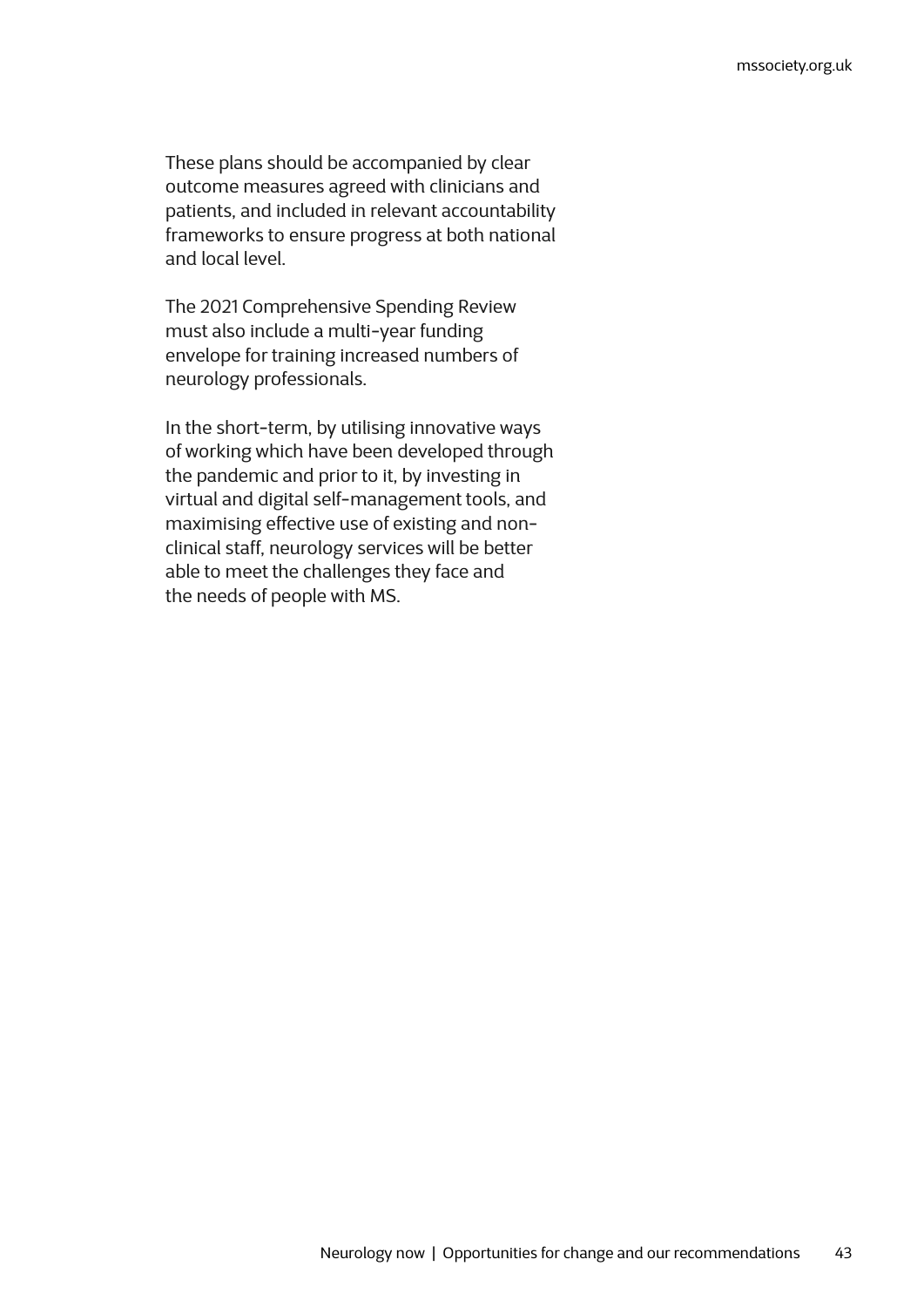## <span id="page-43-0"></span>**7. Nation-specific recommendations**

The below recommendations are nation-specific.

## **England**

- 1. England must follow the example of Wales, Northern Ireland and Scotland to publish a long-term workforce plan that quantifies the current and future workforce gap, how to meet current workforce challenges and plans to meet increasing demands within neurology as a specialty.
- 2. NHS England should work with the National Neurosciences Advisory Group and Neuro Intelligence Collaborative to establish outcome measures for neurology and mandate their collection in a national outcome framework, in order to drive up standards of care.
- 3. NHS bodies should explore opportunities to partner with charity and third sector organisations locally to offer truly joined-up care for people with neurological conditions.
- 4. Implement the recommendations of the Getting It Right First Time neurology report and resource a local implementation programme that targets support at services that need it most.
- 5. NHS England should resource several local pilots of the Optimum Clinical Pathway for MS which has been developed as part of the Neuroscience Transformation Programme.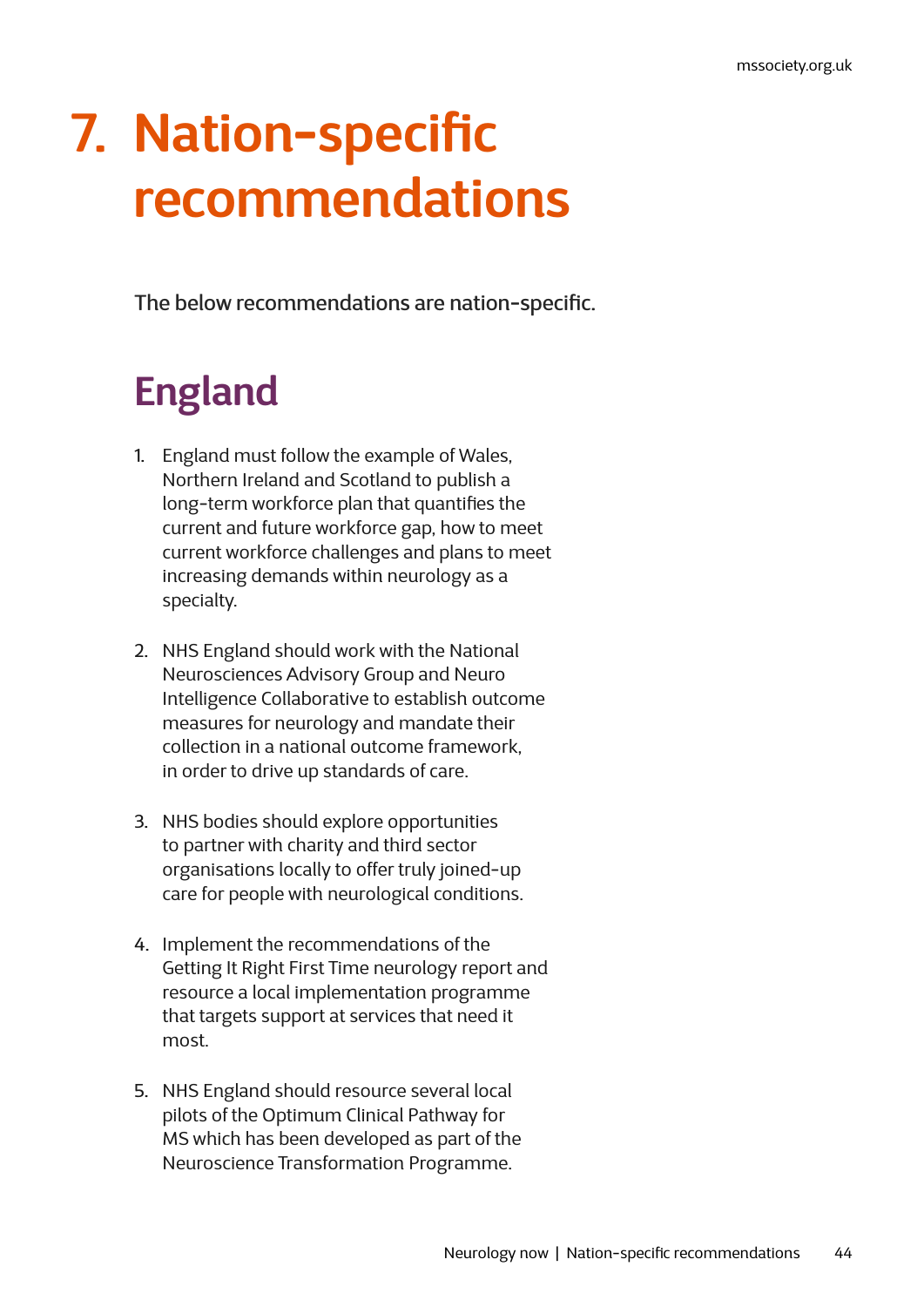6. Reform to specialised commissioning for neurology must ensure joined up specialist and community care, creating a comprehensive, personalised service focussed on the needs and priorities of each person with a neurological condition.

## **Scotland**

- 1. As part of the NHS Recovery Plan the Government must acknowledge the need to focus on neurology services, including an increased focus on data collection for waiting times, expenditure, and prevalence and incidence figures to inform service planning, commissioning and delivery.
- 2. The Government should review and update the implementation for the Framework for Action in light of the additional pressures of the pandemic, including a new timeline for achieving the priorities detailed. There should be particular focus on workforce which underpins every aspect of service planning and delivery.
- 3. A national reporting framework should be considered to measure improvements in care and support, and partnering with Healthcare Improvement Scotland (HIS) to undertake self-evaluation of services.
- 4. HIS must review and update the condition specific standards to sit alongside the General Standards for Neurology. As part of this process a monitoring framework should be developed and rolled out.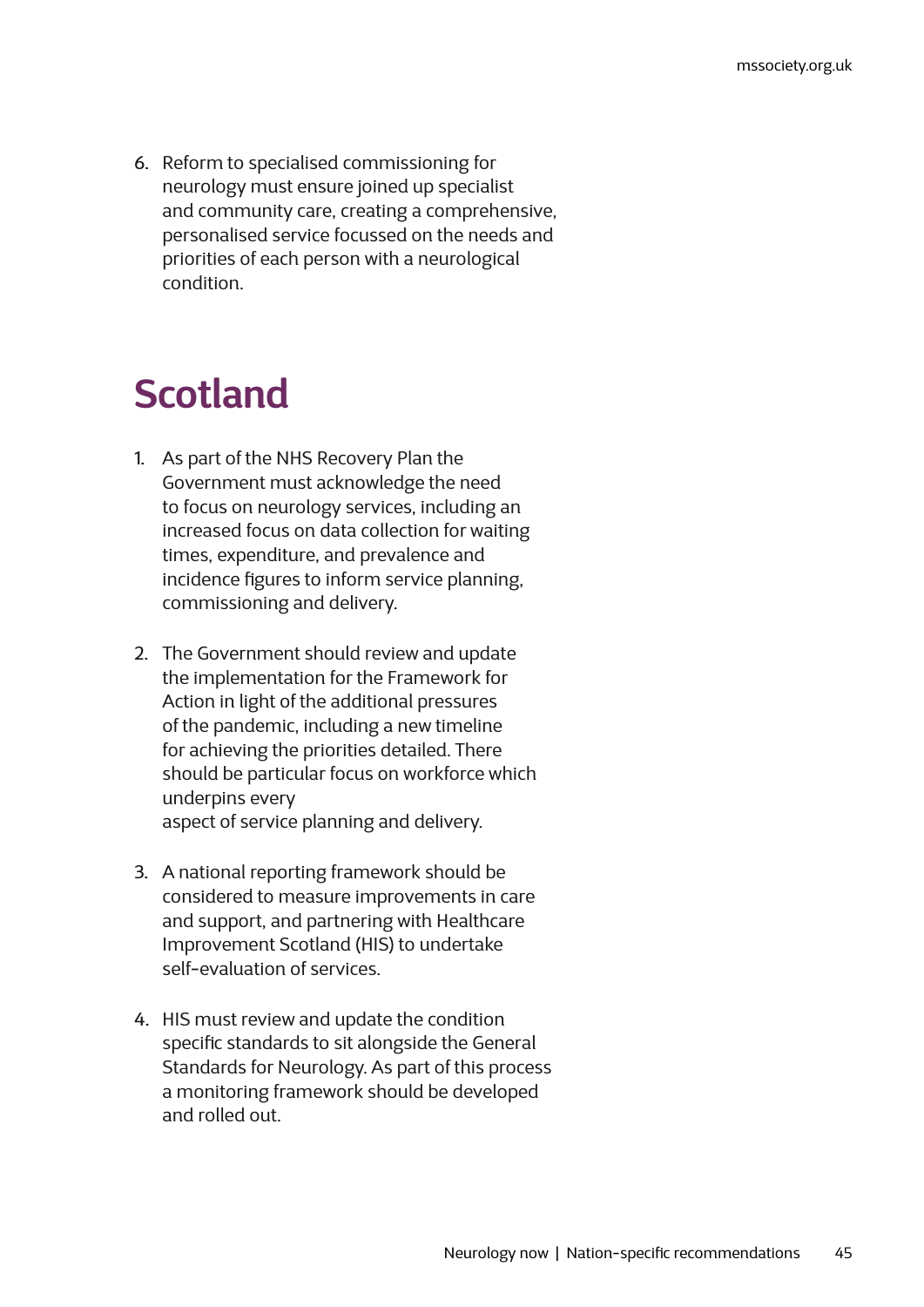### **Northern Ireland**

- 1. The Department of Health must set out a funded delivery plan to support the implementation of recommendations made by the Neurology Review Team.
- 2. As a matter of urgency, the Department must take action to increase foundation level medical training places in neurology.
- 3. The Department must commit to retaining a specific focus on neurology services throughout any changes to the organisation of health and social care services and commissioning arrangements.
- 4. Future commissioning arrangements for neurology services must involve all stakeholders including community and voluntary organisations, patients and carers.
- 5. The Department of Health must ensure that new and review outpatient waiting times in neurology services are prioritised in waiting list initiatives.

### **Wales**

- 1. Welsh Government should replace the Quality Statement with a comprehensive Neurological Conditions strategy and action plan with clearer outcomes and a stronger accountability structure.
- 2. Commit to workforce development and commission a strategy to ensure there are adequate numbers of specialist staff within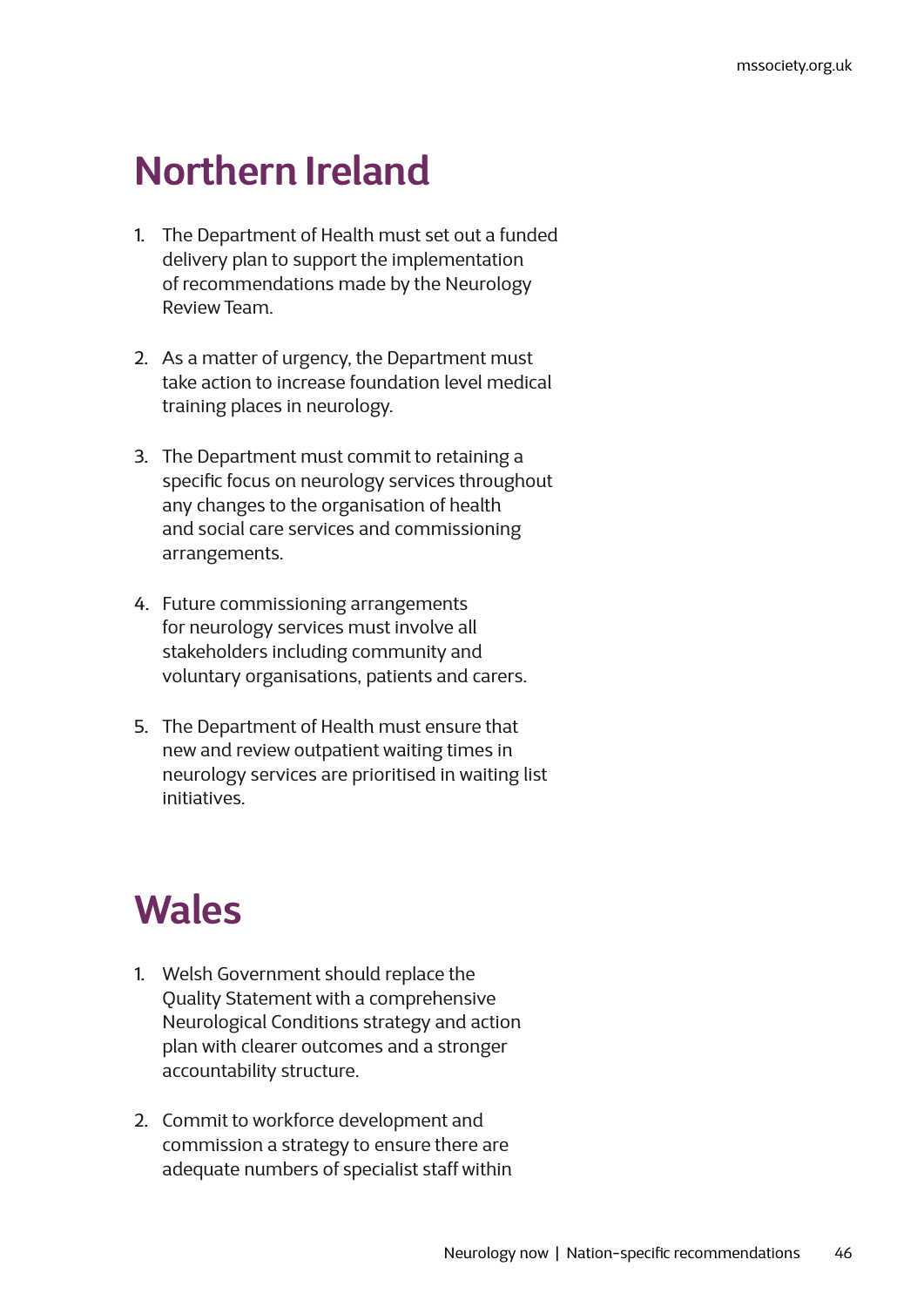Wales to meet the needs of people with a neurological condition in a timely manner in a timely place.

- 3. Establish a national system for the collection, collation and publication of outcomes data on neurological services, working with the research community, people with neurological conditions and the third sector.
- 4. Ensure that the mechanism that replaces the Neurological Conditions Implementation Group (NICG) has the powers to hold Local Health Boards (LHBs) to account.
- 5. Create a new co-production and participation strategy that mandates and requires the replaced NCIG and LHBs to demonstrate the active participation of people with neurological conditions and carers in decisions about improvements to care and support at a national and local level.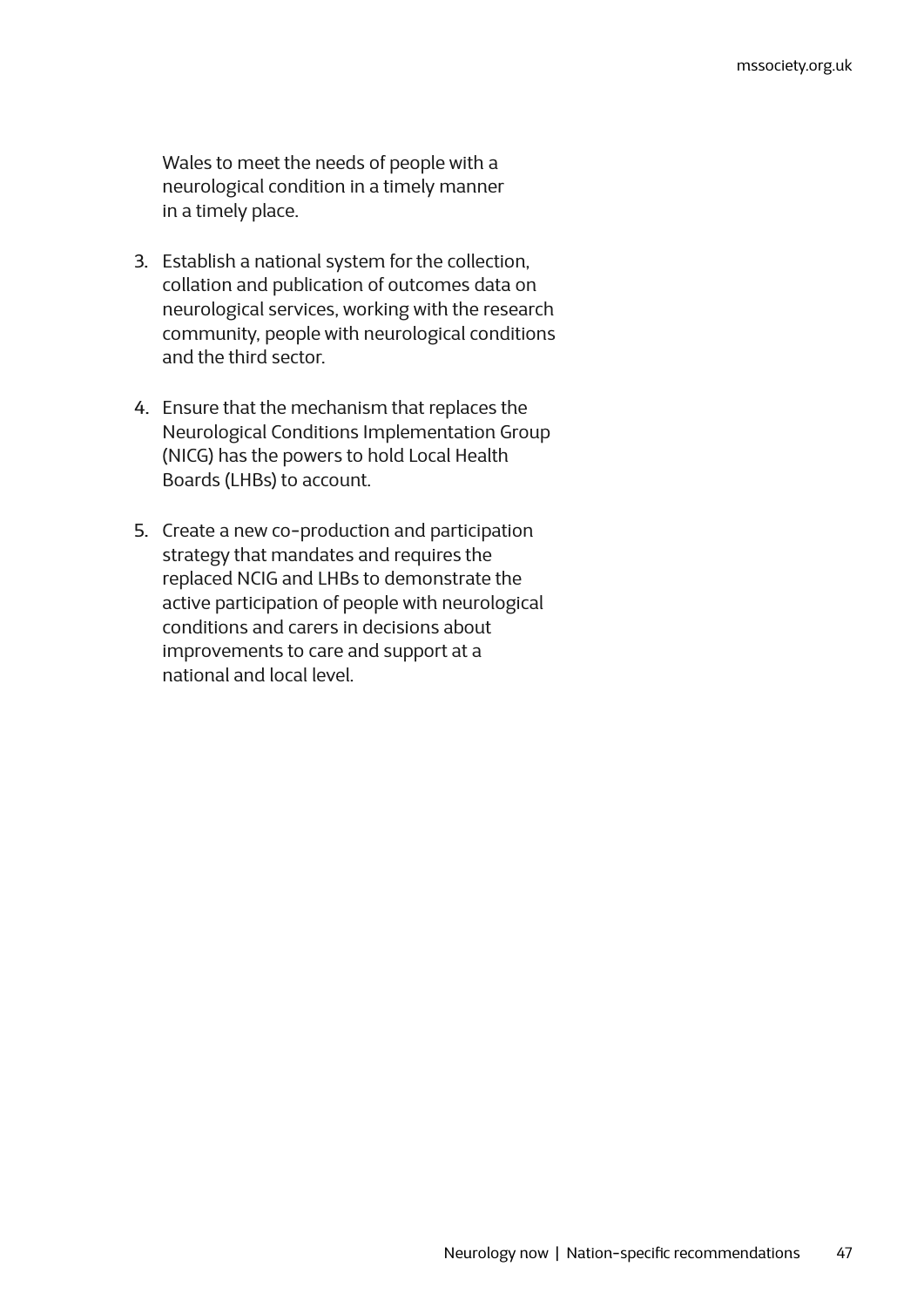## <span id="page-47-0"></span>**References**

- <sup>1</sup> The Neurological Alliance, March 2019, Neuro Numbers 2019
- <sup>2</sup> Joseph Roundtree Foundation, February 2020, UK Poverty 2019/20
- <sup>3</sup> Institute of Health Equity/The Health Foundation, February 2020, Health equity in England: The Marmot Review 10 years on
- <sup>4</sup> Scope Extra Costs Commission, June 2015, Driving down the extra costs disabled people face: final report
- <sup>5</sup> Scope, The Disability Price Tag, February 2019
- <sup>6</sup> MS Society, May 2020, My MS My Needs survey 2019: UK findings
- <sup>7</sup> NHS England/GIRFT, September 2021, Neurology: Programme National Specialty Report
- <sup>8</sup> Ibid
- <sup>9</sup> Neurological Alliance, July 2019, Neuro Patience: Still waiting for improvements in treatment and care
- <sup>10</sup> ABN, January 2020, UK Neurology Workforce Survey
- <sup>11</sup> Royal College of Physicians, October 2019, Focus on physicians: 2018–19 census (UK consultants and higher specialty trainees)
- <sup>12</sup> Hobart J, Rog D, Matthews J (2020) MS Audit Presentation at Raising the Bar for MS conference. November 2020
- <sup>13</sup> MS Trust, October 2018, MS Specialist Nursing in the UK 2018
- <sup>14</sup> NHS England/GIRFT, September 2021, Neurology: Programme National Specialty Report
- <sup>15</sup> Hobart J, Rog D, Matthews J (2020) MS Audit Presentation at Raising the Bar for MS conference. November 2020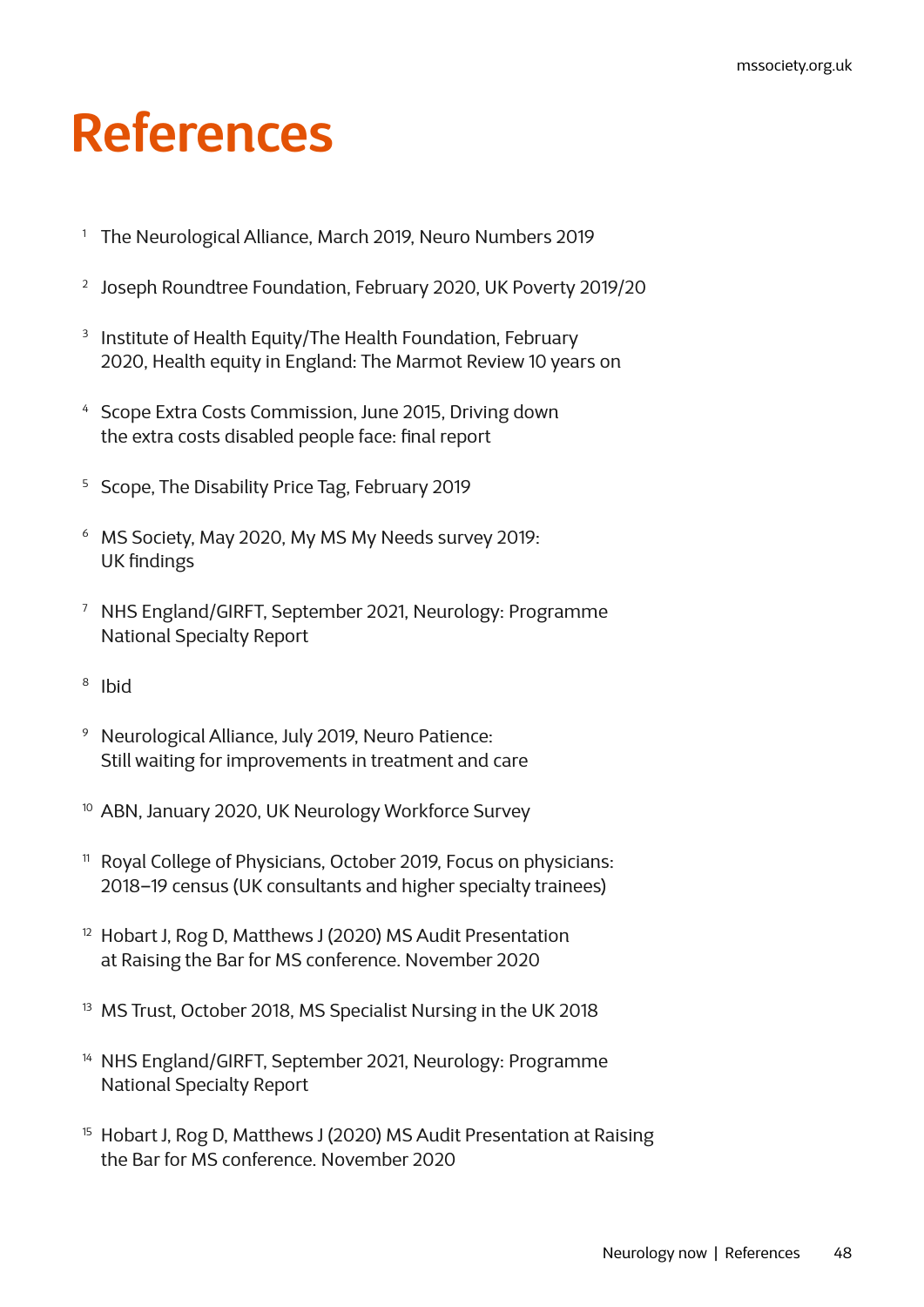- <sup>16</sup> Department of Health, October 2019, Neurology review interim report
- <sup>17</sup> NHS England, June 2019, Interim people plan
- <sup>18</sup> Hobart J, Rog D, Matthews J (2020) MS Audit Presentation at Raising the Bar for MS conference. November 2020
- <sup>19</sup> MS Society, Ongoing impact of COVID-19 on services, August 2021
- <sup>20</sup> MS Academy, February 2021, NHS Reset and Reform: A new direction for health and care in multiple sclerosis
- <sup>21</sup> Regional Review of Neurology Services, October 2019, Neurology review - interim report
- <sup>22</sup> NHS Wales, July 2017, Neurological Conditions Delivery Plan. High standard of care for everyone with a neurological condition
- <sup>23</sup> MS Society, July 2020, Life in lockdown: experiences of living with MS during the coronavirus pandemic
- <sup>24</sup> MS Society, August 2020, Life in lockdown 2: experiences of living with MS during the coronavirus pandemic. Findings from the UK MS Register 'Additional impacts of lockdown' survey.
- <sup>25</sup> Association of British Neurologists (ABN), guidance on the use of disease-modifying therapies in multiple sclerosis in response to the COVID19 pandemic, March 2020
- <sup>26</sup> See ABN guidance on the use of disease-modifying therapies in multiple sclerosis in response to the COVID19 pandemic, May 2020 and November 2020
- <sup>27</sup> NHS Business Services Authority, Open Data Portal, Secondary Care Medicines Data and NHS England "Blueteq" data for DMT use, not publicly available
- <sup>28</sup> MS Society Your experience of MS services survey, August 2021
- <sup>29</sup> NHS England "Blueteq" data for DMT use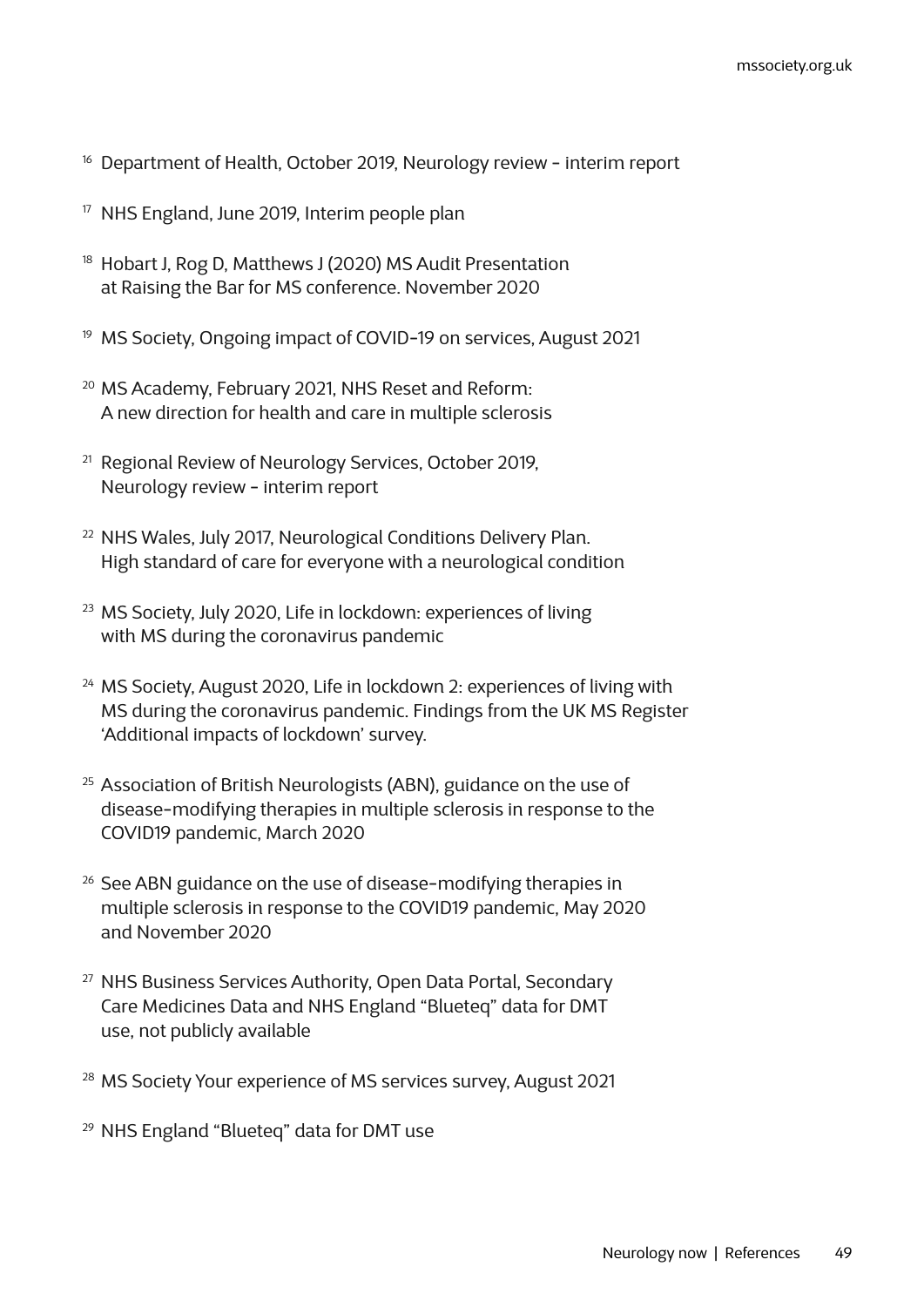- <sup>30</sup> Impact of COVID-19 on multiple sclerosis care and management: Results from the European Committee for Treatment and Research in Multiple Sclerosis survey, 25 March 2021
- <sup>31</sup> Figure 2 shows NHS England "Blueteq" data on the number of annual new starts on all DMTs where new starts are both people switching from another DMT and those starting their first DMT. We have used data for January - September 2021 to project overall annual total for 2021
- <sup>32</sup> Wilmington Healthcare and the Neurological Alliance, Impact of COVID-19 on neurology patients during wave 1, December 2020
- <sup>33</sup> MS Society and MS Trust, July 2020, Findings of a survey of MS healthcare professionals on the impact of COVID-19 on MS services in the UK
- <sup>34</sup> MS Society, August 2020, Life in lockdown 2: experiences of living with MS during the coronavirus pandemic
- <sup>35</sup> Wilmington Healthcare, Impact of COVID-19 on neurology patients during wave 1, December 2020
- <sup>36</sup> NHS England, Consultant-led Referral to Treatment Waiting Times, July 2021
- <sup>37</sup> NHS England/GIRFT, Neurology: Programme National Specialty Report, September 2021
- <sup>38</sup> Department of Health, August 2021, Northern Ireland waiting time statistics: outpatient waiting times quarter ending June 2021
- <sup>39</sup> Public Health Scotland National Statistics, Inpatient, Day Case and Outpatient Stage of Treatment Waiting Times, Monthly and quarterly data to 30 June 2021.
- <sup>40</sup> [https://statswales.gov.wales/Catalogue/Health-and-Social-Care/NHS-](https://statswales.gov.wales/Catalogue/Health-and-Social-Care/NHS-Hospital-Waiting-Times/Referral-to)[Hospital-Waiting-Times/Referral-to-Treatment/patientpathwayswaiting](https://statswales.gov.wales/Catalogue/Health-and-Social-Care/NHS-Hospital-Waiting-Times/Referral-to) [tostarttreatment-by-month-groupedweeks-treatmentfunction](https://statswales.gov.wales/Catalogue/Health-and-Social-Care/NHS-Hospital-Waiting-Times/Referral-to)
- <sup>41</sup> MS Society, Ongoing impact of COVID-19 on services survey, August 2021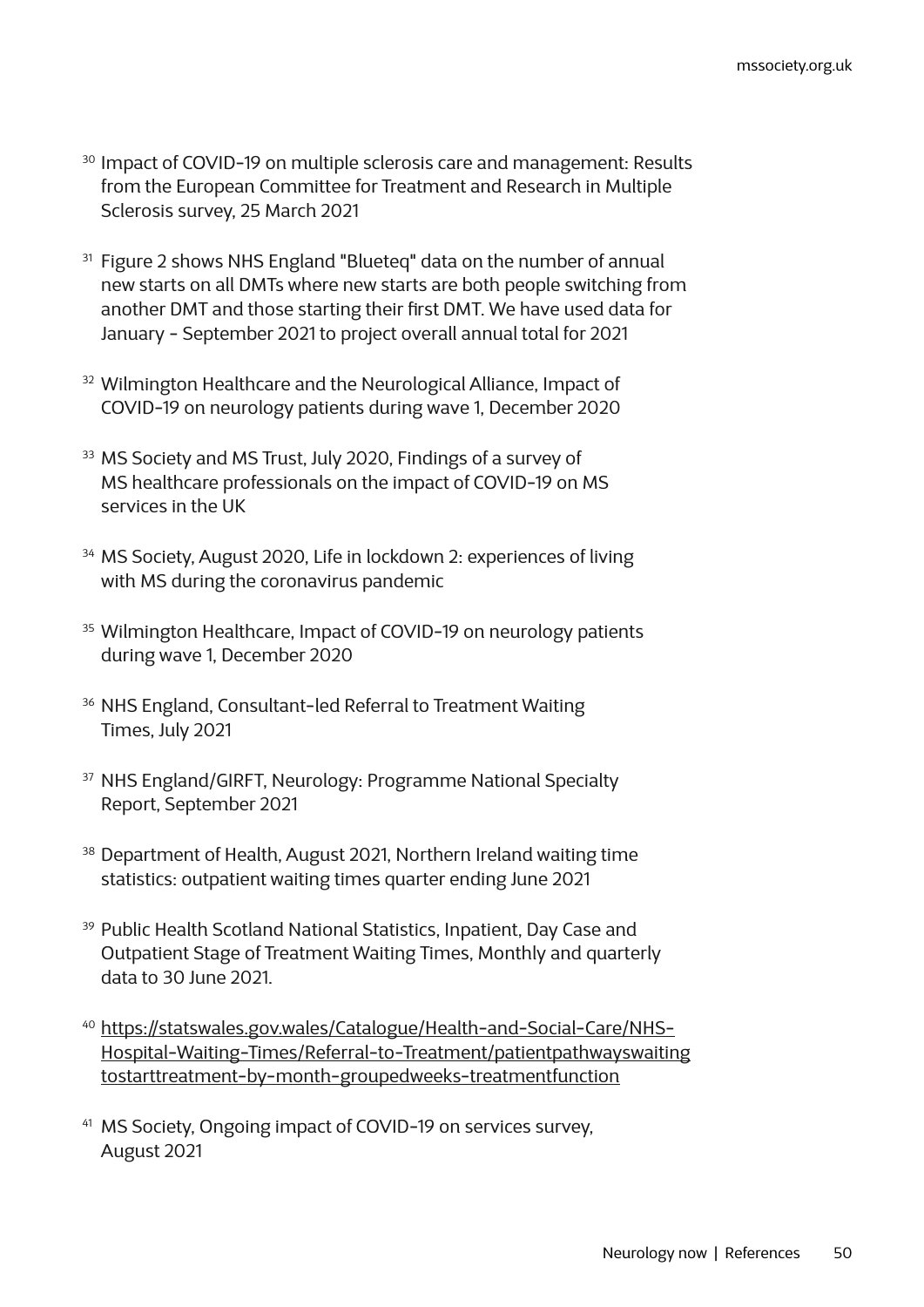- <sup>42</sup> The Office for National Statistics, Coronavirus and the social impacts on disabled people in Great Britain: September 2020
- <sup>43</sup> NHS Scotland, August 2021, NHS Recovery Plan 2021-2026
- <sup>44</sup> The Scottish Multiple Sclerosis Register Report 2021, Public Health Scotland
- <sup>45</sup> Welsh Parliament, Economy, Infrastructure and Skills Committee, Long-term recovery from COVID-19, March 2021
- <sup>46</sup> [https://www.executiveoffice-ni.gov.uk/sites/default/files/publications/](https://www.executiveoffice-ni.gov.uk/sites/default/files/publications/execoffice/consolidated-covid) [execoffice/consolidated-covid-19-recovery-plan.pdf](https://www.executiveoffice-ni.gov.uk/sites/default/files/publications/execoffice/consolidated-covid)
- <sup>47</sup> Novartis, Neurology Academy, MS Trust, Wilmington Healthcare, Neurological Alliance, March 2021, The future of MS commissioning
- <sup>48</sup> The Health Foundation, August 2018, Reducing emergency admissions: Unlocking the potential of people to better manage their long-term conditions
- <sup>49</sup> MS Society and Nuffield Trust, July 2018, Improving care for people with MS: the potential of data and technology
- <sup>50</sup> Royal College of Physicians, 'Giant leaps for digital progress, but have we missed the small steps along the way?', 29 May 2020
- <sup>51</sup> MS Society, September 2020, Too much to lose: The importance of improving access to community rehabilitation for people with MS
- <sup>52</sup> NHS England, Service Specification for specialised rehabilitation for patients with highly complex needs, 2013
- <sup>53</sup> MS Trust, Evidence for MS Specialist Services:Findings from the GEMSS MS specialist nurse evaluation project, November 2015
- <sup>54</sup> MS Trust, November 2016, MS Forward View: a consensus for the future of MS services
- <sup>55</sup> NHS RightCare, August 2019, Progressive Neurological Conditions Toolkit